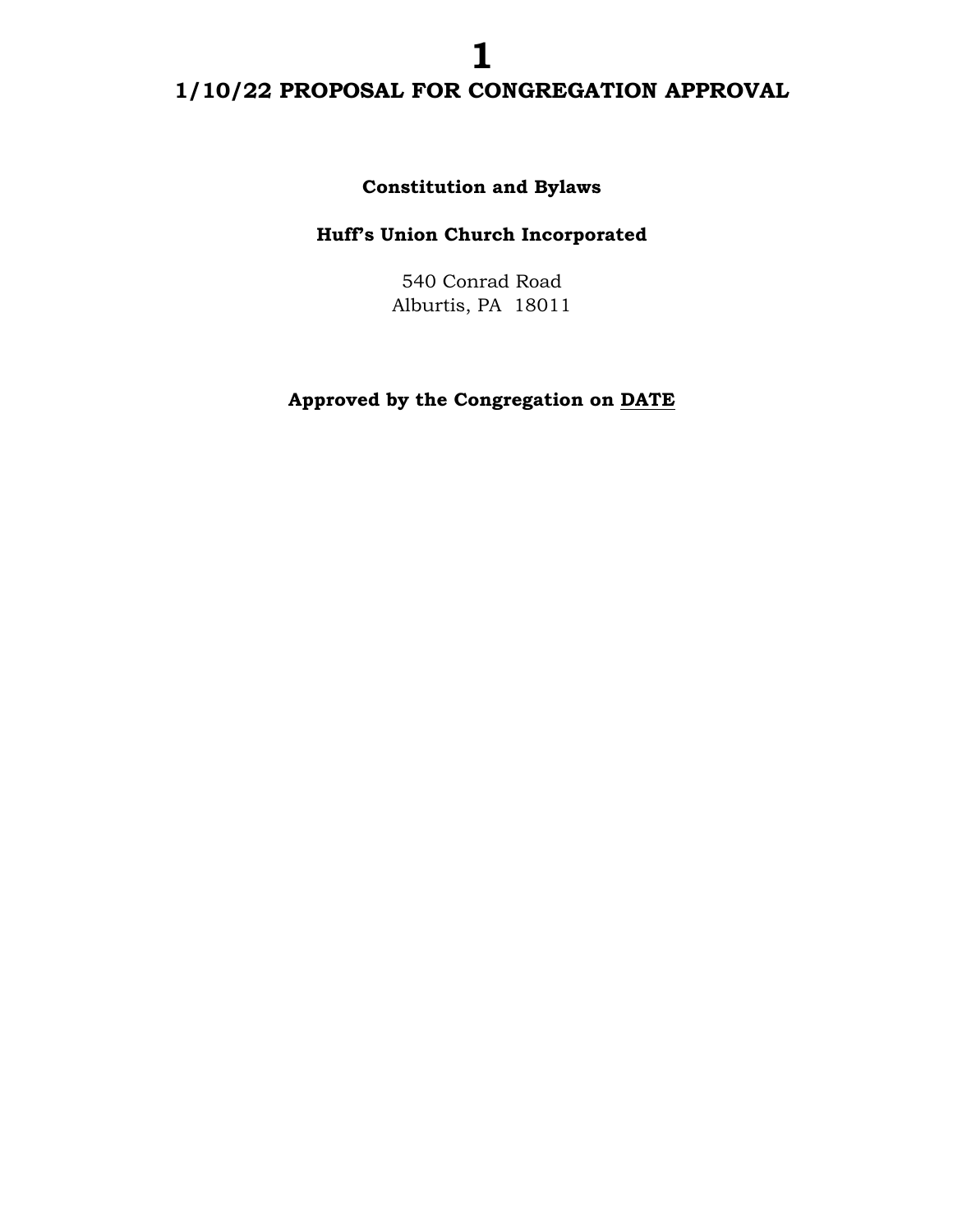#### **There will be Table of Contents**

#### **Definitions**

The following terms used in this Constitution and Bylaws shall have the meanings set forth below:

**Conference** means Pennsylvania Southeast Conference of the United Church of Christ and its successor.

**Conference Minister** means the elected Conference Minister or designee(s)

**Council** means the elected Congregation Council

**ELCA** means Evangelical Lutheran Church in America

**Groups** means boards, committees and organizations of this Congregation.

Lead Pastor means the senior clergy position of this Congregation including co-pastors called by this Congregation to serve in the Lead Pastor position.

**Synod** means Northeastern Pennsylvania Synod of the Evangelical Lutheran Church in America and its successor.

**Synod Bishop** means the elected Bishop of the Synod or designee(s)

**the Church –** the one, holy catholic and apostolic Church, which is a people created by God in Christ, empowered by the Holy Spirit, called and sent to bear witness to God's creative, redeeming, and sanctifying activity in the world.

**this Congregation** means the congregation of Huff's Union Church Incorporated

**UCC** means United Church of Christ

**Titles of Officers -** In order to distinguish between Officers of this Congregation and Officers of Groups, the following terms will be used.

**Officers of Huff's Union Church Inc**: President, Vice President, Congregation Secretary, Congregation Treasurer

**Officers of Groups:** Chair, Vice Chair, Secretary, Treasurer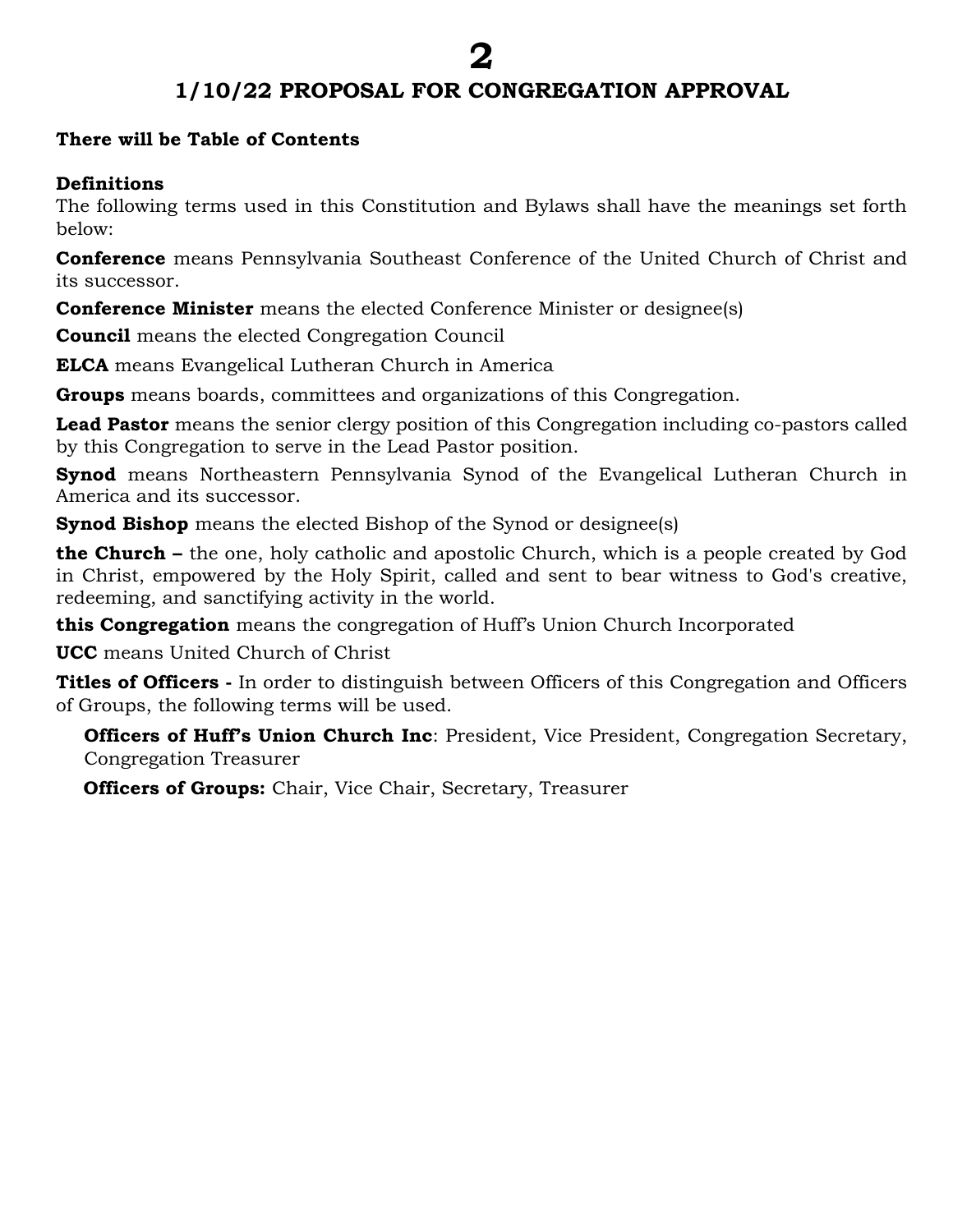#### **The Constitution and Bylaws of Huff's Union Church Incorporated**

#### **Alburtis, Pennsylvania**

(Pending Congregational Approval)

#### **PREAMBLE**

We, baptized members of the Church of Jesus Christ, responding in faith to the call of the Holy Spirit through the Gospel, desiring to unite together to preach the Word, administer the sacraments, and carry out God's mission, do hereby adopt this Constitution and Bylaws and solemnly pledge ourselves to be governed by its provisions.

We come together as one Congregation from historical Lutheran and Reformed traditions to form a more effective ministry while preserving our heritage by continuing our affiliation with the UCC and the ELCA under this Constitution and Bylaws.

#### **CHAPTER 1. NAME AND INCORPORATION**

**1.01***.* The name of this Congregation shall be Huff's Union Church Incorporated.

**1.02.** The registered office of the Corporation shall be at such location in Pennsylvania as the Council may from time to time determine.

**1.03.** The Corporation may also have offices at such other places as the Council may select and the business of the Corporation shall require.

**1.04.** This Congregation shall be incorporated under the laws of the Commonwealth of Pennsylvania as one corporation operating for religious purposes with the intent of being recognized as a religious organization under the United States Constitution.

#### **CHAPTER 2. FAITH AND COVENANT**

**2.01.** This Congregation confesses the Triune God, Father, Son, and Holy Spirit.

**2.02.** This Congregation confesses:

**a.** Jesus Christ as Lord and Savior and the Word of God incarnate, through whom everything was made and through whose life, death, and resurrection God fashions a new creation.

**b.** the Gospel as the power of God for the salvation of all who believe**.** 

**c.** The proclamation of God's message to us as both Law and Gospel is the Word of God, revealing judgment and mercy through word and deed, beginning with the Word in creation, continuing in the history of ancient Israel, and centering in all its fullness in the person and work of Jesus Christ.

**2.03.** This Congregation accepts the canonical Scriptures of the Old and New Testaments as the written Word of God, inspired by God's Spirit speaking through their authors. They record and announce God's revelation centering in Jesus Christ. The Scriptures are the authoritative source and norm of this Congregation' proclamation, faith, and life. Through them, God's Spirit speaks to us to create and sustain Christian faith and fellowship for service in the world.

**2.04.** This Congregation acknowledges as brothers and sisters in Christ, all who share in these confessions. It looks to the Word of God in Scriptures, and to the presence and power of the Holy Spirit, to prosper its creative and redemptive work in the world. It claims as its own the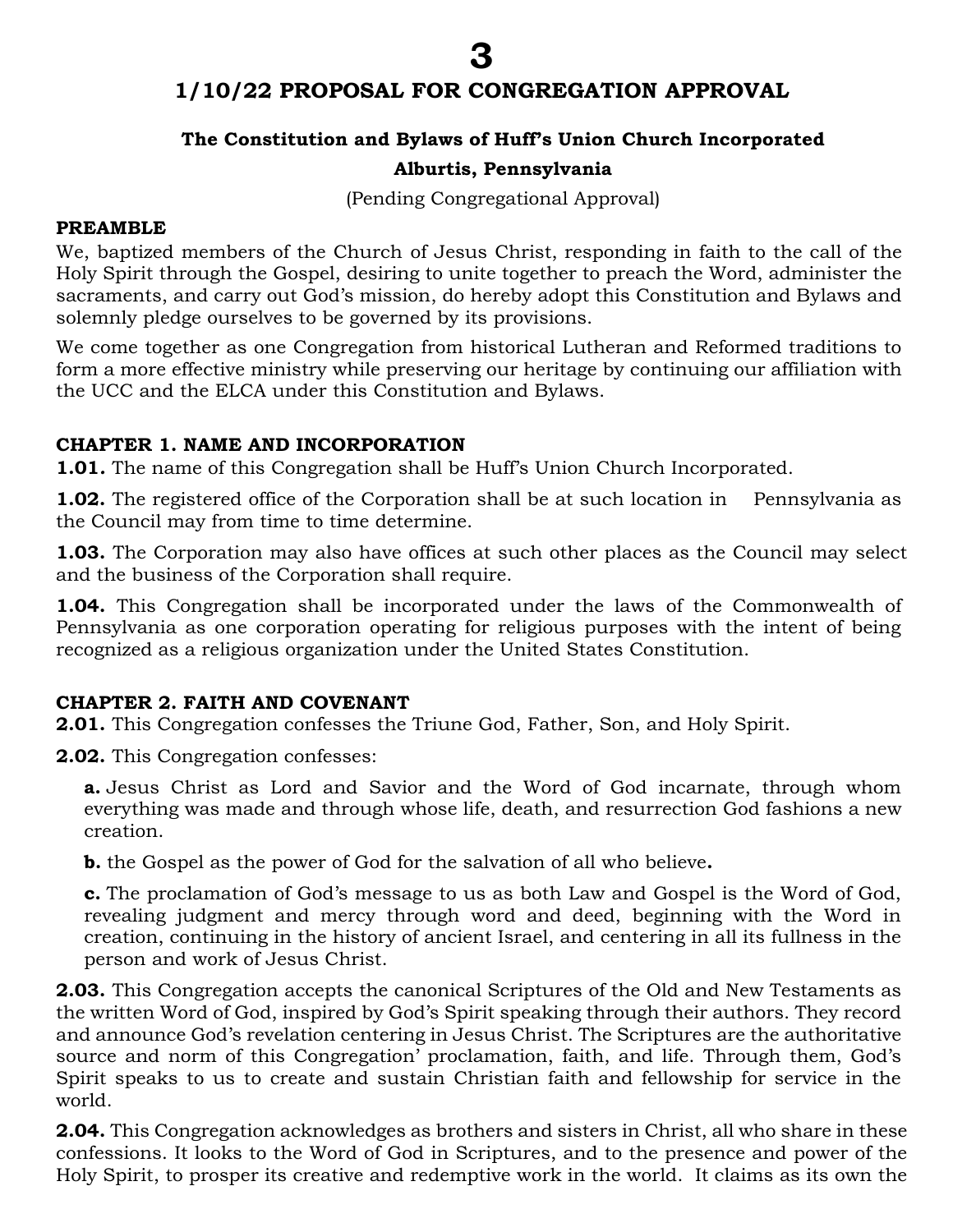faith of the historic Church expressed in the ancient creeds and reclaimed in the basic insights of the Protestant reformers. It affirms the responsibility of the Church in each generation to make this faith its own. In accordance with the teaching of our Lord and practice prevailing among evangelical Christians, it recognizes two sacraments: Baptism and the Lord's Supper or Holy Communion.

**2.05.** This Congregation accepts the Apostles', Nicene, and Athanasian Creeds as true declarations of the faith of this Congregation.

**2.06.** This Congregation accepts the Unaltered Augsburg Confession as a true witness to the Gospel, acknowledging as one with it in faith and doctrine all churches that likewise accept the teachings of the Unaltered Augsburg Confession.

**2.07.** This Congregation accepts the other confessional writings in the Book of Concord, namely, the Apology of the Augsburg Confession, the Smalcald Articles and the Treatise, the Small Catechism, the Large Catechism, the Formula of Concord, UCC Statement of Faith, and the Heidelberg Catechism as further valid interpretations of the faith of the Church.

**2.08.** This Congregation confesses the Gospel, recorded in the Holy Scripture and confessed in the ecumenical creeds, Lutheran confessional writings, and the writings foundational to the UCC, as the power of God to create and sustain the Church for God's mission in the world.

**2.09. COVENANT**-We covenant, one with another, to seek and respond to the Word and the Will of God. We purpose to walk together in the ways of the Lord, made known and to be made known to us. We hold it to be the mission of this Congregation to witness to the Gospel of Jesus Christ in all the world, while worshipping God, and striving for truth, justice, and peace. As did our forebears, we depend on the Holy Spirit to lead and empower us. We pray for the coming of the kingdom of God, and we look with faith toward the triumph of righteousness and eternal life.

#### **CHAPTER 3. NATURE OF THE CHURCH**

**3.01.** All power in the Church belongs to our Lord Jesus Christ, its head. All actions of this Congregation are to be carried out under His rule and authority.

**3.02.** This Congregation confesses the one, holy, catholic, and apostolic Church and is resolved to serve Christian unity throughout the world*.* 

**3.03**. The Church exists both as an inclusive fellowship and as local congregations gathered for worship and Christian service.

**3.04.** This Congregation, inspired and led by the Holy Spirit, participates in the global communion of the Church, engaging in faithful witness to the gospel of Jesus Christ and in service for the sake of God's mission in the world.

#### **CHAPTER 4. STATEMENT OF PURPOSE**

**4.01.** The purpose of this Congregation shall be to worship God, to preach the Gospel of Jesus Christ, and to celebrate the sacraments; to realize Christian fellowship and unity between this Congregation and the Church; to render loving service toward humankind; and to strive for righteousness, justice, and peace.

**4.02.** The Church is a people created by God in Christ, empowered by the Holy Spirit, called and sent to bear witness to God's creative, redeeming, and sanctifying activity in the world.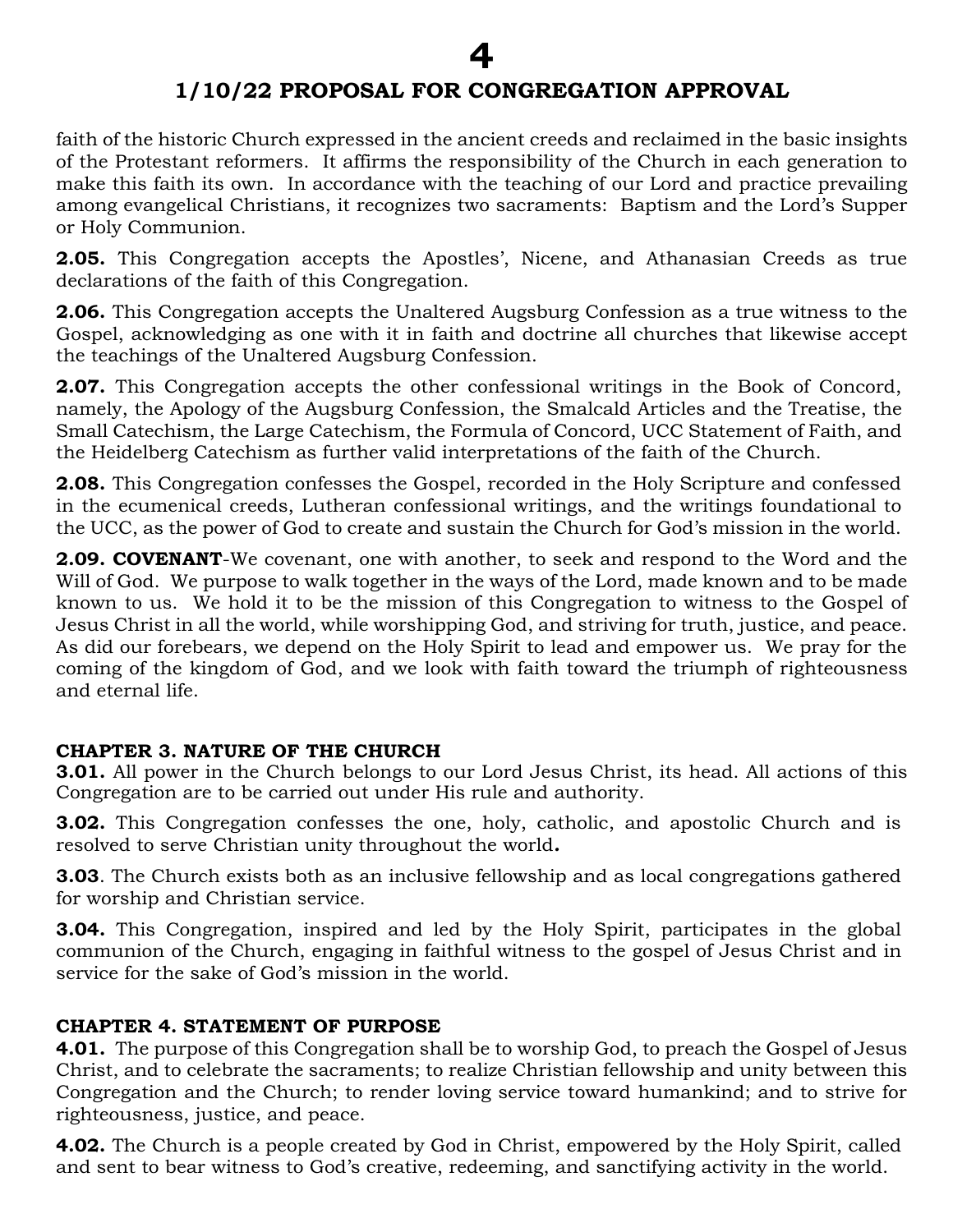**4.03.** To participate in God's mission, this Congregation, as a part of the Church, shall:

**a.** Worship God in proclamation of the Word and administration of the sacraments and through lives of prayer, praise, thanksgiving, witness, and service.

**b.** Proclaim God's saving Gospel of justification by grace for Christ's sake through faith alone, according to the apostolic witness in the Holy Scripture, preserving and transmitting the Gospel faithfully to future generations.

**c.** Carry out Christ's Great Commission by reaching out to all people to bring them to faith in Christ and by doing all ministry with a global awareness consistent with the understanding of God as Creator, Redeemer, and Sanctifier of all.

**d.** Serve in response to God's love to meet human needs, caring for the sick and the aged, advocating dignity and justice for all people, working for peace and reconciliation among the nations, and standing with the poor and powerless, and committing to their needs.

**e.** Nurture its members in the Word of God so as to grow in faith and hope and love, to see daily life as the primary setting for the exercise of their Christian calling, and to use the gifts of the Spirit for their life together and for their calling in the world.

**f.** Manifest the unity given to the people of God by living together in the love of Christ and by joining with other Christians in prayer and action to express and preserve the unity which the Spirit gives.

**4.04.** To fulfill these purposes, this Congregation shall:

**a.** Provide services of worship at which the Word of God is preached, and the sacraments are administered.

**b.** Provide pastoral care and assist all members to participate in this ministry.

**c.** Challenge, equip, and support all members in carrying out their calling in their daily lives and this Congregation.

**d.** Teach the Word of God.

**e.** Witness to the reconciling Word of God in Christ, reaching out to all people.

**f.** Respond to human need, work for justice and peace, care for the sick and the suffering, and participate responsibly in society.

**g.** Motivate its members to provide financial support for this Congregation's ministry and the ministries of the ELCA and UCC.

**h.** Foster and participate in relationships with other congregations, Synod, Conference, regional, and churchwide organizations of the ELCA and UCC**.**

**i.** Foster and participate in ecumenical relationships.

**4.05.** This Congregation shall adopt and periodically review a mission statement which will provide specific direction for its programs.

**4.06.** This Congregation shall preserve its Lutheran and Reformed heritage through its continued affiliation with the UCC and the ELCA by authority of this Constitution and Bylaws.

#### **CHAPTER 5. POWERS OF THE CONGREGATION**

**5.01.** The powers of this Congregation are those necessary to fulfill its purpose. This Congregation may acquire and hold title to real and personal property obtained by gift**,** or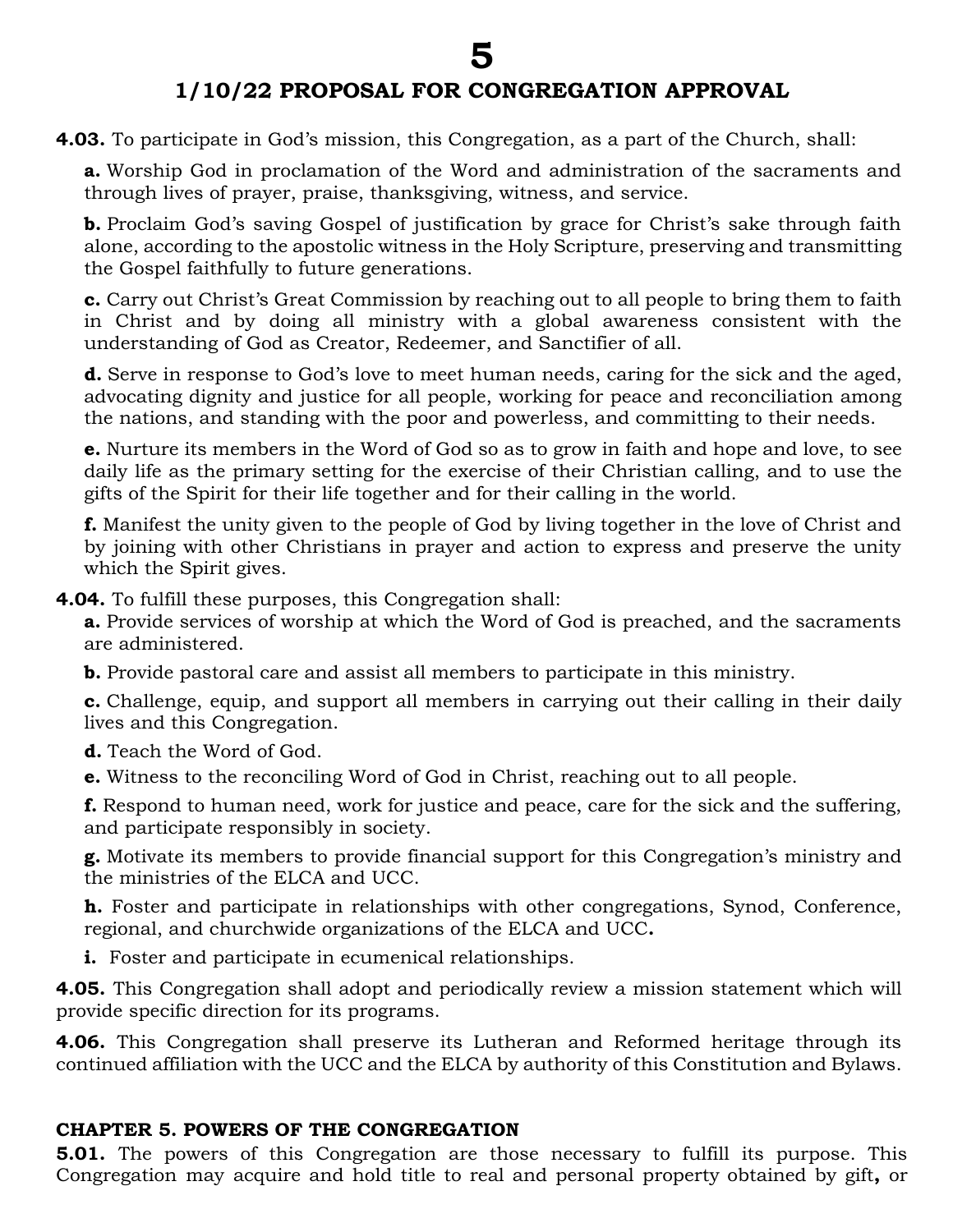inheritance, purchase, or other lawful means to be used for any and all activities consistent with its purpose.

**5.02.** The powers of this Congregation are vested in the Congregation Meeting called and conducted as provided in this Constitution and Bylaws.

**5.03.** Only such authority as is delegated to the Council or other organizational units in this Congregation's governing documents is recognized.

All remaining authority is retained by this Congregation including but not limited to the following:

## **a. Approval by majority of votes cast at a Congregation Meeting as described in Chapter 10 shall be required for this Congregation to:**

 **1.** approve the Annual Budget;

**2.** elect its Council;

**3.** accept the Annual Report;

 **4.** approve any other action or proposal not included in **b**. below except Council has authority to require two-thirds approval on a specific proposal as may be in the best interest this Congregation.

## **b. Approval by two-thirds of votes cast at a Special Congregation Meeting as described in 10.02 shall be required for this Congregation to:**

**1**. call or terminate the call of Lead and Associate pastor(s) as provided in Chapter **9**;

**2.** adopt amendments to this Constitution and Bylaws as provided in Chapter **19**;

**3.** upon Council's recommendation, authorize Council to acquire real property by gift, or inheritance, or purchase; sell, mortgage, lease, transfer, or otherwise dispose of its real property by any lawful means;

**4.** amend the Operating Budget and/or Capital Budget for expenditures to exceed 110% of the respective Operating Budget Expenses or Capital Budget Expenses;

**5.** approve any project exceeding \$10,000 which adds, deletes, or materially modifies existing buildings and grounds; however, Congregation approval is not required to improve safety, or improve and update building systems such as plumbing, energy, heating, air conditioning, elevator, and communications;

**6.** call or terminate the call of denomination authorized ministers if required to conform with the applicable policies and procedures of the ELCA and/or the UCC;

**7.** terminate its relationship with the ELCA and/or UCC as provided in Chapter **6**;

**8.** approve the distribution of assets if this Congregation ceases to exist as described in **7.05**;

**9.** approve affiliation with another church body as described in Chapter **6.**

## **CHAPTER 6. CHURCH AFFILIATION**

**6.01.** Whereas this Congregation shall be incorporated as one corporation operating for religious purposes, this Congregation shall constitutionally be bound by an equal affiliation with the ELCA and the UCC and therefore also be affiliated with the Synod and the Conference and their successors subject to the provisions of **6.03** and **6.04.** This affiliation is as a union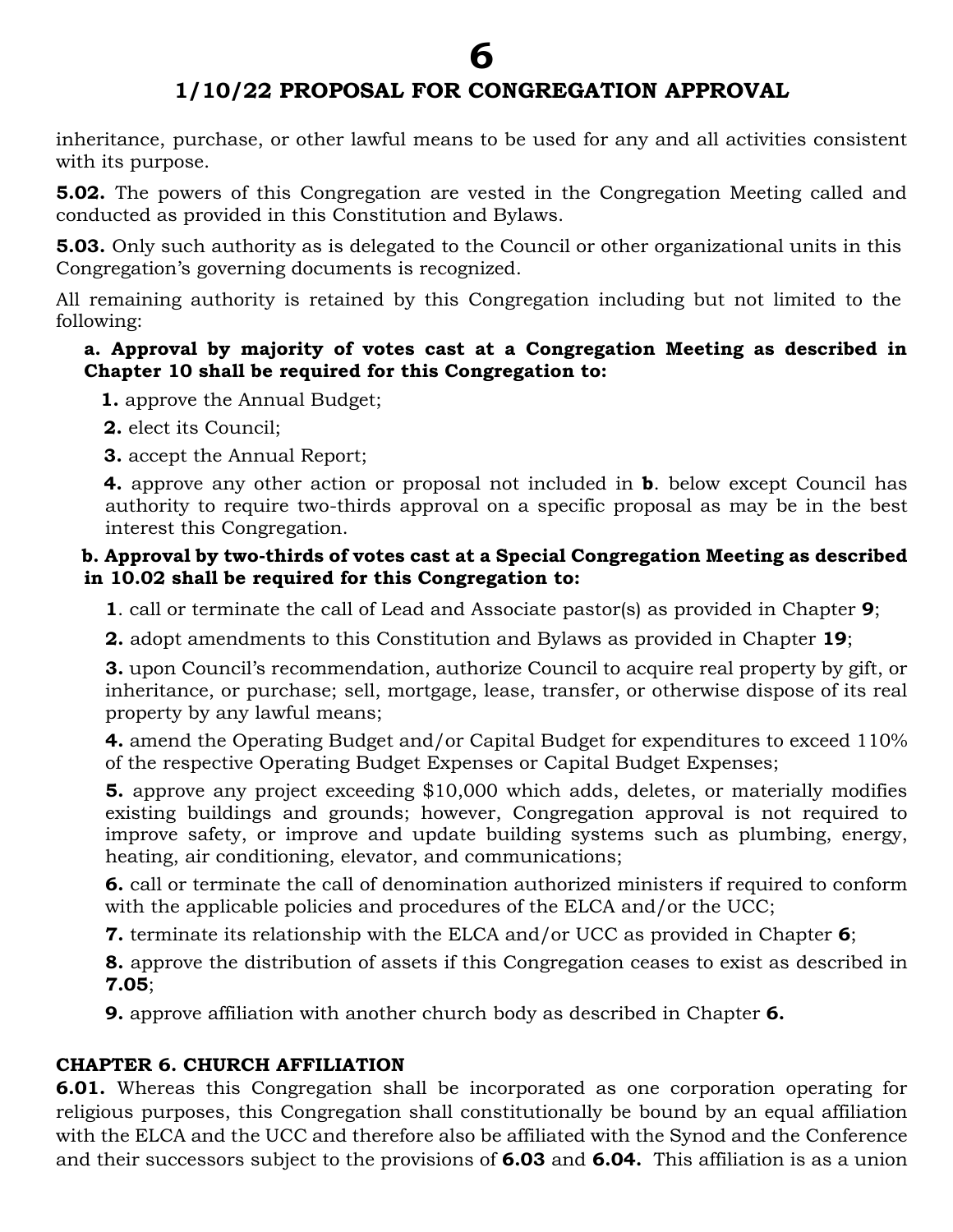**7**

church with members of this Congregation being considered both members of the ELCA and the UCC.

**6:02** This Congregation accepts the doctrinal statements, agrees to the purposes of the ELCA and UCC, and joins the various expressions of the UCC and ELCA to seek to walk together in all God's ways including Agreements between the UCC, ELCA, and other denominations. This Congregation will petition the appropriate governing bodies of the ELCA and UCC to resolve any denominational conflicting issues that affect this Congregation. The autonomy of this Congregation is inherent and modifiable only by its own action.

**6.03.** This Congregation acknowledges its relationship with the ELCA and the UCC in which:

**a**. This Congregation agrees to be responsible for its life as a Christian community.

**b.** This Congregation annually budgets equal financial support and participation in the life and mission of the ELCA and the UCC.

**c.** This Congregation agrees to call pastoral leadership approved by the Conference and Synod in accordance with the call procedures and policies agreed upon by the Conference and Synod.

**d.** This Congregation agrees to consider denomination authorized ministers for call to other staff positions in this Congregation according to the procedures and policies of the ELCA and UCC.

**e**. Whereas this Constitution and Bylaws were initially reviewed by Conference and Synod, any subsequent changes will be submitted for review to the Conference and Synod prior to final vote by the congregation.

#### **6.04. Affiliation with the ELCA and/or the UCC is terminated in one of the following ways:**

**a.** This Congregation takes action to dissolve.

**b.** This Congregation ceases to exist.

**c.** This Congregation is removed from membership in the ELCA and/or UCC according to the applicable procedures for discipline of the denomination.

**d.** This Congregation follows the procedures outlined in **6.05** below.

#### **6.05. This Congregation may terminate its relationship with the ELCA and/or the UCC by the following procedure:**

**a.** A resolution indicating the intent to terminate its relationship is adopted with approval of two-thirds of the votes cast at two Special Meetings of this Congregation as defined in **10.02**. The first Special Congregation Meeting called for this purpose may be held no sooner than 30 days after written notice of the meeting is received by the Synod Bishop and Conference Minister, during which time this Congregation shall consult with the Conference Minister and Synod Bishop. The times and manner of the consultation shall be determined by the Council in consultation with the Synod Bishop and Conference Minister. The Synod Bishop and Conference Minister may be present at the first Special Meeting and have voice but not vote unless he/she is an Active member of this Congregation.

**b.** Within 10 days after the resolution has been voted upon at the first meeting, the Congregation Secretary shall submit a copy of the resolution to the Synod Bishop and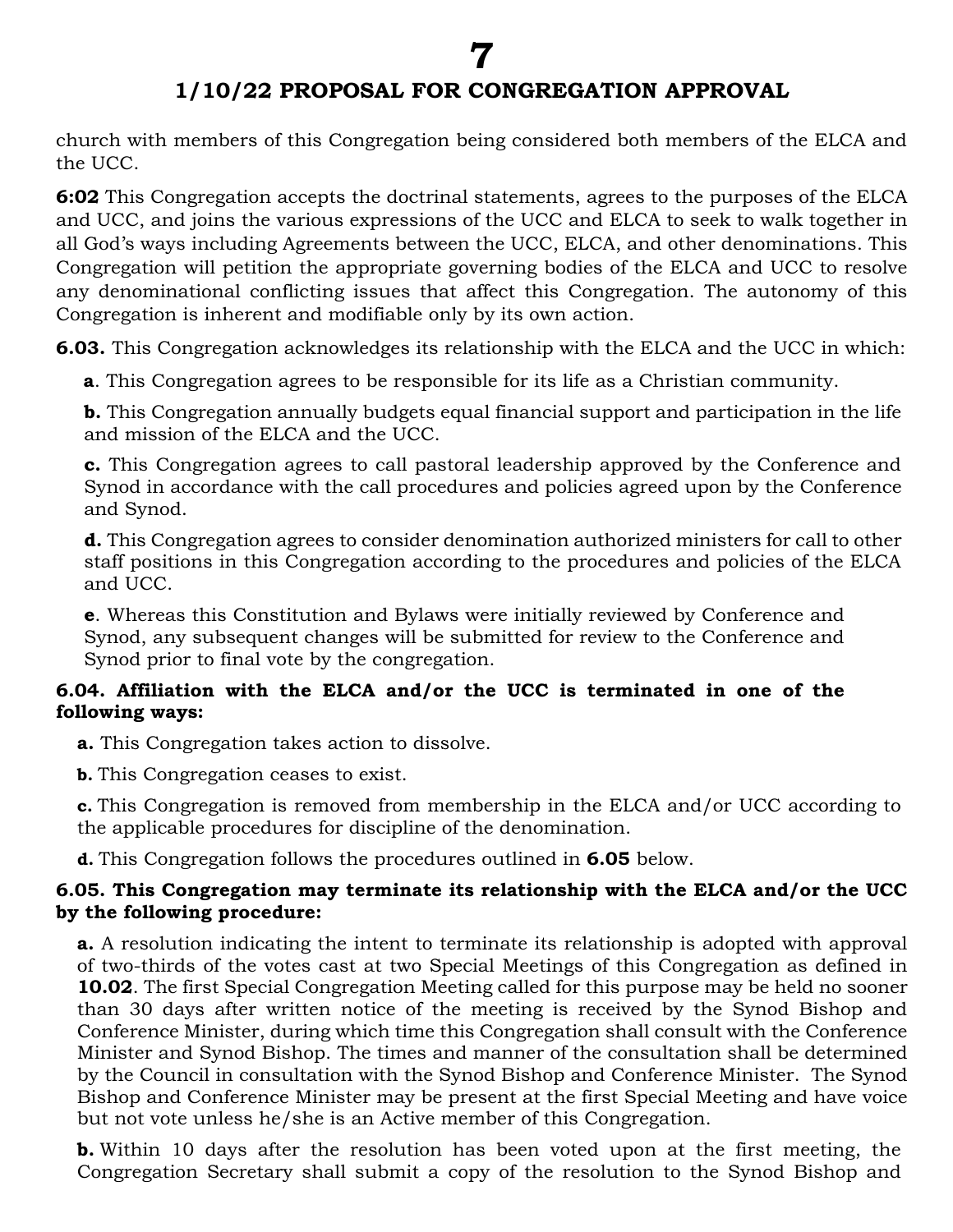Conference Minister, attesting that the Special Meeting was legally called and conducted and certifying the outcome of the vote and send copies of the resolution and certification to Active members of this Congregation.

**c.** If the resolution of intent to terminate its relationship is adopted by two-thirds of votes cast at the Special Congregation Meeting, this Congregation shall continue in consultation with the Synod Bishop and Conference Minister, as specified in paragraph **6.05a** above, during a period of at least 90 days after receipt by the Synod and Conference of the notice as specified in paragraph **6.05b** above.

**d.** If this Congregation, after such consultation, still seeks to terminate its relationship, such action may be taken upon approval by two-thirds of the votes cast at a second Special Congregation Meeting called for this purpose, at which meeting the Synod Bishop and Conference Minister may be present. The Synod Bishop and Conference Minister shall have voice but no vote at the meeting unless he/she is an Active member of this Congregation.

**e.** Within 10 days after the resolution has been voted upon, the Congregation Secretary shall submit a copy of the resolution to the Synod Bishop and Conference Minister, attesting that the second Special Meeting was legally called and conducted and certifying the outcome of the vote, and shall send copies of the resolution and certification to Active members. If the resolution to terminate its relationship is adopted by two-thirds of votes cast at this second meeting, the relationship between this Congregation and ELCA and/or UCC shall be terminated.

**f.** If this Congregation fails to achieve the required two-thirds of votes cast at this Congregation's first meeting as specified in **6.05a** above, or fails to achieve the required two-thirds of votes cast at the second meeting as specified in **6.05d** above, another attempt to consider termination of relationship with the UCC and/or ELCA must follow all requirements of **6.05** and may begin no sooner than six months after the meeting at which the two thirds vote was not achieved.

**6.06. If this Congregation considers relocation or developing an additional site** to be used regularly for worship, it shall confer with the Conference Minister and Synod Bishop in which it is territorially located before any steps are taken leading to such action.

**6.07.** The provisions of this Constitution related respectively to the ELCA and UCC relationship, requirements, rights, and privileges shall continue only so long as an affiliation with either denomination continues.

#### **CHAPTER 7. PROPERTY OWNERSHIP**

**7.01.** All real estate property shall be deeded solely in the name of Huff's Union Church Incorporated.

**7.02**. All property, contents, equipment, and fixtures of this Congregation including donated and gifted items are the sole property of Huff's Union Church Inc. and this Congregation has no obligation to maintain the gift beyond its usefulness.

**7.03.** Council shall have authority to discontinue specific use of financial gifts, memorials, or bequests that are donated to this Congregation for ongoing purposes, if Council determines they have become cumbersome or non-productive to maintain and direct. At that point, those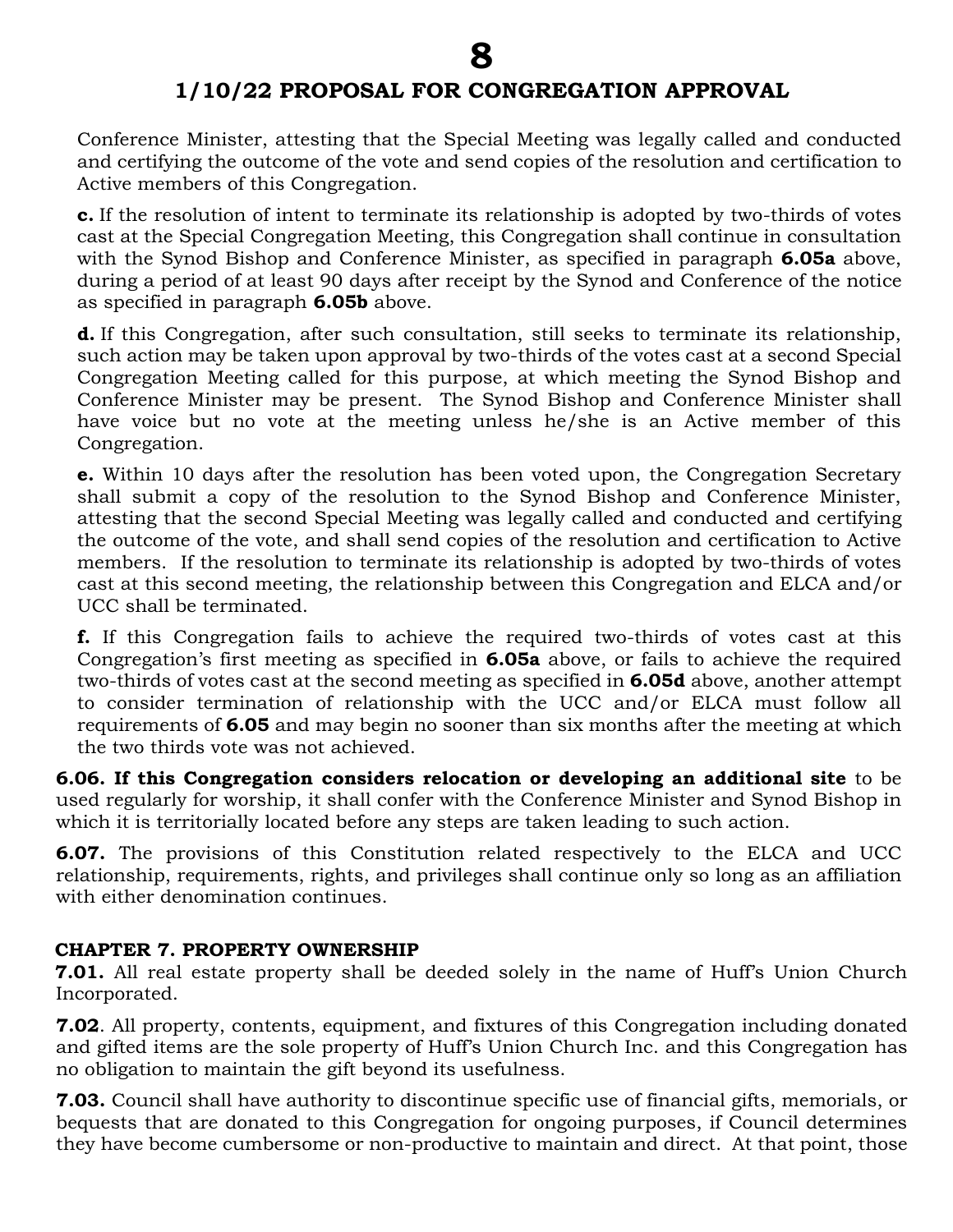funds shall become part of the general funds of this Congregation subject to legal requirements.

**7.04. Sale or acquisition of real property** by gift, inheritance, or purchase upon recommendation of Council shall require approval by two-thirds of the votes cast at a Special Congregation Meeting called for this purpose.

#### **7.05. If this Congregation ceases to exist:**

**a.** First, arrangements shall be made for the ownership of property and assets, and ongoing management, operation, and financing of the Cemeteries subject to Congregational approval.

**b**. Second, all other assets, property, and interest of which it shall be possessed, including any inheritance, bequest gift or grant contained in any will, or other instrument, in trust or otherwise, made before or after such dissolution, may be distributed by Council among benevolence groups funded by this Congregation, or other UCC and ELCA congregations within the area with approval by two-thirds of votes cast at a Special Congregation Meeting called for that purpose.

**c.** Finally, if any funds or property remain, title to undisposed property shall pass in equal shares to the Synod and Conference or their successors**.** 

**7.06.** If this Congregation is removed from affiliation with the UCC and/or ELCA either by action of this Congregation, Synod, or Conference, title to property shall continue to reside in this Congregation.

**7.07.** If two-thirds of the votes cast at a Special Meeting of this Congregation called for this purpose approve affiliation with another church body, title to property shall continue to reside in this Congregation. Before this Congregation takes action to affiliate with another church body, it shall consult with Synod or Conference if this Congregation is intending to continue affiliation with either denomination.

#### **CHAPTER 8. MEMBERSHIP**

**8.01** The God given gift of faith brings a person into God's family and through this faith we receive the gift of forgiveness and eternal life. This faith is to be lived out in the fellowship of a Christian congregation. In becoming a member of this Congregation, individuals confess faithfulness to the Lord Jesus Christ and unity and oneness with the members of this Congregation, as evidenced by commitment to:

**a.** Make regular use of the means of grace, both Word and sacraments.

 **b.** Live a Christian life in accordance with the Word of God and teachings of ELCA and UCC traditions.

**c.**[JB1] Support the work of this Congregation, the Synod, the Conference, and their churchwide organizations through contributions of their time, abilities, and financial support as biblical stewards**.**

#### **8.02. Individuals become members of this Congregation as follows:**

**a. Current** members are those baptized persons on the Roll of this Congregation at the time that this Constitution and Bylaws is adopted and those who are admitted thereafter and who have declared and maintain their membership in accordance with the provisions of this Constitution and Bylaws.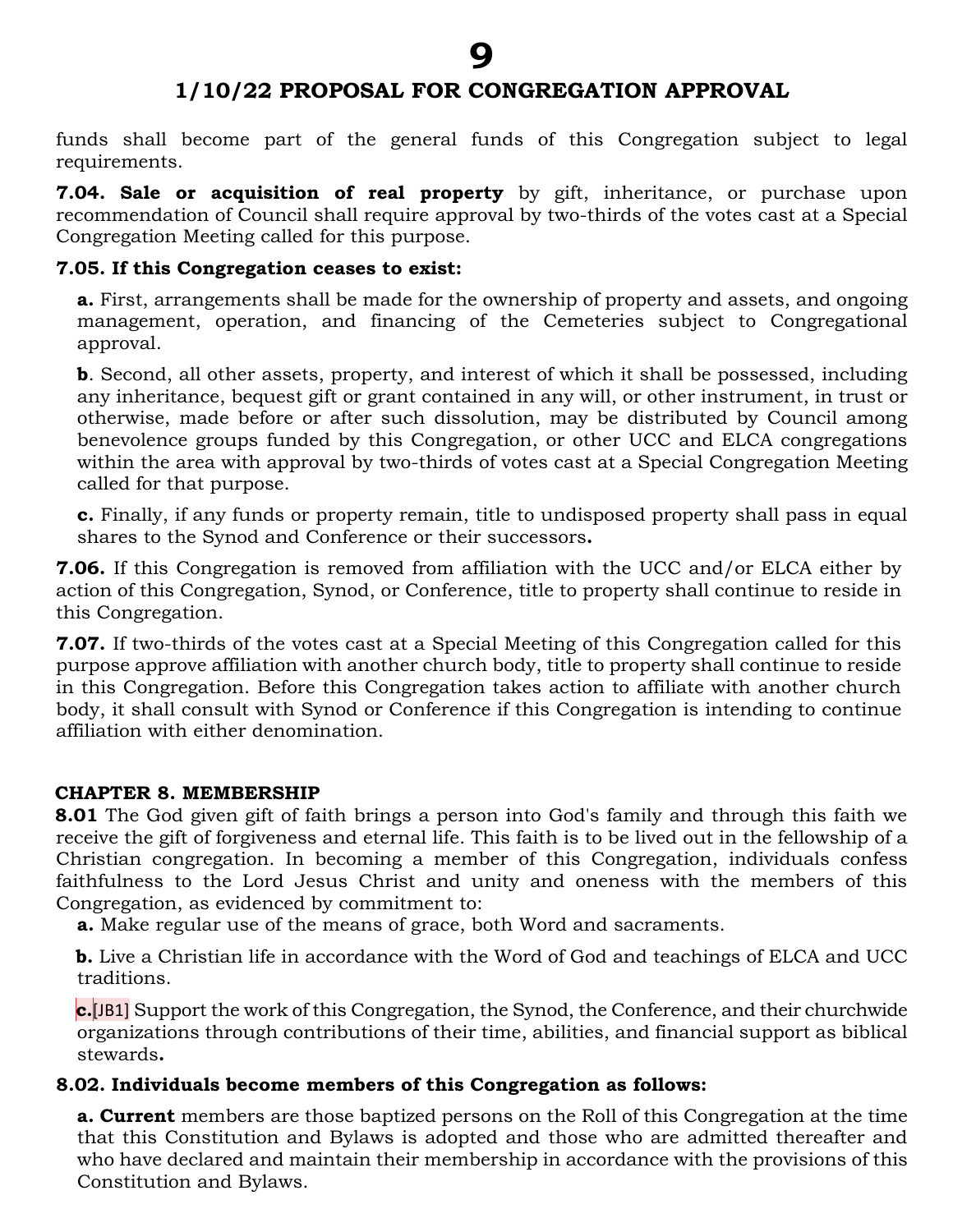# **1/10/22 PROPOSAL FOR CONGREGATION APPROVAL**

**b. Baptized** members are those persons who have been received by the Sacrament of Holy Baptism in this Congregation, or, having been previously baptized in the name of the Triune God have been received by certificate of transfer from other UCC or ELCA congregations or by affirmation of faith.

**c. Confirmed** members are baptized persons who have been confirmed in this Congregation, those who have been received by adult baptism or by transfer as confirmed members from other ELCA or UCC congregations, or baptized persons received by affirmation of faith.

## **8.03. The Membership Roll of this Congregation includes:**

**a. Active (voting member):** Those Confirmed members who have either communion or contribution on record with this Congregation during the previous 24 months. There is no minimum contribution. Upon recommendation of the Lead Pastor, Council may authorize exceptions due to extenuating circumstances of a member.

Active members have all the following privileges:

**1.** Both voice and vote at every regular and special meeting of this Congregation.

**2.** Both voice and vote as a Group member, but in certain Groups voting members must be age 18 or older as established by these Bylaws or Council.

**3.** Eligible to serve on Council, or be an Officer of this Congregation, Council, or Group provided age 18 or older, unless an exception for a minor as an Officer of a Group is approved by Council as described under **13.03.c1.**

**4.** Eligible for benefits as determined by Council which may include but are not limited to reduced donation/cost for individual use of facilities, cemetery lots, and services such as weddings and funerals.

**b. Associate (non-voting member):** Those Confirmed members who do not have either communion or contribution on record with this Congregation during the previous 24 months; or a member whose contact information or whereabouts is not known for a period of at least the previous 12 months and has no communion or contribution on record with this Congregation for that same period.

 **1.** Associate members may be given voice by the presiding officer at Congregation meetings and in Groups but do not have the privilege to:

**a**) vote at Congregation meetings or in Groups,

**b)** serve on Council,

**c)** serve as an officer of the Congregation or Groups,

**d)** receive other Active member benefits.

 **2.** Any provision in this Constitution and Bylaws relating to notification relating of Congregation meetings and votes shall not apply to Associate members.

**8.04. Requests for new membership** shall be submitted to the Lead Pastor. With spiritual guidance and recommendation by Lead Pastor and Council, new members are received by this Congregation as together we affirm our mutual ministry and fellowship in Christ. Date of reception of a new member is documented in this Congregation's Active membership roll.

## **8.05. Membership in this Congregation may be terminated for any of the following:**

 **a**. Death.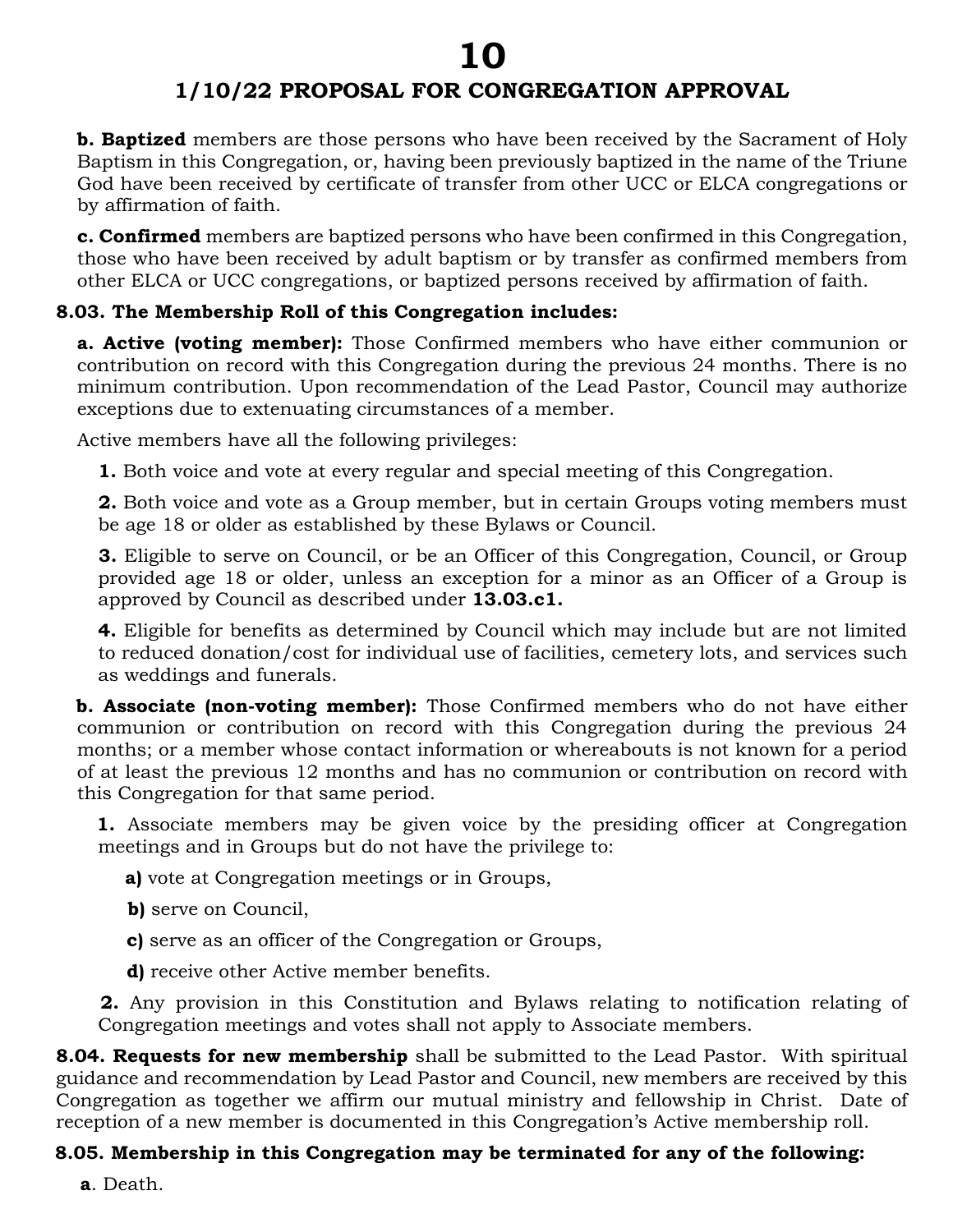- **b**. Resignation.
- **c.** Transfer or release.
- **d.** Disciplinary action by the Council

 **e.** Removal by Council of an individual who has been on the Associate Membership Roll for an extended period as outlined in **8.07.c**.

All living persons removed from the Membership Roll of this Congregation shall remain persons for whom this Congregation has continuing pastoral concern.

## **8.06. Friends of this Congregation**

 **a.** In Christian fellowship and community, this Congregation acknowledges the support and gifts of Friends of this Congregation who have expressed an interest in this Congregation but are not on the Membership Roll including the following:

 **1.** Persons who choose to retain membership with another Christian congregation but desire to participate in the life and mission of this Congregation;

 **2.** Persons whose contact information is known but have continuously been on the Associate member roll of this Congregation more than 36 months.

**b.** Friends of this Congregation may be given voice by the presiding officer at Congregation meetings and in Groups but have no voting or other privileges.

 **c.** Any provision in this Constitution and Bylaws relating to notification of Congregation meetings and votes shall not apply to Friends of this Congregation.

## **8.07. Procedure for Review and Change of Membership Status**

**a. Membership Review Committee** Based on nominations from the Executive Committee, Council shall appoint a committee of three Active members and the Lead Pastor to review the membership rolls annually.

## **b. Change of status from Active Membership Roll to Associate Membership Roll**

**1.** A member whose contact information or whereabouts is not known for a period of at least the previous 12 months and has no communion or contribution on record with this Congregation for at least that same period may be recommended for removal by the Committee from the Active membership roll to the Associate membership roll.

**2.** A member whose contact information is known but does not have communion or contribution on record with this Congregation for at least the past 24 months, may be recommended for removal by the Committee from the Active membership roll to the Associate membership roll.

**3.** Council shall approve the movement of members to Associate status. Upon recommendation of the Lead Pastor, Council may authorize exceptions to change in status from Active to Associate due to extenuating circumstances of a member.

**4.** Associate membership status shall be documented in the official Congregation records as of the date approved by Council. Written notice of change of membership status to from Active to Associate member and its limited privileges shall be sent to the member if contact information is known.

**5.** Persons on the Associate membership roll shall remain persons for whom this Congregation shall have a continuing pastoral concern. This Congregation shall, at least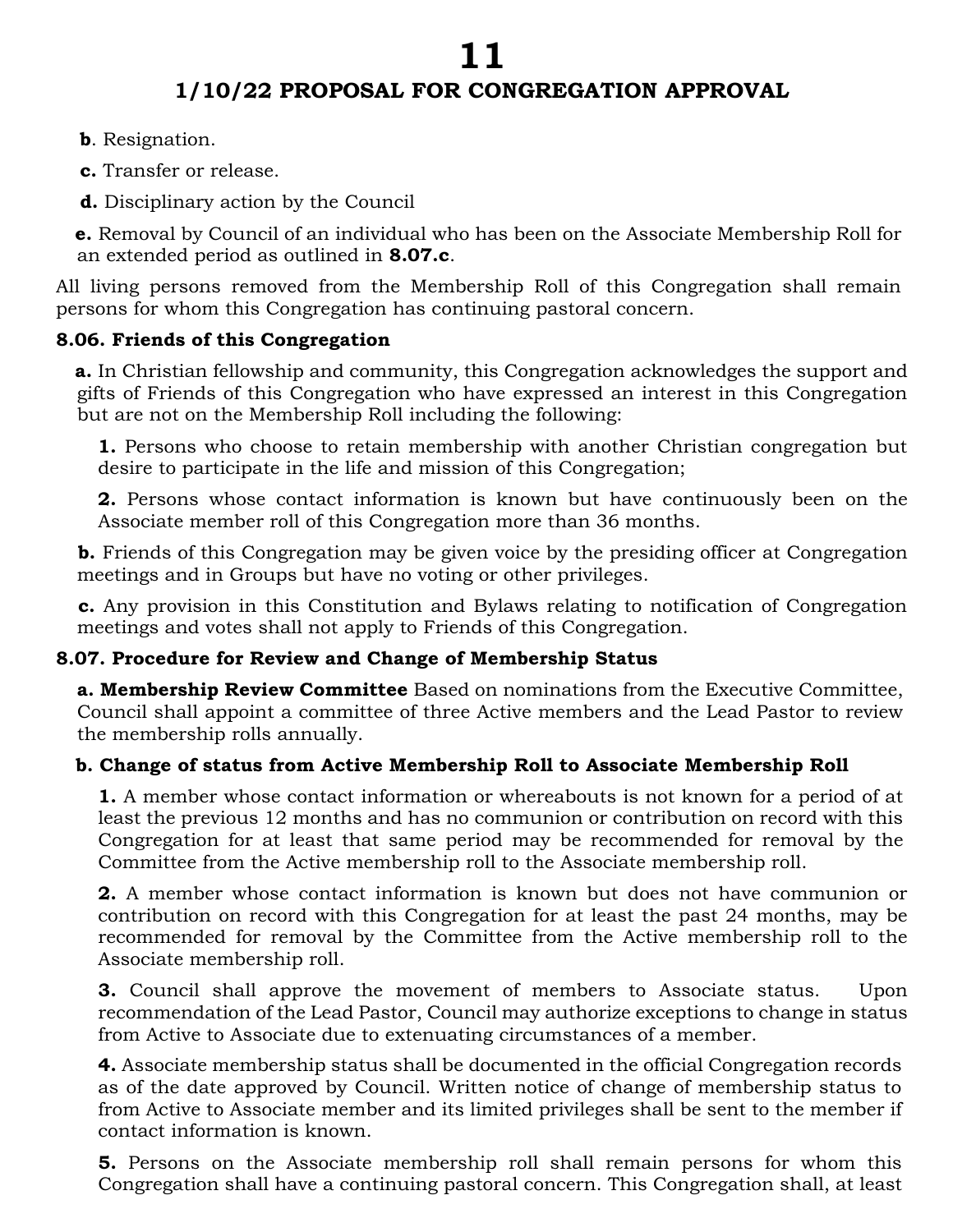on an annual basis, invite all Associate members to renew their participation in the life and mission of this Congregation.

**6.** An Associate member may be reinstated to Active member status provided the member has resumed participation in the life and mission of this Congregation and has requested reinstatement to Active membership status in consultation with Lead Pastor. With spiritual guidance and recommendation by Lead Pastor and Council, Associate members are reinstated by this Congregation as together we affirm our mutual ministry and fellowship in Christ. Date of reinstatement is documented in this Congregation's Active membership roll.

## **c. Change of status from Associate Membership Roll to Friend of this Congregation**

 **1.** An individual who has been on the Associate Membership Roll for at least 24 months and whose contact information or whereabouts has been unknown for at least that same period may be moved by the recommendation of the Committee and approval by Council to the status of Friend of this Congregation.

 **2**. An individual whose contact information is known and has been on the Associate membership roll for at least 36 months and continually fails to respond to invitations for renewed activity in the life and mission of this Congregation may be moved by the recommendation of the Committee and approval by Council to the status of Friend of this Congregation.

 **3.** Upon recommendation of the Lead Pastor, Council may authorize exceptions to a change in status from Associate Member to Friend of this Congregation due to the individual's extenuating circumstances.

 **4.** Friend of this Congregation status shall be documented in the official Congregation records as of the date approved by Council. Written notice of change of status from Associate Membership Roll to Friend of this Congregation and its limited privileges shall be sent to the individual.

 **5.** A Friend of this Congregation who participates in the life and mission of this Congregation may request membership as outlined in **8.04** above.

#### **CHAPTER 9. PASTOR**

**9.01.** Only members of the clergy approved by the Synod and Conference as call candidates may be called as a Lead or Associate pastor of this Congregation.

**9.02. Lead Pastor** Authority to call a Lead Pastor shall be in this Congregation with approval of at least two-thirds of the votes cast at a Special Congregation Meeting called for that purpose. Before a pastoral search is initiated, the Council and Search Committee appointed by Council, shall seek the advice and help of the Conference and Synod.

**9.03**. **Associate Pastor** There shall be one Lead Pastor position. Other pastor positions shall be subordinate to the Lead Pastor and shall be designated as Associate Pastors. consultation with Conference and Synod and upon recommendation of the Lead Pastor and Council, Associate Pastor(s) may be called with approval of at least two-thirds of the votes cast at a Special Congregation Meeting called for that purpose.

Associate Pastors may be considered for the Lead Pastor position in conjunction with external candidates.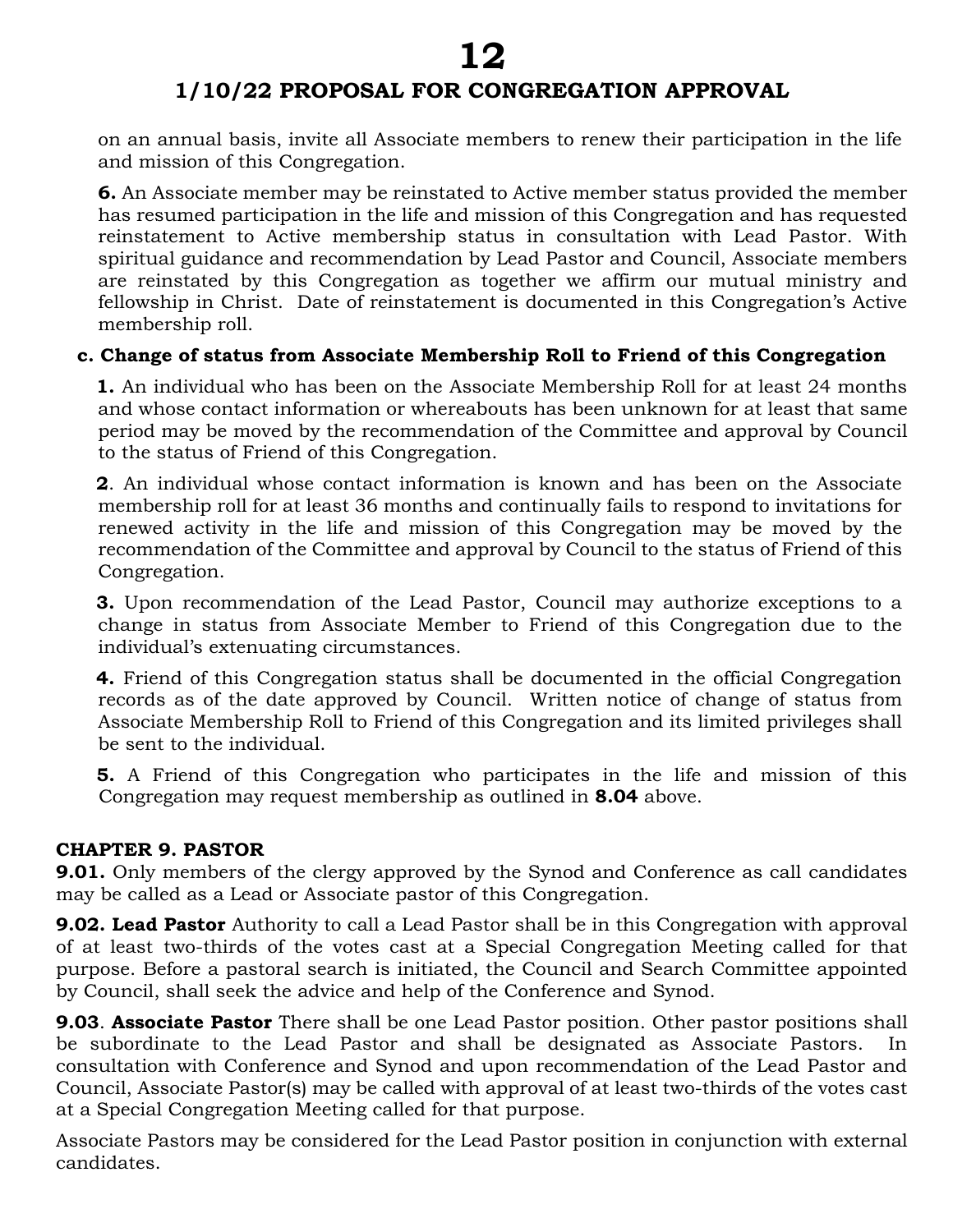**9.04. Letter of Call** The specific duties of the Lead or Associate pastor(s), compensation, retirement plan, health insurance, provision for regular review of the mutual ministry of the pastor and this Congregation, and other matters pertaining to the service of the Pastor shall be within the guidelines of the denomination in which the pastor holds ministerial standing and included in a letter of Call which shall be attested by the Synod and/or Conference.

The Synod and Conference shall be consulted in any renegotiation of a Call resulting in reduction of compensation and benefits, or that are less than the compensation and benefit guidelines of the denomination in which the pastor holds ministerial standing.

## **9.05. Consistent with the faith and practice of the UCC and the ELCA**

#### **a. Every pastor shall:**

- **1.** preach the Word;
- **2.** administer the sacraments;
- **3.** conduct public worship;
- **4.** provide pastoral care;
- **5.** seek out and encourage qualified persons to prepare for the ministry of the Gospel;
- **6.** witness to the Kingdom of God in the community, in the nation, and abroad

 **7.** speak publicly to the world in solidarity with the poor and oppressed, calling for justice and proclaiming God's love for the world.

## **b. Each pastor called by this Congregation, in addition to 9.05a above shall**:

- **1.** offer instruction, confirm, marry, visit the sick and distressed, and bury the dead;
- **2.** impart knowledge of this Congregation and its wider ministry;
- **3.** relate to all schools and Groups of this Congregation;
- **4.** install regularly elected members of Council;
- **5.** with the Council, administer discipline;

**6.** encourage support by this Congregation to the work of the churchwide organizations of the ELCA and Synod, and UCC and Conference;

**7.** assure that accurate parochial records of all baptisms, confirmations, marriages, burials, communicants, members received, members dismissed, or members removed from this Congregation, and shall submit ministry reports to the appropriate pastoral oversight bodies of each denomination.

#### **9.06. The provisions for termination of the mutual relationship between a pastor and this Congregation shall be as follows**:

**a.** The call of this Congregation, when accepted by a Lead or Associate pastor, shall constitute a continuing mutual covenantal relationship and commitment, which shall be terminated only by the pastor's death, or following consultation with the Synod and Conference, for the following reason(s):

**1.** mutual agreement between pastor and Council to terminate the call or the completion of a call for a specific term;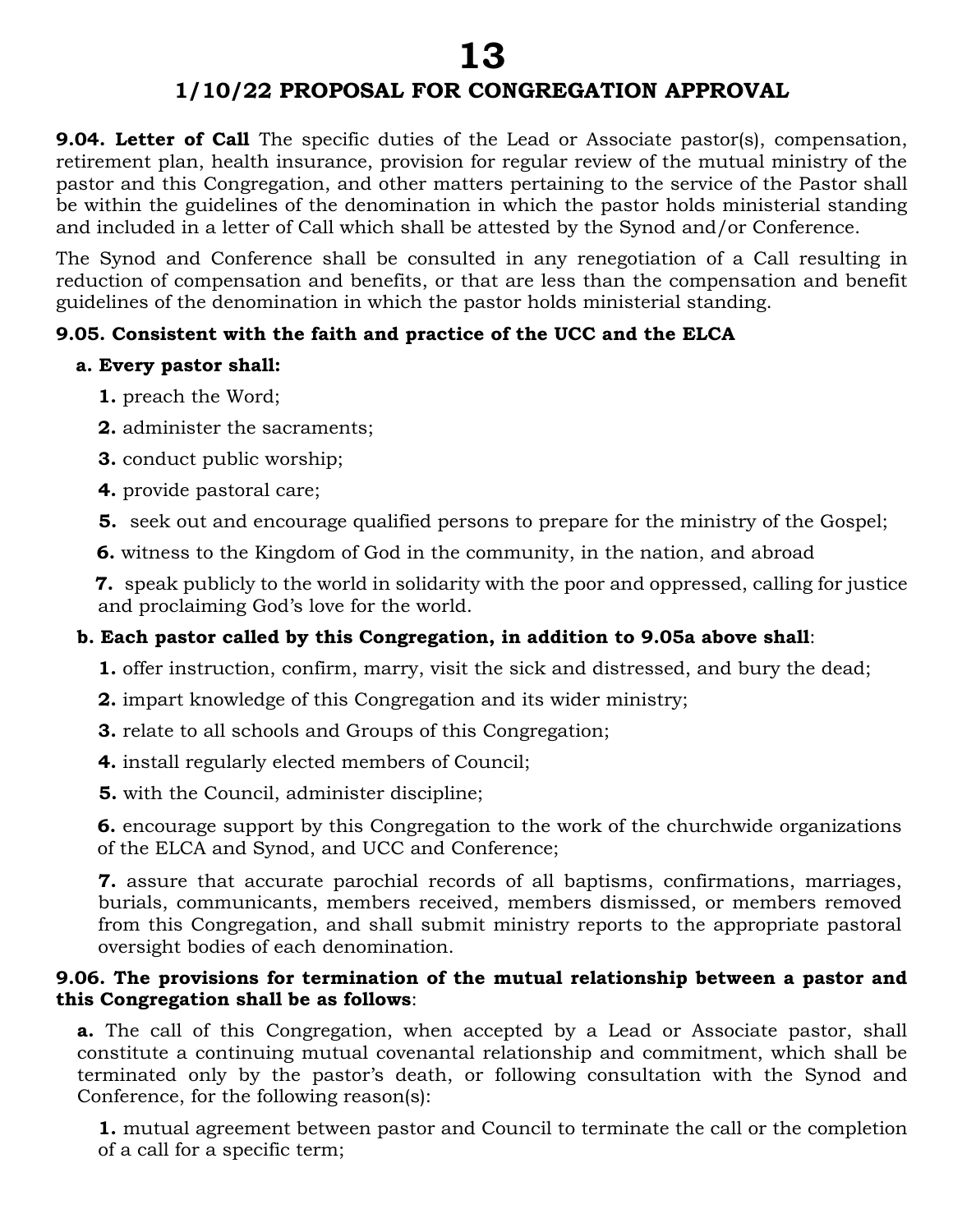**2.** resignation of the pastor, which shall become effective, unless otherwise agreed, no later than 45 days after the date on which it was submitted;

**3.** inability to conduct the pastoral office effectively in this Congregation in view of local conditions; without reflection on the competence or the moral and spiritual character of the pastor;

**4.**physical disability or mental incapacity of the pastor;

**5.**disqualification of the pastor through discipline;

**6.** resignation or removal from clergy;

**7.**termination of the relationship between this Congregation and the ELCA and/or the UCC;

**8.**dissolution of this Congregation; or

**9.** suspension of this Congregation as a result of discipline proceedings.

 **b. When allegations of physical disability, mental incapacity, or ineffective conduct of the pastor that imperil the functioning of this Congregation**, the Conference and Synod shall be notified to investigate such allegations according to procedures agreed upon by the denominational bodies and present recommendations to the pastor and Council.

If the pastor and Council agree to implement the recommendations, no further action need be taken by the Synod and Conference. But, if either party fails to agree to the recommendations, by approval of two-thirds of votes cast at a Special Council meeting called for that purpose, and after notification to Synod and Conference, Council may recommend termination of the pastor's call to this Congregation. If the recommendation of Council to terminate the Call is approved by two-thirds of votes cast at a Special Congregation Meeting called for this purpose, the Call shall be terminated. In consultation with Conference and Synod, Council shall develop terms of severance.

**c. Allegations of criminal activity** shall be reported within 24 hours of the President's knowledge of activity to the appropriate law enforcement, authorities, and the Synod and Conference leadership. The services of the Lead or Associate Pastor may be immediately suspended with pay by the Council President, or without pay with approval of two-thirds of votes cast at a Special Council meeting called for that purpose. Further action will be determined pending outcome of investigation by law enforcement.

**9.07.** Within 90 days of termination**,** the Pastor and this Congregation shall make satisfactory settlement of all mutual financial obligations.

**9.08. Interim Pastor** At a time of the Lead pastoral vacancy, an interim pastor shall be recommended by the Conference and Synod with the consent and approval of the Council.

 **a.** During the period of service, an interim pastor shall have the rights and duties in this Congregation of a regularly called Lead pastor and may delegate the same, in part, to a supply pastor with the consent of the Synod, Conference, and Council. The interim pastor and any ordained pastor providing assistance shall refrain from exerting influence in the selection of a Lead pastor.

**b.** If previously agreed to by Conference and Synod, an interim pastor may be considered for Lead Pastor position in conjunction with internal and external candidates.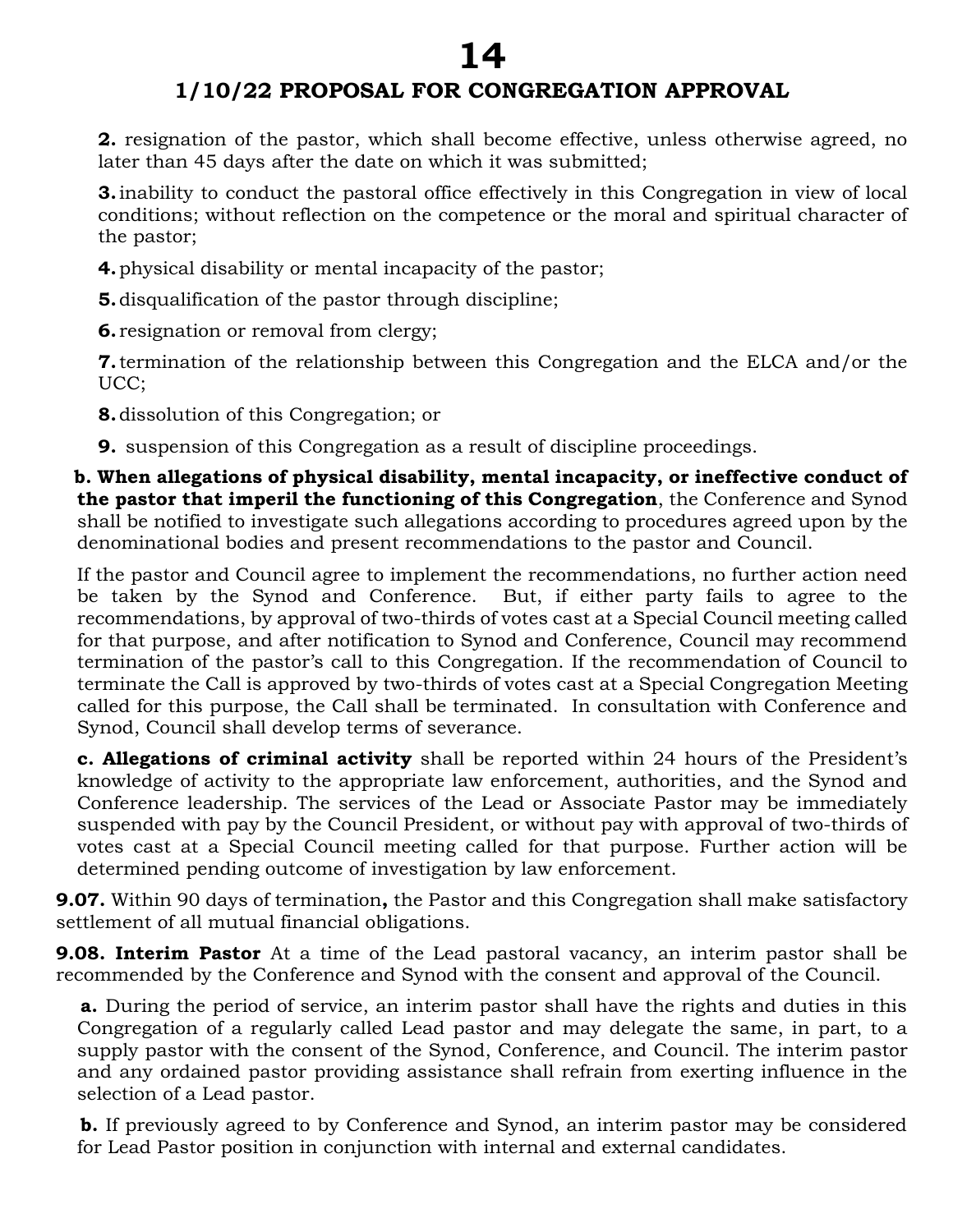**9.09. Call for Specific Term.** With the approval of the Synod and Conference and agreement of the denomination in which the pastor holds ministerial standing, a pastor may be called for a specific term by this Congregation. Details of such calls shall be in writing setting forth the purpose and conditions involved. Prior to the completion of a term, the Synod and Conference shall meet with the pastor and representatives of this Congregation for a review of the call. Such a call may also be terminated before its expiration in accordance with the termination of call provisions of this Constitution and Bylaws.

**9.10. The parochial records of this Congregation shall remain the property of this Congregation**. The Congregation Secretary shall confirm to the Conference and Synod that such records have been received from the departing pastor in good order.

#### **CHAPTER 10. CONGREGATION MEETINGS**

**10.01.** There shall be two regularly scheduled Congregation Meetings each calendar year.

**a. The Annual Meeting** of this Congregation shall be held before the end of April. The date and time shall be determined by the Council and include a second date as required under Notice of Meetings in **10.03** below.

#### **1. The Annual Report shall be presented for acceptance by motion of this Congregation at the Annual Meeting.**

The Annual Report shall be available by printed and electronic means at least two weeks prior to the Annual Meeting. Lead and Associate Pastor(s), Council, Congregation Treasurer, and Chairs of all Groups shall be responsible to submit to the Office a written report providing a summary of activities for the prior calendar year and an audited financial statement, if applicable, for publication in the Annual Report.

**a)** Council shall set the date reports shall be received in consultation with the Pastor and office staff.

**b)** Council shall preview the Annual Report prior to distribution to this Congregation.

**c)** Any amendments or corrections to the Annual Report after distribution to the Congregation shall be presented at the Meeting and noted in the minutes prior to the vote to accept the Annual Report by this Congregation.

**2.** Any item of business may be presented from the floor at the Annual Meeting; however, only proposed resolutions included in the Notice of Meeting may be voted on.

**b. The Meeting for Election of Council Members and Approval of the Budget** of this Congregation shall be held before the end of December. The date and time shall be determined by Council and include a second date as required under **10.03** Notice of Meetings. The Nominating Committee described in **13.09.c** shall present nominations for Council members. Additional nominations shall also be received from the floor. Council members shall be elected by majority of votes cast.

No other items of discussion or business shall be at this meeting unless a Special Congregation Meeting is called with the stated purpose as described in **10.02.**

#### **10.02. Special Congregation Meeting**

**a**. Special Congregation Meetings shall be called in one of the following ways:

 **1.** By the Executive Committee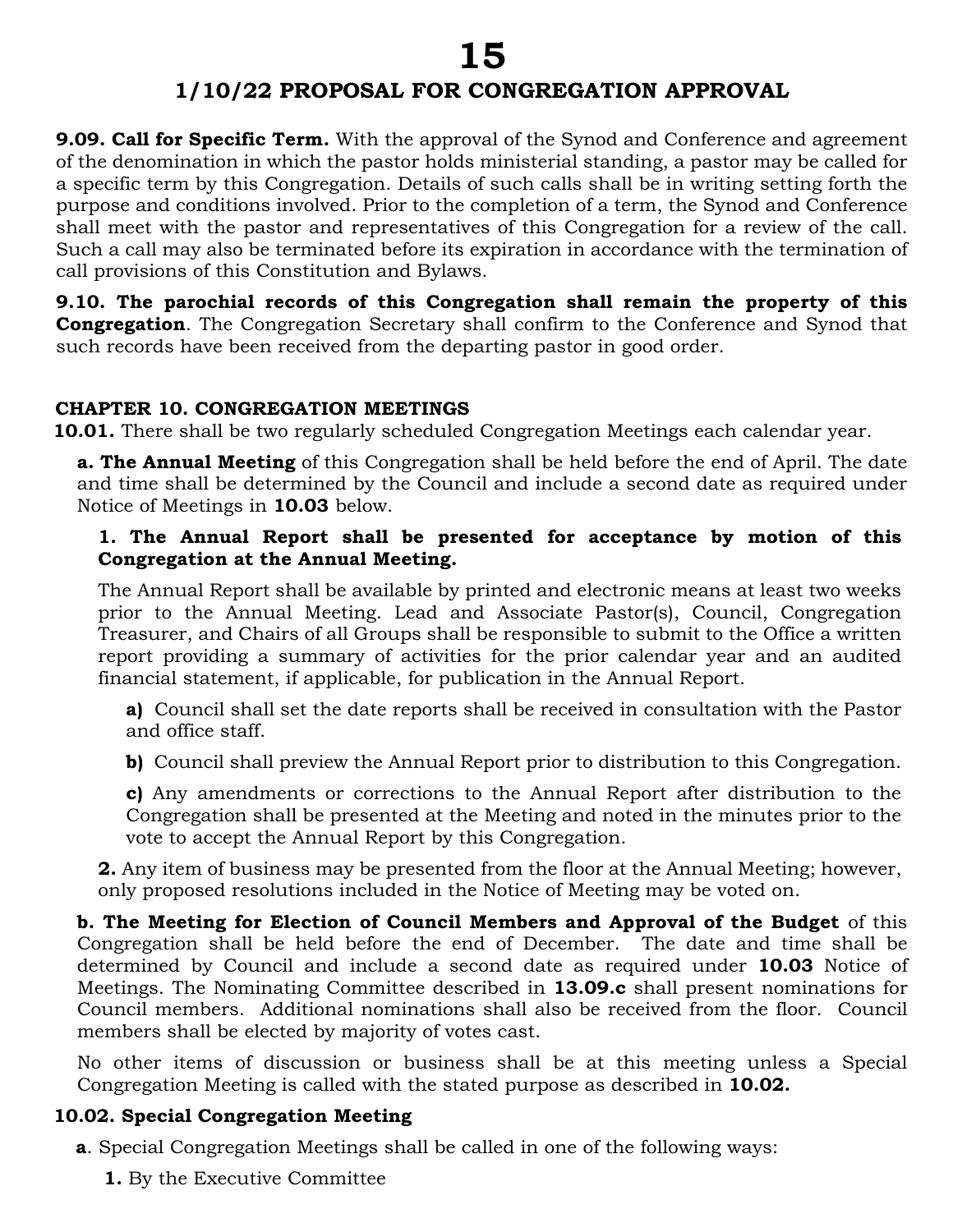# **1/10/22 PROPOSAL FOR CONGREGATION APPROVAL**

 **2.** By the President upon Council approval of a motion by a majority of votes cast at a Council Meeting;

 **3.** By the President upon receipt of a written request signed by at least 7 Active Members who are not from the same household or have a parent (in-law)/child relationship with each other; or

**4**. By the President upon written request of the Synod Bishop or Conference Minister.

 The Congregation Secretary shall record the written requests received under **10.02.a.3 and 4** above in the records of this Congregation.

**b.** Special Meetings shall be convened within 6 weeks after receipt of the request or action of Council. The date and time shall be determined by the Council and include a second date as required under **10.03** below. The call for each Special Meeting shall specify the purpose for which it is to be held, and no other business shall be transacted.

#### **10.03. Notice of Meetings**

 **a.** Notice of all meetings of this Congregation shall be given at the regular services of worship on the preceding two consecutive Sundays and by mail and/or electronic means, as permitted by Pennsylvania law to all Active members.

**1.** Notification by electronic means or first-class mail shall be sent at least 2 weeks prior to the meeting, or at least 4 weeks prior to the meeting by standard (bulk) mail.

**2.** Announcement in this Congregation's newsletters or other official publications of this Congregation shall be adequate notice of all meetings provided that the advance notice requirements have been met as stated in **10.03.a.1** above.

#### **b. Notice of Meetings shall include:**

**1**. the general nature of the business to be transacted, and any proposed resolution being presented for approval; and

**2.** a second date with the explanation that this date shall be used to provide for the continuance of a meeting in the event that the business of a called meeting cannot be completed for any reason including but not limited to provision of additional information, inclement weather, or lack of quorum;

The Announcement shall also state that in the event of a continuance of the first meeting, those Active members who attend the subsequent meeting will constitute a quorum for purposes of taking action on the matters specified, even if the requirements for a quorum are not otherwise met.

**3.** If the business cannot be completed or the first two meetings cannot be convened within the two meeting dates announced, then a Notice of Meeting with new dates is required as outlined in **10.03.a** above.

**10.04**. **Quorum** is 50 Active members or 10% of Active members whichever is less to conduct business; except in the event of continuance of the first meeting, those Active members who attend the subsequent meeting will constitute a quorum for purposes of taking action on the matters specified even if the requirements for a quorum are not otherwise met.

**10.05. Voting by proxy or absentee ballot** shall not be permitted.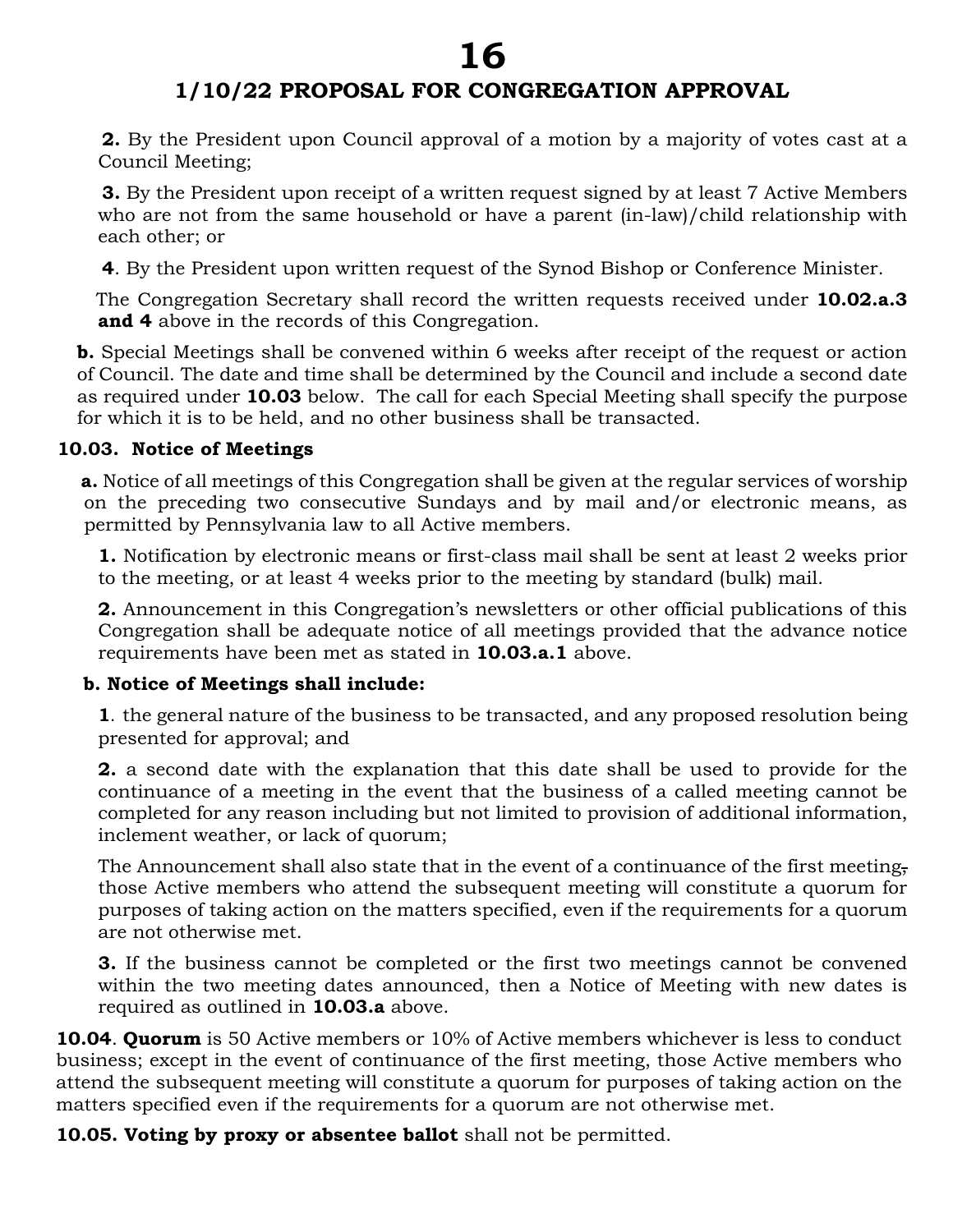# **1/10/22 PROPOSAL FOR CONGREGATION APPROVAL**

**10.06. Meetings by remote communication.** Council may authorize Congregation Meetings to be held by remote communication, including electronically and by telephone conference, provided all participants can hear each other.

**10.07.** Actions approved shall be by at least a majority of votes cast except as otherwise provided in **5.03,** other sections of this Constitution and Bylaws, or by Pennsylvania law.

**10.08. Minutes** shall be recorded of all Congregation Meetings, reviewed at the next Council meeting for accuracy, then available for Congregation view, and presented for approval by this Congregation at the next Congregation Meeting. The Executive Committee shall determine if minutes will be read at the next Congregation Meeting or distributed as members arrive on the day of the Meeting.

Congregation Meeting Minutes shall be preserved for future reference.

**10.09**. **Results of the vote** shall be announced at the regular services of worship on the following Sunday and in the next congregational newsletter or other official publication and/or electronic site of this Congregation.

## **CHAPTER 11. CONGREGATION OFFICERS**

**11.01. The Officers of this Congregation** shall be President, Vice-President, Secretary, and Treasurer (hereinafter Congregation Secretary and Congregation Treasurer) who shall also serve as Officers of the Corporation and Council.

**a.** The Officers shall be Active members of this Congregation for a minimum of 2 years and at least 18 years of age.

**b.** No Officer shall hold more than one Congregation office at a time.

**c.** Officers shall not be from the same household or have a parent (in-law)/child relationship with other Officers. Employees are not eligible to serve as an Officer of this Congregation.

**d.** Nominees for Office of President and Vice-President shall have served at least one year on Council within the prior 3 years.

**e.** Officers shall receive no compensation or honorarium.

**f.** Council may authorize assistants to Officers as Council may deem appropriate from time to time, who need not be members of Council and may be employees. If not an elected member of Council, assistants have voice with no vote.

## **11.02. Nomination and Election of Officers**

**a.** Council shall elect the Congregation Officers. Their terms shall begin at the close of the meeting after they are elected and serve for one year and until their successors are elected, qualified, and assume their positions.

**b**. The Nominating Committee described in **13.09.c** shall provide nominations for Officers at the Council meeting when election of Officers will be held. Additional nominations for each Office shall also be received from the floor.

**c. President** shall be elected by majority vote of Council from among its elected members for a one-year term. The President may serve three consecutive one-year terms subject to the member's term limit on Council and after a lapse of one year is eligible for reelection.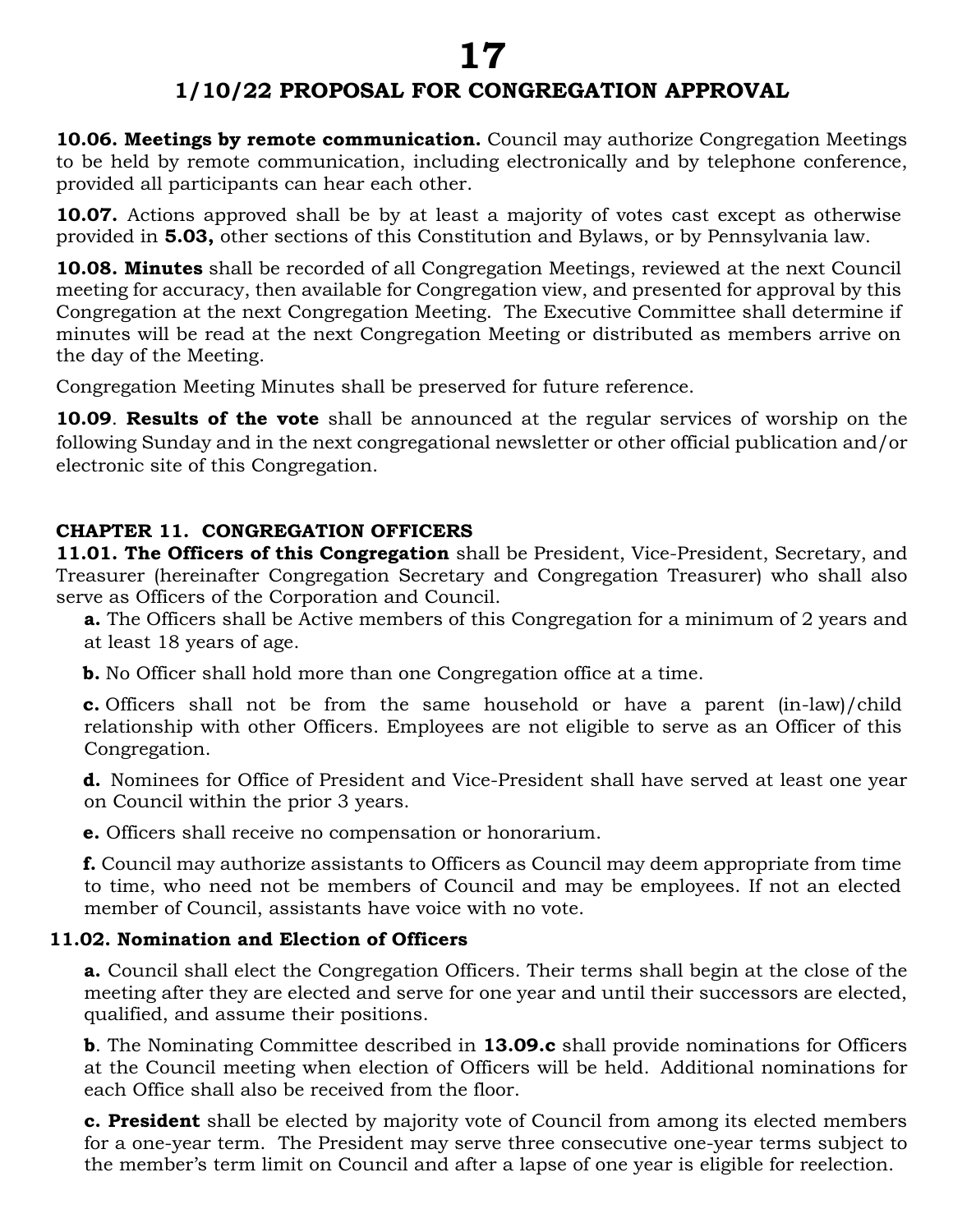**d. Vice-President** shall be elected by majority vote of Council from among its elected members for a one-year term. The Vice-President may serve up to three consecutive oneyear terms subject to the member's term limit on Council and after a lapse of one year is eligible for reelection.

**e. Congregation Secretary** shall be elected by majority vote of Council from among its elected members for a one-year term. The Congregation Secretary may serve up to three consecutive one-year terms subject to the member's term limit on Council and after a lapse of one year is eligible for reelection.

**f. Congregation Treasurer** shall be elected by majority vote of Council from among the Active members of this Congregation for a one-year term. If the Congregation Treasurer is not an elected member of Council, the Congregation Treasurer shall have voice but not vote at the meetings of Council or of the Executive Committee. The Congregation Treasurer may serve six consecutive one-year terms and with one-year intervening may again be elected. No person serving as treasurer of any Group shall serve concurrently as Congregation Treasurer.

#### **11.03. Removal, Resignation, Succession of Officers**

 **a. Removal.** Any Officer may be removed at any time by approval of two-thirds of votes cast at a Council Meeting if such action is in the best interest of this Congregation and Corporation.

 **b. Resignation.** Any Officer may resign at any time by providing written notice to the President to take effect as of the date received or at a later time stated in the resignation. The acceptance of the resignation by the Council shall not be required to make it effective.

 **c. Succession.** If an Officer position of this Congregation becomes vacant, the President, in consultation with the other Congregation Officers shall arrange for the appropriate care of the responsibilities of the position until the election of a new Officer.

**1.** The successor shall be elected by majority vote of Council to fulfill the remainder of the unexpired term year. At the fulfillment of that year, that Officer may be elected to serve for the full number of consecutive terms allowed for that Office under **11.02** above.

**2.** When the Office of Congregation Treasurer becomes vacant, for any reason, the President shall have the books and accounts audited prior to the transfer to the successor.

#### **11.04. Duties of Officers**

**a. The President** is the chief executive officer of the Corporation and shall:

**1.** preside at all meetings of this Congregation, Council, and Executive Committee;

 **2.** sign notes, deeds, mortgages, bonds, contracts, instruments and other legal documents as authorized by Council or provided for in the adopted budget,

 **3.** be an ex-officio member of every Group with voice but not vote,

**4**. generally perform those duties of a president of an organization.

**b. The Vice-President**, in the absence of the President, shall perform the duties and exercise the powers of the President, and shall perform such duties as Council may assign or the President may delegate.

 **c. The Congregation Secretary** shall: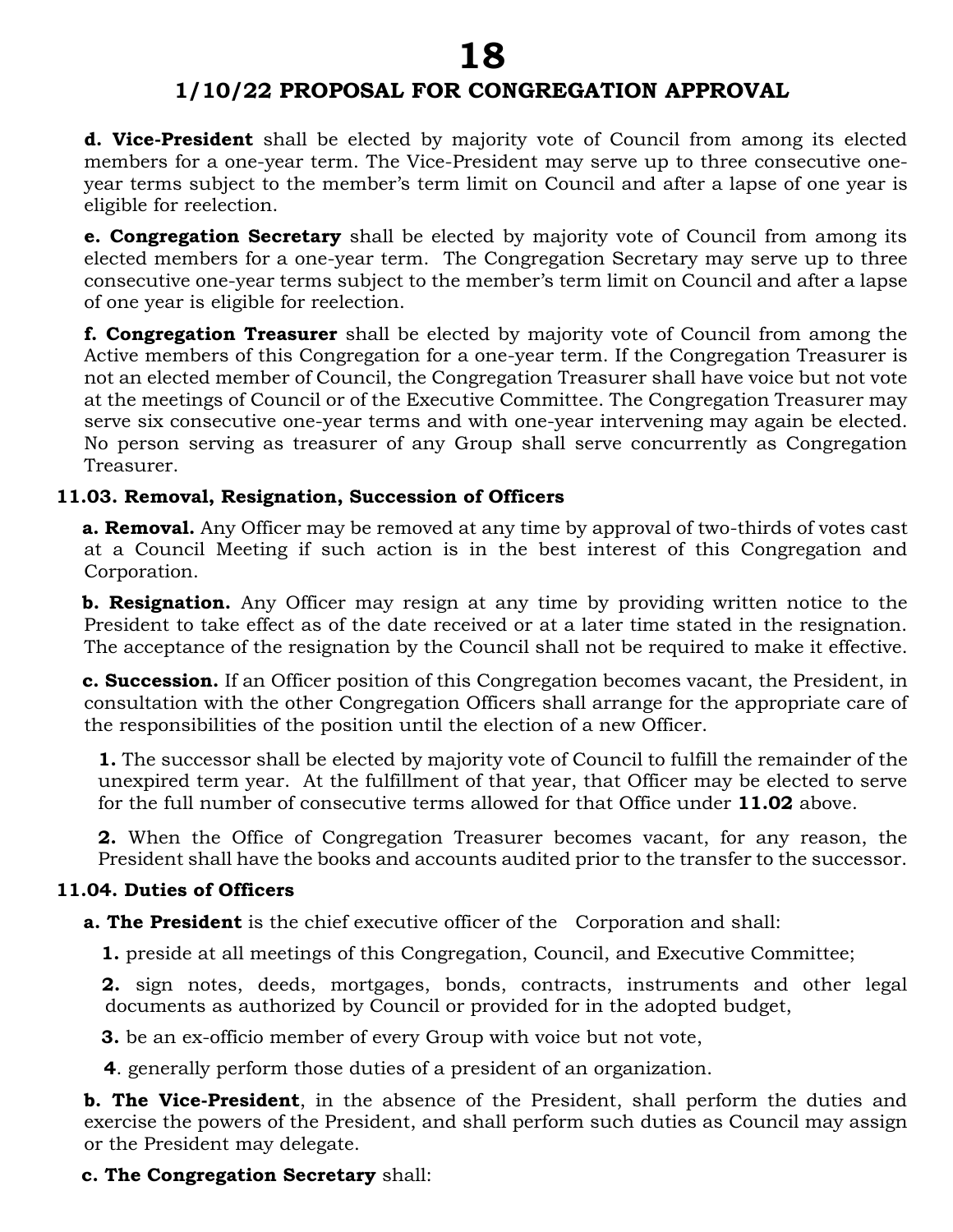**1.** assure minutes of all meetings of this Congregation, Council, and Executive Committee are documented, prepared, approved, and shall sign approved minutes;

 **2.** assure maintenance of approved minutes of all meetings;

 **3.** assure sending by mail and/or electronically any correspondence as directed by Council;

 **4.** assure all notices are duly given for Council and Congregation Meetings in accordance with provisions of this Constitution and Bylaws;

**5**. sign notes, deeds, mortgages, bonds, contracts, instruments, and other legal documents, where a second signature is required, and/or as authorized by Council;

**6.** and other duties as may be delegated by Council or the President.

**7.** In the absence of the Congregation Secretary or other assistant to record the minutes at any meeting, the President shall appoint an Active member of this Congregation to record the minutes at that meeting.

**d. The Congregation Treasurer** shall have care and custody of all funds of this Congregation except those funds in custodial care of Groups which are authorized by the Council to retain funds. The Congregation Treasurer shall:

**1**. assure that accurate accounts of receipts and disbursements are maintained;

**2**. assure all funds of this Congregation are deposited in banking and investment institutions which are approved by Council and in the name of Huff's Union Church Inc;

 **3**. report on the status of this Congregation's finances,

 **4.** promptly submit all records for review/and or audit as requested by Council.

 **5**. serve on Budget Committee, be an ex officio member with voice but no vote on Finance and Investment Committee, and other duties as may be delegated by Council or the President.

**11.05. Absence of Presiding Officer**. If at the appointed time to open a scheduled Congregation or Council Meeting neither the President nor Vice President are available or present, the Council Members present shall elect a President pro tempore selected from the voting Council members to act as the presiding officer for that meeting only, or until the appearance of the President or Vice President.

## **CHAPTER 12. COUNCIL**

**12.01. Qualifications of Council Members.** Each Council Member shall be an Active member of this Congregation for a minimum of 2 years and at least 18 years of age. Council Members shall not be from the same household or have parent (in-law)/child relationship with other Council members or voting Officers. Employees are not eligible to serve as members of Council.

**12.02. Membership of Council** is composed of the following:

**a. 12 elected members** serve a term of three years and until their successors are elected and qualified. Council members completing two consecutive terms may be re-elected only if a minimum of one year has expired since the end of their last term.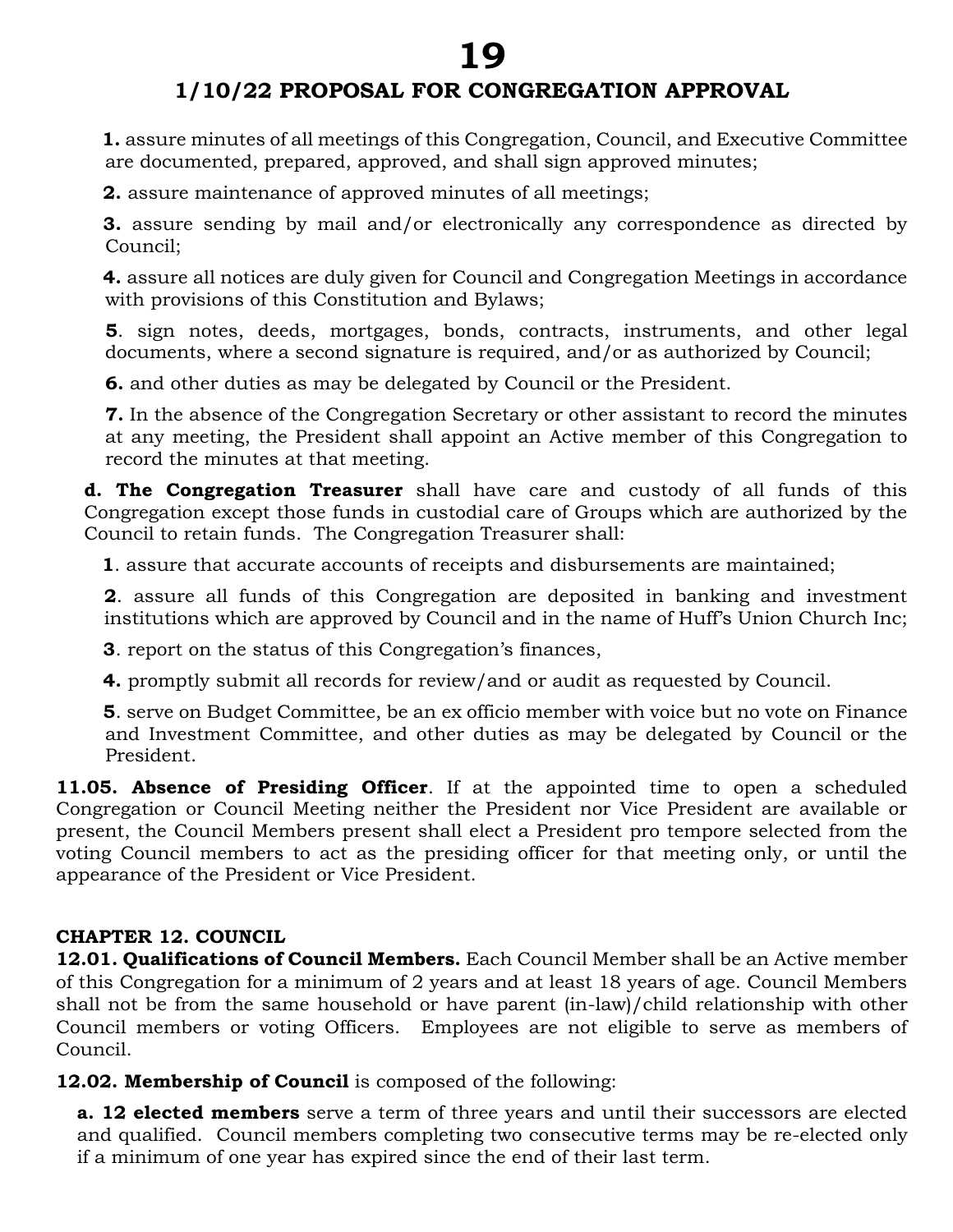# **1/10/22 PROPOSAL FOR CONGREGATION APPROVAL**

**b. The Lead Pastor** of this Congregation shall serve on the Council with voice, but without vote.

**c.** To encourage involvement of young adults and youth, the following may be included to participate with Council:

**1. Young Adult Council Member.** Up to two young adults, 18 through 25 years old who are Active members of this Congregation for a minimum of 2 years may be elected as voting members of Council for a 1-year term renewable for a second year. After serving two consecutive years, there must be a one year gap before the Young Adult Council Member may be elected to another one year term. A Young Adult Council Member may be elected to a regular 3 year Council Member term at any time and serve a second 3 year term.

Young Adult Council Members elected to a one-year term are in addition to the Council membership described in **12.02.a.** above and shall not be counted to meet a quorum*.* 

**2. Youth Representative.** Council may annually appoint-up to two Confirmed Active members age 15-17 nominated by the Nominating Committee as Youth Representatives for a one-year term renewable for a second year. The Youth Representative attends regular and special Council Meetings that are not Executive Sessions*,* provides input with voice but no vote (in accordance with Pennsylvania corporation laws), and participate in Council activities as assigned by the Council President.

When a Youth Representative is attending a Council event without a parent or guardian, the Executive Committee shall arrange for supervision by adults with required clearances filed with the Huff's Church Office in compliance with the Pennsylvania Child Protection Laws and Youth Protection Policy of this Congregation.

At age 18, a Youth Representative may be nominated and elected by this Congregation for a 3 year term as a Council member or to a 1 year term as a Young Adult Council Member.

**12.03. Election and Terms.** All members of Council except the Lead Pastor and Youth Representative shall be elected by approval of majority of votes cast at a legally called meeting of this Congregation. Newly elected Council members shall be installed at a worship service.

**a.** Newly elected Council members except Young Adult Council members begin their threeyear term of service at the first officially called Council meeting in January and serve until the call to order of the January Council meeting at the end of their term and until a successor is elected and qualified.

**b.** Young Adult Council members begin their one-year term of service at the first officially called Council meeting in June and serve until the call to order of the June Council meeting at the end of their term.

**c.** Youth Representative(s) appointed by Council shall begin their one year term of service at the first officially called Council meeting in June and serve until the call to order of the June Council meeting at the end of their term.

**d.** Terms of Council members shall be staggered so approximately one-third of Council shall be up for election each year. Thus in the first year following adoption of this Constitution and Bylaws, there shall be three sets of four members with each set elected for one, two, and three-year terms. At the end of these first special terms, each may be elected for another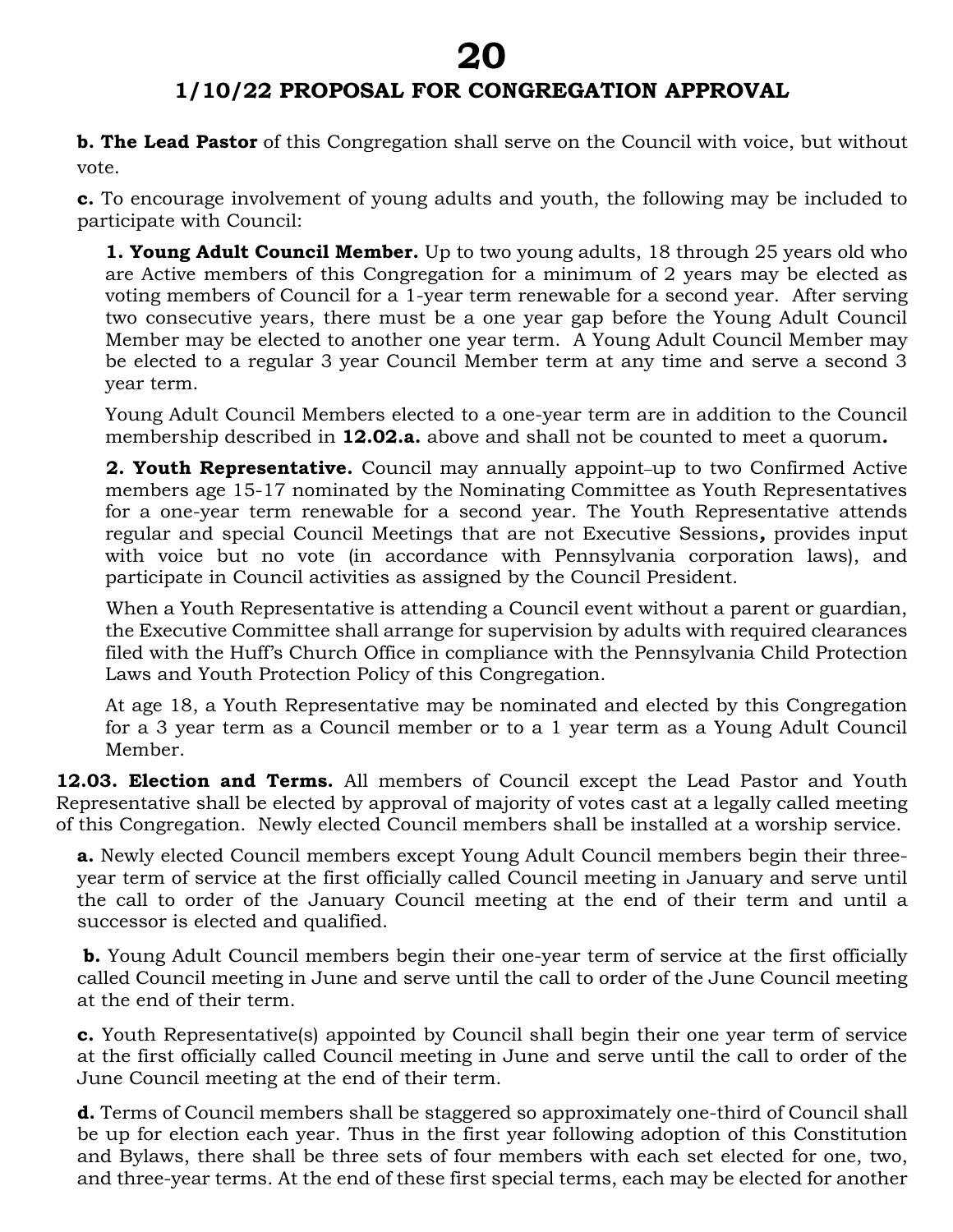# **1/10/22 PROPOSAL FOR CONGREGATION APPROVAL**

three-year term and then must be off the Council for at least one year before being elected to return to the Council.

#### **12.04. Vacancy and Succession of Council Member**

 **a. Resignation.** A Council member may resign at any time upon giving written notice to the President. The resignation shall become effective upon receipt by the President, or at such subsequent time as may be specified in the letter of resignation.

**b. Removal.** A notice of the intention to consider removal of a named Council member shall be sent to the Council by mail or electronic means. No Council member may be removed without having the opportunity to be heard at such meeting.

A Council member's position may be declared vacant with approval of two-thirds of votes cast at a Council Meeting if:

**1.** ceases to be an Active member of this Congregation; or

**2**. is absent from four successive regular Council meetings without cause; or

 **3.** consistent with the laws of Pennsylvania, this Congregation may adopt procedures for the removal of a member of the Council in other circumstances.

**c. Succession.** Should a Council member's position be declared vacant or there is no nominee for an open 3 year term, the Nominating Committee may nominate a successor who shall be approved by two-thirds of votes cast at a Council meeting

**1.** At no time shall there be less than 9 voting Council members. Quorum remains at 7 voting Council members regardless of number of Council positions filled.

**2.** The appointed successor serves until this Congregation by majority of votes cast elects an individual to fill the remainder of the unexpired term at either the Annual Meeting or the next meeting for Election of Council Members whichever comes first.

**3.** At the fulfillment of that term the individual may be elected by this Congregation to serve a maximum of two 3 year terms and then must be off Council for at least one year before being elected to return to the Council.

**12.05. Quorum and Lead Pastor Attendance**. A quorum for the transaction of business shall consist of 7 voting Council members except Young Adult Council Member(s) shall not be counted to meet quorum. If there are vacant positions, quorum remains at 7 voting Council members regardless of number of Council member positions filled.

**a.** In order to hold a meeting, the Lead Pastor or interim pastor must be in attendance, except when the Lead pastor or interim pastor requests or consents to be absent and has given prior approval to the agenda for that meeting which shall be the only business considered at that meeting.

**b.** If the Lead pastor or interim pastor is absent without cause and/or refuses to approve the agenda for two consecutive Regular or Special Council meetings, the President shall notify the Conference Minister and Synod Bishop. Following this notification, Council may meet for the transaction of business of this Congregation.

## **12.06. Meetings and Procedures**

**a. Regular Meetings.** Council shall normally meet once a month but not less than 10 meetings per calendar year.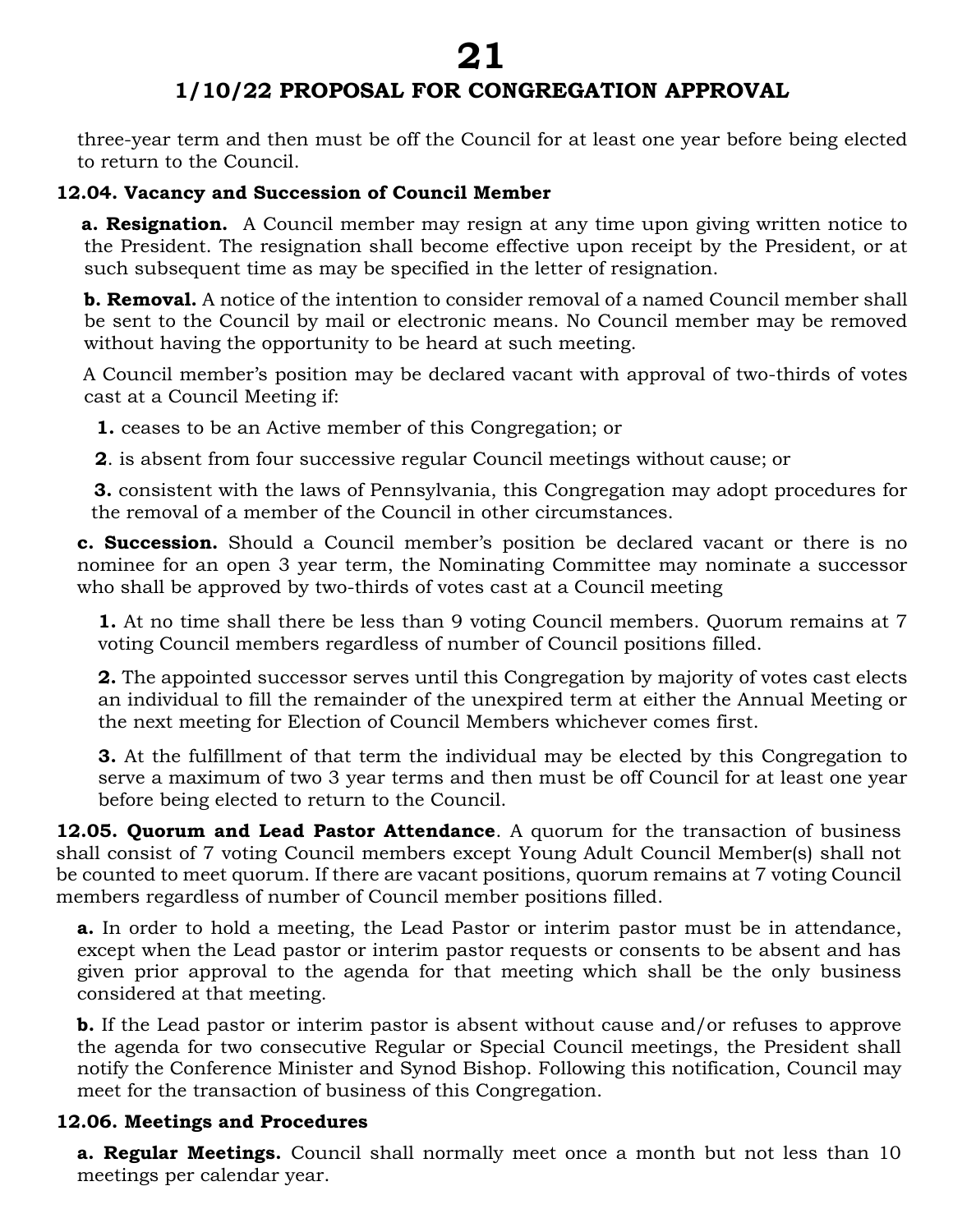**b. Special Meetings** may be called by either the Lead Pastor, or the President, and must be called at the written request of at least 7 voting Council members. At least three days notice stating purpose of any Special Meeting shall be delivered to those entitled to be present either personally, in writing, by telephone including a voice message, or by electronic means. Only business pertaining to the purpose the meeting being called may be considered.

**c. Executive Session** Council may meet in Executive Session called by the President in order to assure confidential discussion on topics including but not limited to attorney consultation, strategic planning, membership, security, audit, contracts, pastoral call, and personnel. Executive Sessions shall include voting Council members, persons invited by the President, and shall comply with **12.05** regarding quorum and Lead Pastor attendance. Generally motions shall not made in Executive Session; however, if motions are made and voted on in Executive Session, then Executive Session minutes shall be recorded and approved during the same Executive Session and filed separately from regular meeting minutes to preserve confidentiality.

**d. Unanimous Consent without Meeting.** With Lead Pastor approval of agenda, any action that may be taken at a meeting of the Council, may be taken without a meeting, only if consent in writing including by electronic means is received from every voting Council member and shall be filed in minute record book by the Congregation Secretary.

**e. Electronic and Telephone Conference Meetings.** Council may hold meetings by remote communication, including electronically and by telephone conference, provided all participants can hear each other.

**f. Proxy or absentee voting** is prohibited**.** 

## **g. Non-Council Members attendance at Council Meetings**

**1. Active Members.** All meetings of Council that are not Executive Sessions are open to Active members of this Congregation, who may attend but are without vote or voice unless recognized to speak by the presiding officer.

**2. Associate Members, Friends of this Congregation, and non-members** may attend only by prior arrangement for a specified time previously agreed to by the presiding officer and without voice unless recognized to speak by the presiding officer.

**h. Confidentiality**. All in attendance shall consider deliberations as confidential until such time as the information is determined by Council to be a matter of public record.

**12.07. Council shall have general oversight of the life and activities of this Congregation,** and in particular its worship life, to the end that everything be done in accordance with the Word of God and the common faith and practice of the ELCA and UCC. Duties of the Council in this aspect shall include but are not limited to the following:

**a.** To lead this Congregation in stating its mission.

**b.** To annually hold a discussion led by the President or designee, including current and previous year's Council members, and Chairs of Groups in order to do long-range planning, set goals and priorities and means of accomplishing them, and evaluate activities in light of the mission and goals of Council and this Congregation.

**c**. To seek to involve all members of this Congregation in worship, learning, witness, service, and support.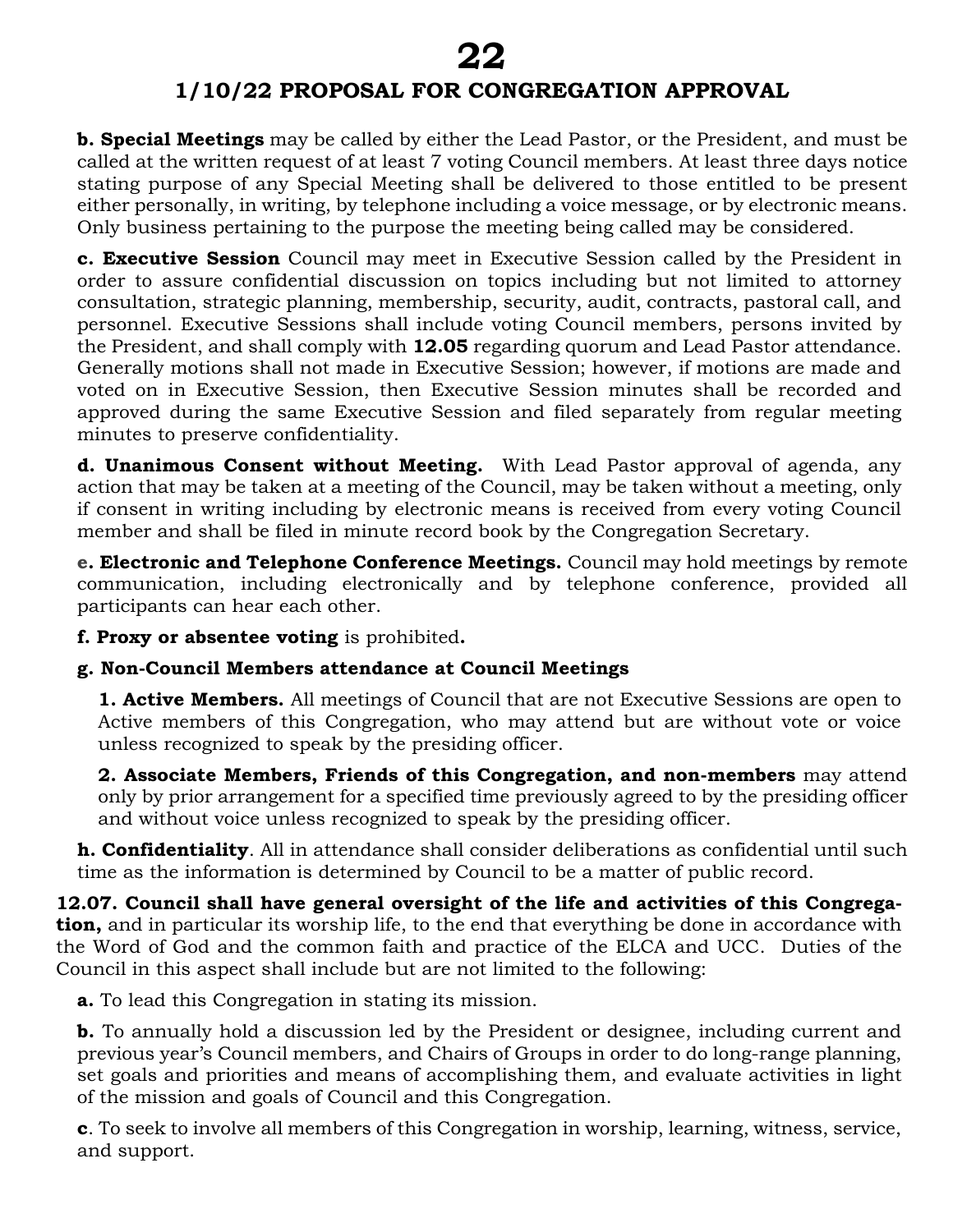**d**. To oversee and provide for the administration of this Congregation to enable it to fulfill its functions and perform its mission.

**e.** To determine appropriate staffing of Associate Pastor(s) and non-clergy staff, establish new staff positions, and provide for employment and supervision of the staff as further described in **Chapter 15.** Nothing in this provision shall be deemed to affect this Congregation's responsibility for the call, or termination of call of any pastor(s).

**f.** To maintain supportive relationships with the pastor(s) and staff and help them fulfill their calling or employment.

**g.** To be examples individually and corporately of the style of life and ministry expected of all baptized persons.

**h**. To promote a congregational climate of peace and goodwill, and as differences and conflicts arise, to endeavor to foster mutual understanding.

**i**. To assure pastoral service during the sickness or absence of the pastor.

**j.** To pursue partnership with the Conference and Synod and ELCA and UCC churchwide organizations as well as cooperation with other congregations and denominations.

**k**. To recommend and encourage utilization of program resources produced or approved by the UCC and ELCA.

**l**. To seek out and encourage qualified persons to prepare for the ministry of the Gospel.

**m.** To provide for an annual review of the membership roster.

**n.** To oversee the preparation of an Annual Report for this Congregation's review prior to the Annual Meeting including a summary of activities from Council, Lead and Associate Pastor(s), Groups and audited financial statements from the Congregation Treasurer and all Group Treasurers

**12.08. Council shall be the policy-making body and be responsible for managing the financial and property matters of this Congregation.** Council shall be the board of trustees of this Congregation and, as such, shall be responsible for managing its business and fiscal affairs and maintaining and protecting its property. It shall have the powers and be subject to the obligations that pertain to such boards under the laws of the Commonwealth of Pennsylvania, except as otherwise provided herein.

**a. Financial management**. Council is responsible for financial management and establishment of related applicable policies and procedures which shall include but are not limited to:

**1.** Adopt and maintain a Financial Management Policy to structure and guide the management, oversight, conduct and reporting of all financial activity of this Congregation and all Groups, as more fully outlined in **Chapter 14.** 

**2.** Prepare an annual budget for adoption by this Congregation as further described in **Chapter 14** and shall supervise the expenditure of funds in accordance with the budget following its adoption. The budget shall include this Congregation's support of the wider ministry being carried on in collaboration with the ELCA and UCC.

**3.** Ascertain that the financial affairs of this Congregation are being conducted efficiently, including the prompt payment of all obligations and regular forwarding of mission support monies to the Conference and Synod.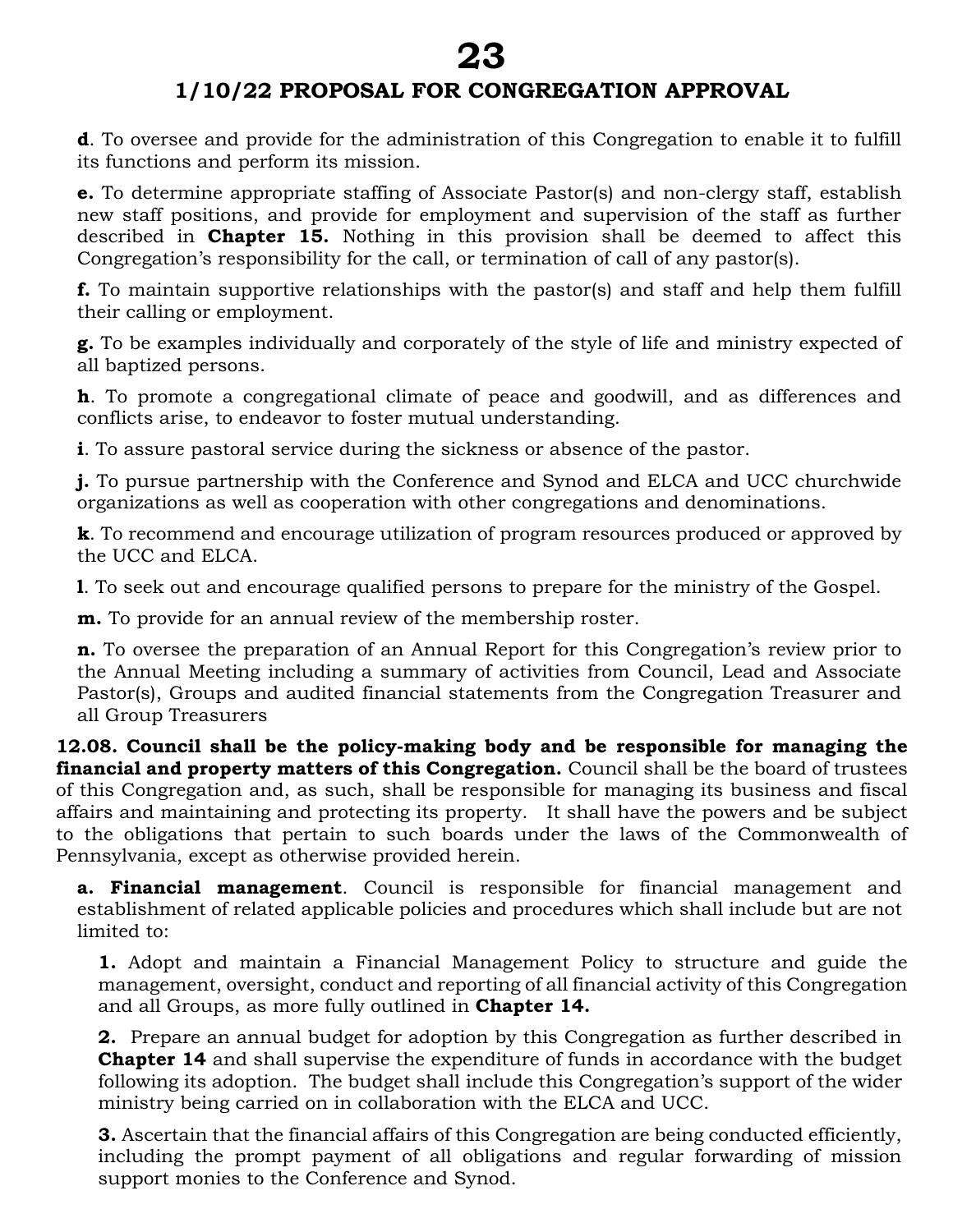**4.** Establish policies regarding the acceptance on behalf of this Congregation any contributions, gifts, bequests or reject same if not consistent with the purposes of this Congregation.

**5.** Manage this Congregation's investment and financial assets. Council may employ one or more fiscal agents to handle the details of its investment program, the purchase, sale and custody of securities and investments, and keeping of investment accounts and records.

**6.** Oversee annual audits are done of all accounts including investment accounts of this Congregation and all sponsored Groups.

**7.** Council shall not have the authority to borrow funds unless specifically authorized to do so by approval of two-thirds of votes cast at a Special Congregation Meeting called for that purpose.

#### **b. Maintenance and protection of property by Council shall include but is not limited to the following:**

**1.** Council, at its discretion, may appoint a property committee, property manager and/or staff to manage some or all of the day-to-day property matters.

**2.** Within 110% of approved Annual Budget Operating Expenses or Capital Expenses as covered under **Chapter 14,** if funds are available Council may authorize property expenditures as follows to:

**a)** maintain, repair, remove, replace, or purchase additional contents and equipment;

**b**) maintain, repair, restore existing buildings and grounds;

**c)** make additions, deletions, or material modifications to existing building and grounds if required to improve safety, or to improve and update existing building systems such as plumbing, energy, heating, air conditioning, elevator, and communications.

**d)** add, delete, or materially modify existing building and grounds other than those authorized in **b)** and **c)** above, provided the project cost does not exceed \$10,000 and is approved by two thirds of votes cast at a Council Meeting.

Any project exceeding \$10,000 that adds, deletes, or materially modifies existing building and grounds requires Congregation approval of the project and expenditure by at least two-thirds of the votes cast at a Special Congregation Meeting called for that purpose.

**3.** Groups may not make any refurbishments, alterations, additions, or deletions to this Congregation's property and grounds without direction and approval if within Council authority under **12.08.b** or Congregation approval.

Council shall annually establish a limit that Groups have authority to repair or replace current equipment and purchase new equipment necessary for their operation if the Group has funds available. Any equipment repair, replacement, or purchase exceeding that limit requires Council approval even if the Group has the necessary funds.

**4.** Council shall not have the authority to buy, sell, or encumber real property unless specifically authorized to do so by approval of two-thirds of votes cast at a Special Congregation Meeting called for that purpose.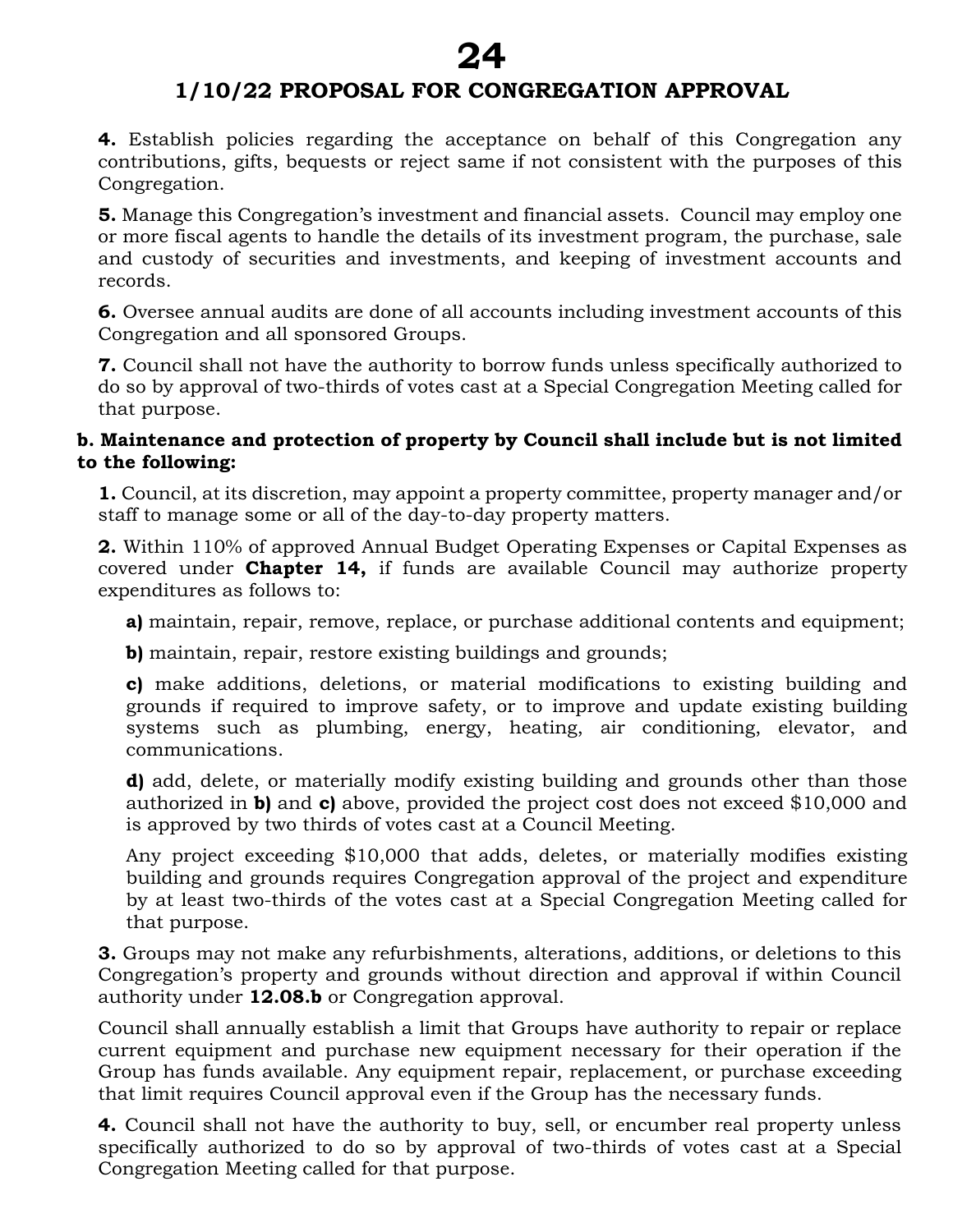**5**. Council is responsible for this Congregation's total insurance program.

**12.09.** Based on nominations submitted by the Nominating Committee, Council shall appoint Active members to serve as lay voting members of the ELCA Synod Assembly or UCC Conference Meeting, as well as persons to represent this Congregation at meetings of any Conference or Synod, regional organizations, coalitions, or other area subdivisions of which it is a member or participant The number of delegates and other qualifications shall be as prescribed in guidelines established by the organizational bodies.

**12.10.** Council shall see that the provisions of this Constitution and Bylaws, continuing resolution and policies are carried out.

**12.11.** Council may delegate its responsibilities to other standing or ad hoc Groups. Such delegation shall be by a resolution adopted by a majority of votes cast at a regular or special Council meeting. Further description of Groups is in **Chapter 13.** 

 **12.12.** In the event of an emergency, powers normally delegated to this Congregation, shall be delegated to Council. An emergency shall be defined as any situation that, if not promptly addressed, poses an immediate threat of significant harm to life or property, or the failure of critical equipment and systems of the buildings.

#### **CHAPTER 13. GROUPS OF THIS CONGREGATION including all Boards, Committees, Teams, and Organizations**

**13:01.** Council may establish Groups to aid in ministering to the members of this Congregation and to all persons who can be reached with the Gospel of Christ. All Groups are subject to Council's oversight and direction.

**a.** Council shall maintain a current list of all Groups and officers which shall be included in the Annual Report

**b.** Except for those Groups specifically named and to the extent covered in this Constitution and Bylaws, Council has authority to revise, restructure, reorganize, or discontinue any Group in the best interest of the ministry of this Congregation.

**c.** Council shall solicit guidance and recommendations from Groups when considering actions, policy, and procedures that affect the Groups or a specific Group's ministry focus.

## **13.02. Group membership**

**a.** Council and Groups shall provide information about opportunities to serve and encourage broad participation by members of this Congregation in Groups.

**b.** In general, Groups shall have a minimum of 3 members unless the Group is specifically addressed in this Constitution and Bylaws or an exception provided by Council*.* President of Council and Lead Pastor or designees shall be ex-officio members of all Groups with voice but no vote.

**13.03. Group Procedures:** All Groups shall have written operating procedures approved by Council. Groups shall include the following procedures unless an exception is provided for a named Group in this Constitution and Bylaws or approved by the Council:

**a. Group purpose**: Each Group shall have a written purpose or mission statement that supports this Congregation's ministry.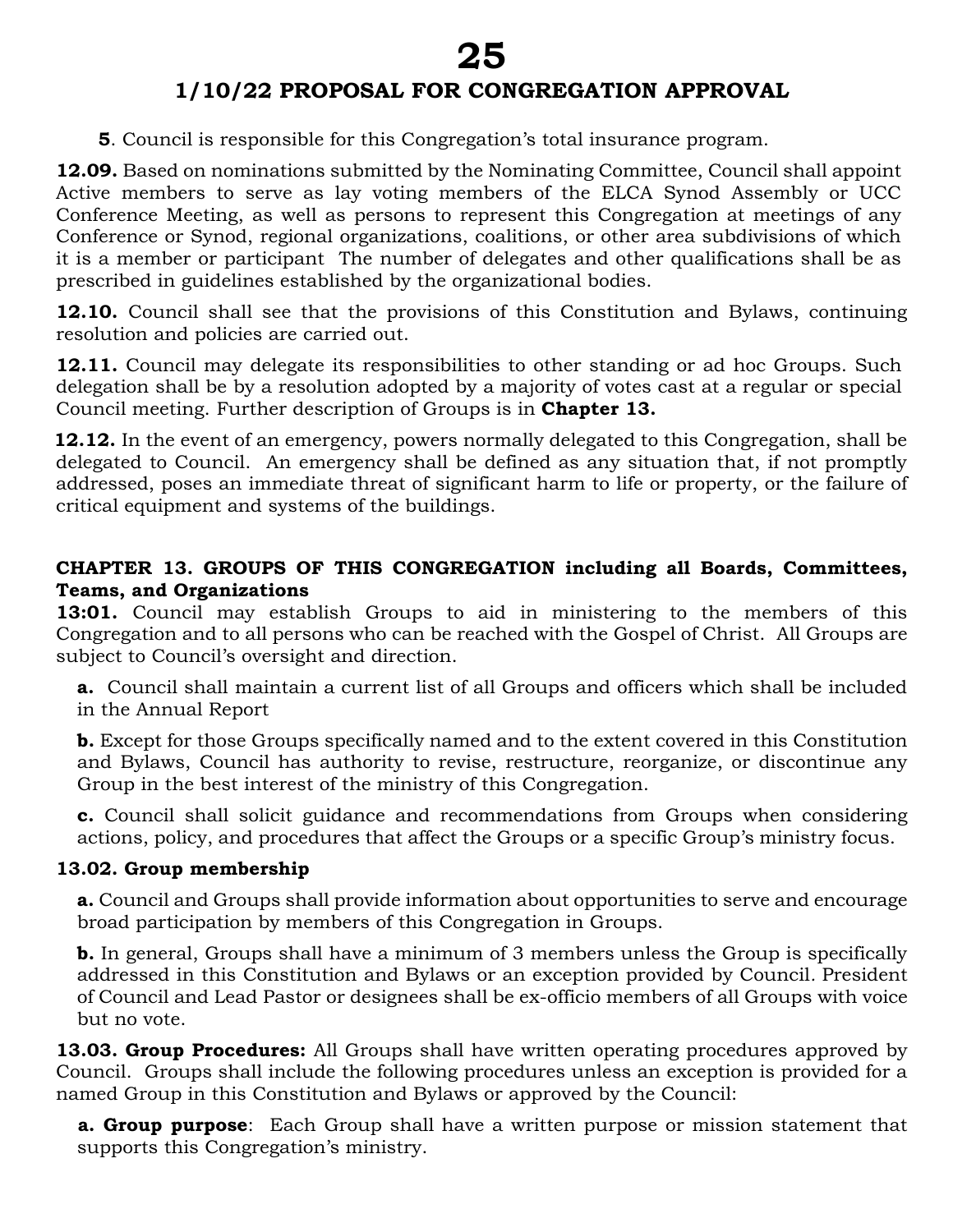**b. Group Meetings and Voting**: Each Group shall determine a regular meeting schedule. Inactive members and Friends of this Congregation may be given voice by the presiding officer; however, on matters that require a vote, only Active members may vote. Due to the confidential nature of the Group's business, Council may require closed meetings of certain Groups.

**1. Quorum**. All Groups shall define quorum for the transaction of business. Unless otherwise provided in a Group's procedures, quorum shall be a majority of Group's voting membership or 7 voting members of the Group whichever is less.

**2. Electronic and Telephone Conference Meetings.** Groups may hold meetings by remote communication, including electronically and by telephone conference, provided all participants can hear each other.

**3. Proxy or absentee voting** is prohibited.

**4. Confidentiality**. All in attendance shall consider deliberations as confidential until such time as the information is determined by Group officers to be a matter of public record.

**5. Special Meetings** of a Group may be called by the Chair, Lead Pastor, or President, and must be called at the written request of one-half of Group's voting membership or 7 voting members of the Group whichever is less who are not from the same household or have a parent (in-law)/child relationship with each other.

At least three days notice stating purpose of any Special Meeting shall be delivered to those entitled to be present either personally, in writing, by telephone including a voice message, or by electronic means. Only business pertaining to the purpose the meeting being called may be considered.

**c. Group Officers.** Groups shall have procedures to select leadership and outline duties and terms of office subject to following:

**1.** Group Officers shall be Active members of this Congregation for a minimum of 1 year and age 18 or older; however, Council may make an exception for an Active member under age 18 to serve as an Officer with an adult advisor and the duties do not conflict with Pennsylvania law regarding actions of a minor.

**2.** Group Officers shall not be from the same household or have a parent (in-law)/child relationship with another Group Officer.

**3.** No Group Officer shall serve more than 6 years in the same Office subject to any applicable term limit of the member in the Group and after a lapse of one year is eligible for reelection.

**4.** Each Group shall have a Chair, Vice Chair and Secretary.

**5.** Council may authorize Groups to raise money for the purposes of the Group and establish demand deposit or investment accounts and then the Group shall also have a Treasurer and comply with Financial Management Policy established by Council.

## **6. Duties of Officers**

**a) Group Chair** shall call all meetings of the Group, with prior notice via phone, email or postal mail. Best practice is for the Chair to prepare and distribute an agenda at least three days prior to the meeting.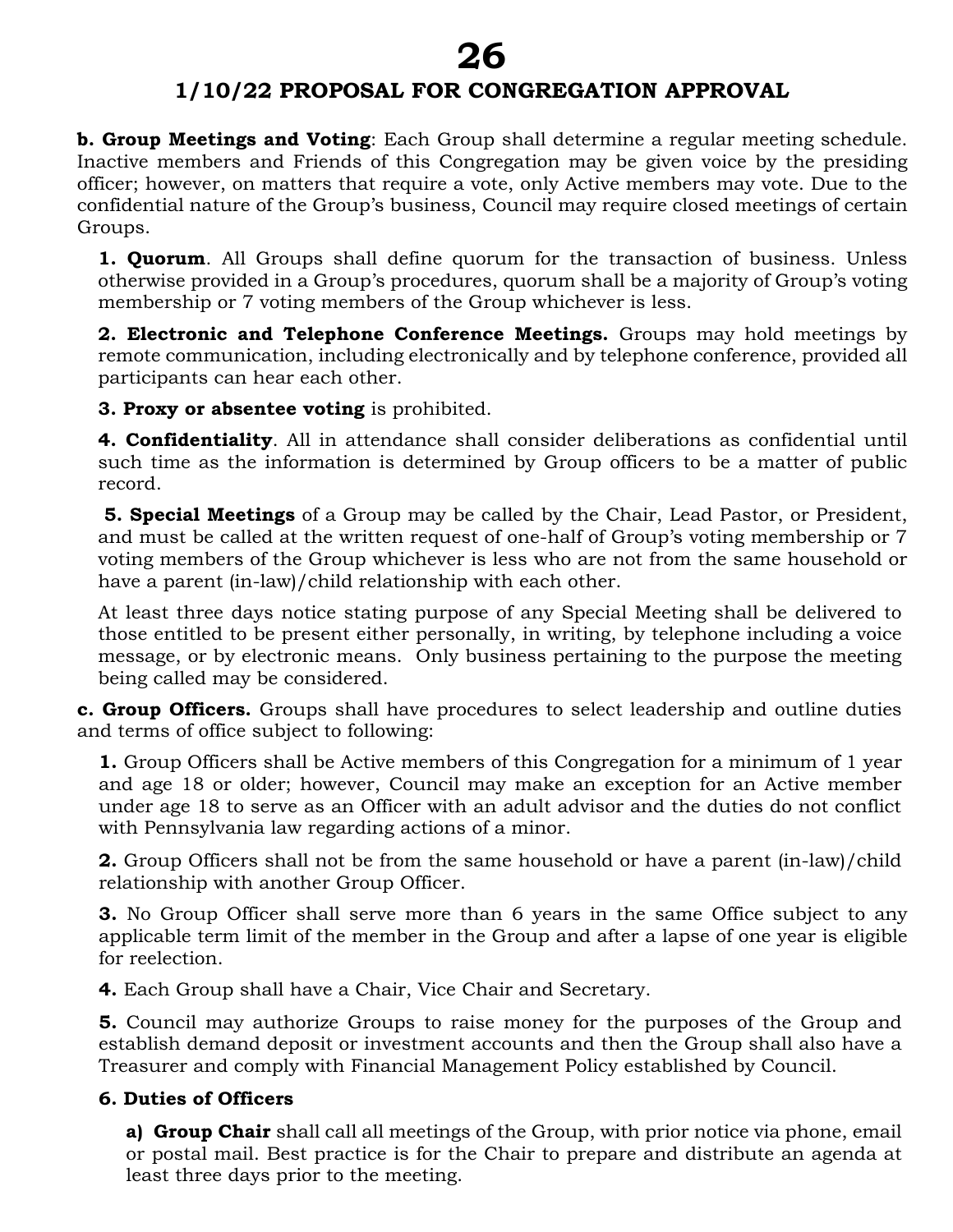**b) Group Vice Chair** shall perform the duties of the Chair, at the request of the Chair or in the absence of the Chair

**c) Group Secretary** shall assure minutes are taken of each meeting, including a record of all motions, actions and matters considered, and maintain a minute book which shall contain a copy of all approved minutes and written materials distributed at each meeting. A copy of the approved minutes shall be provided to the Huff's Church Office.

**d) Group Treasurer** oversees accounting processes and maintenance of accurate records of accounts including investment accounts, and other responsibilities as outlined in the Financial Management Policy. The Group Treasurer shall prepare a financial statement for the prior calendar year which shall be submitted to the Audit Committee by the date set by Council to be reviewed and certified for publication in the Annual Report.

**1)** If the Group Treasurer office becomes vacant, the Group's Chair, in consultation with other Group Officers, shall arrange for care of Treasurer's duties until a new Group Treasurer is elected. The Chair shall have the books and accounts audited prior to the transfer to the successor.

**13.04. Annual Report** The Group Chair shall be responsible to submit to the Office of this Congregation by the date set by Council, a written report providing a summary of activities for the prior calendar year and an audited financial statement, if applicable, for publication in the Annual Report.

**13.05. Communication to Council:** Groups shall keep Council informed of their activities, fund raising, financial status, and long-range plans. Each Group shall report to Council when requested by the President or Council.

**13.06. Group Budgets.** Groups collecting revenues and/or incurring expenses shall provide to the Congregation Budget Committee a calendar year budget including any transfers to or from the Congregation Operating and/or Capital Budgets so these expenses and transfers may be incorporated in the Congregation Budget.

#### **13.07. Council approvals**

**a. Building and Grounds**. Groups shall make no refurbishment, alterations, additions, or deletions to any of this Congregation's buildings or grounds without Council direction and approval if within Council authority under **12.08.b** or Congregation approval if required.

**b. Equipment purchases.** Council shall annually establish a limit that Groups have authority to repair or replace current equipment and purchase new equipment necessary for their operation if the Group has funds available. Any equipment repair, replacement, or purchase exceeding that limit requires Council approval even if the Group has the necessary funds.

**13.08. No Compensation**. Group Officers and members shall receive no compensation or honorarium.

**13.09. Standing Committees:** Council shall establish and maintain the following standing committees: Their terms shall begin at the close of the meeting after they are elected or appointed and serve until their successors are elected or appointed, qualified, and assume their positions.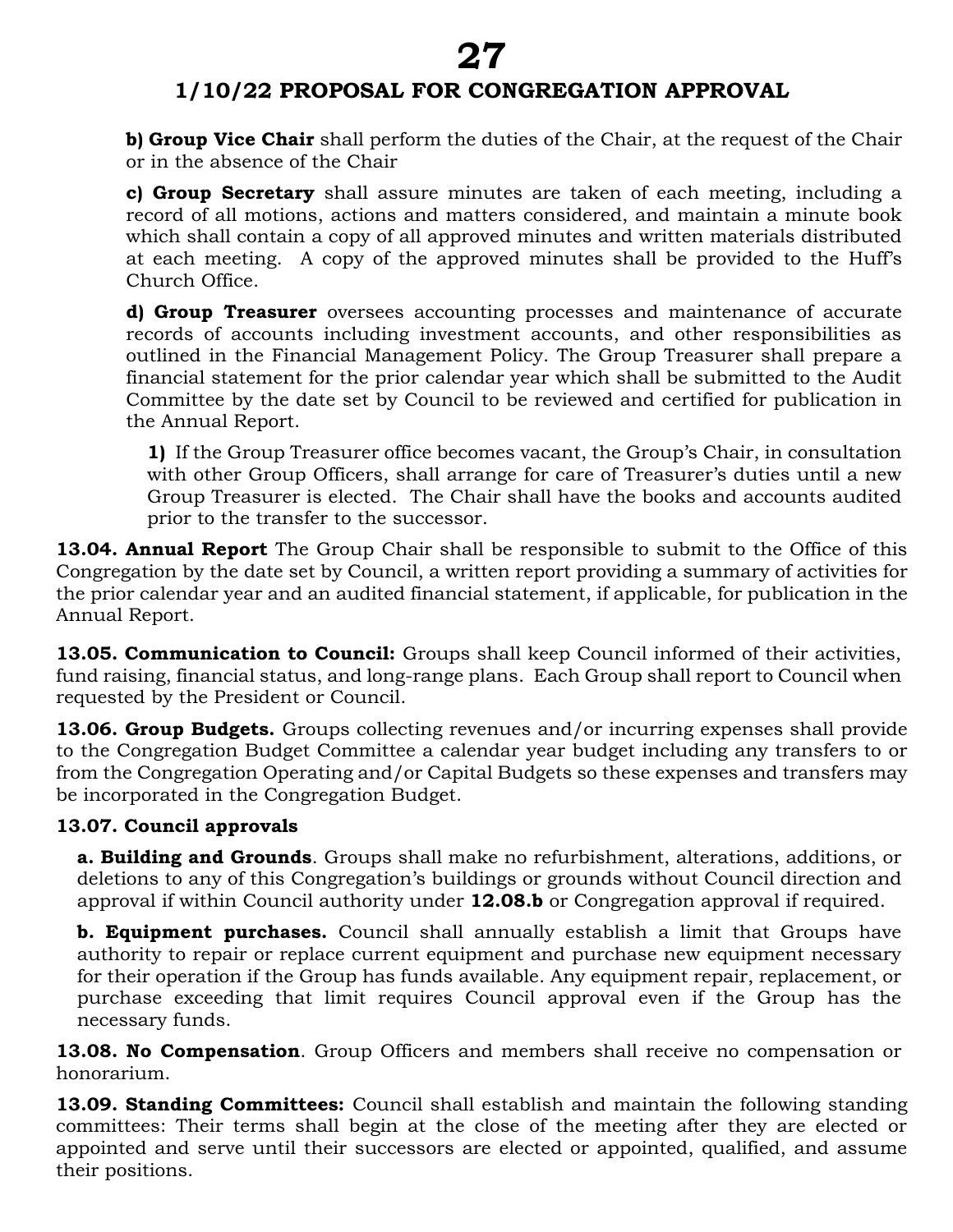## **1/10/22 PROPOSAL FOR CONGREGATION APPROVAL**

#### **a. Requirements of Membership and Meetings of Standing Committees:**

 **1.** Members shall be Active members for a minimum of 6 months and 18 years or older.

**2.** Members cannot be from the same household or have a parent (in-law)/child relationship with another member.

**3.** These Committee meetings shall be closed meetings attended only by Committee and ex officio members unless invited by the Committee Chair for an agreed time period or presentation.

**b. Executive Committee** shall consist of the President, Vice president, Congregation Secretary, and Congregation Treasurer, Lead Pastor, and 2 additional Council members elected by Council for a one year term for a maximum of 3 years subject to their term of service on Council. Lead Pastor has voice without vote. If the Congregation Treasurer is not an elected member of Council, the Congregation Treasurer has voice without vote.

**1. Quorum and Lead Pastor Attendance**. Quorum for the transaction of business by the Executive Committee shall consist of 4 voting members and shall comply with **12.05.a** regarding Lead Pastor attendance.

#### **2. Executive Committee shall:**

**a)** prepare the agenda for all Congregation and Council meetings

**b)** oversee matters relating to the staff;

**c)** promptly address concerns and issues that may arise from the pastor or congregation,

**d)** coordinate and oversee the various Groups,

**e)** provide nominations for Council appointment of Committee members and other positions unless delegated otherwise in this Constitution and Bylaws or Council

**f)** have such powers and functions as may be delegated to it from time to time by Council, and

**g)** act on behalf of the Council between meetings in case of emergency. An emergency shall be defined as any situation that, if not promptly addressed, poses an immediate threat of significant harm to life or property, and failure of critical equipment and systems of the buildings.

**c. Nominating Committee** shall annually be appointed by Council based upon nominations submitted by the Executive Committee and shall consist of a retiring Council member, a continuing Council member, and a non-Council member. Members of the Nominating Committee shall serve a one year term and are not eligible for consecutive appointment. The Nominating Committee shall nominate Council Members and Congregation Officers. At the request of the Executive Committee or Council, the Nominating Committee shall assist with providing candidates for Group membership.

**d. Pastor Parish Committee** includes Lead Pastor with voice but without vote, and four Active members annually appointed by Council based on nominees recommended jointly by the Executive Committee and Lead Pastor for a maximum 6 consecutive years and eligible for reappointment after a lapse of one year. An exception may be made for a member younger than 18 to be on Pastor Parish Committee.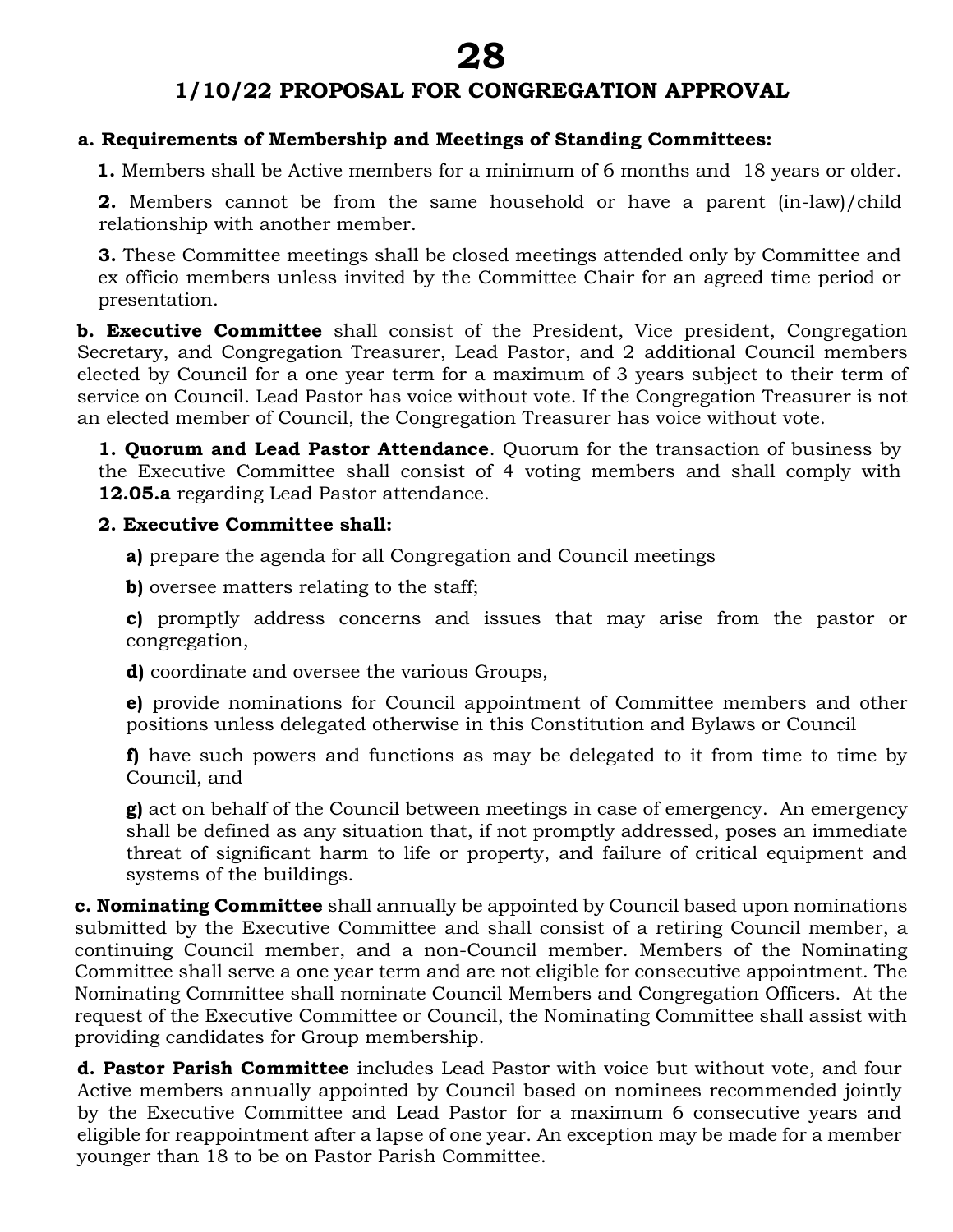# **1/10/22 PROPOSAL FOR CONGREGATION APPROVAL**

**1.** Pastor Parish Committee shall meet only with the Lead Pastor in attendance, with the knowledge of Lead Pastor, or with representatives of Conference and/or Synod in attendance.

**2.** The Pastor Parish Committee's responsibilities include but are not limited to:

**a)** examine the priorities, visions, stresses, effectiveness and relevance of the mutual ministry and mission of this Congregation and Lead Pastor using resources relevant to such examinations, including denominational and other resources, and make recommendations to Council;

**b)** provide Council with recommendations to improve ministry to this Congregation and address needs of pastor;

**c)** act as liaison with Conference and Synod when concerns regarding the pastor or member(s) imperil the functioning of this Congregation.

**e. Audit Committee** shall annually be appointed by Council based upon nominations submitted by the Executive Committee for a maximum of 6 consecutive years and eligible for reappointment after a lapse of one year. The Committee shall include one Council member and at least two Active members who are not on Council. The Audit Committee shall:

**1.** annually audit and certify the Financial Statements of the Congregation Treasury and all Group Treasuries including investments to be completed by date set by Council for publication in the Annual Report. Audits shall also be done at such time as any Treasurer is replaced.

**2.** make recommendations to the Congregation Treasurer and Group Treasurers regarding accounting and internal control practices, and implementation thereof.

**3.** report directly to Council on the outcome of all audits and recommended practice changes.

**f. Budget Committee** members include the Congregation Officers, a Personnel Committee member, and a Finance/Investment Committee member annually appointed by those Committees. The Congregation Treasurer shall have voice and vote even if not an elected member of Council and shall be counted for quorum in Budget Committee.

**g**. **Personnel Committee** shall annually be appointed by Council based upon nominations by the Executive Committee for a maximum of 6 consecutive years and eligible for reappointment after a lapse of one year. The Committee shall include at least 3 people one of whom is a currently serving Council member. The Personnel Committee shall:

**1.** recommend for budgeting the compensation and benefits for Lead Pastor within the guidelines of the denomination in which the pastor holds ministerial standing.

**2.** at least annually in consultation with the Executive Committee and Council consider staffing needs and individual compensation of Associate Pastor(s) and non-clergy staff and make recommendations for budget preparation

**3.** At the request of Executive Committee, Lead Pastor, or Council-assigned staff supervisor, the Personnel Committee may assist in other matters as further described in **Chapter 15.**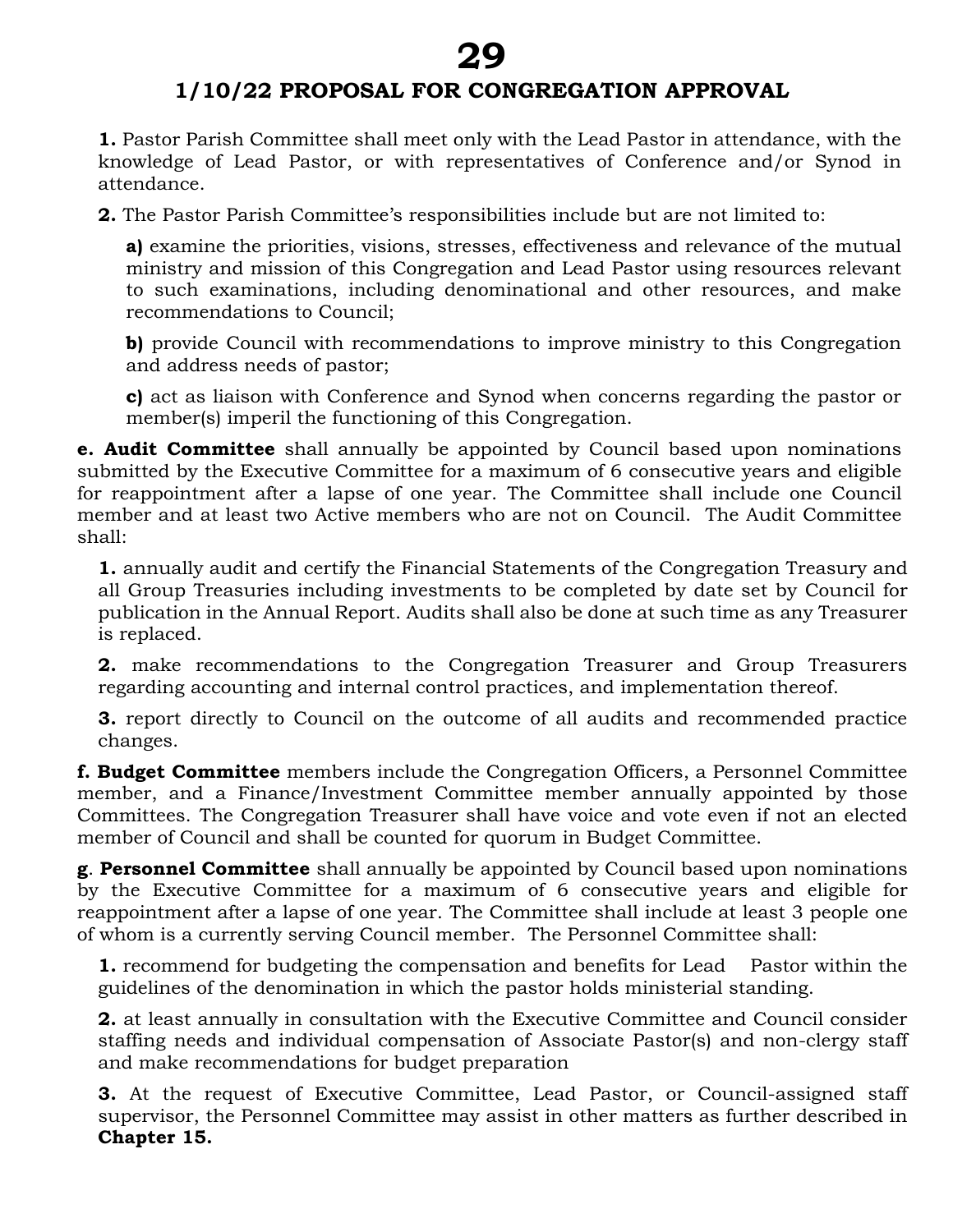# **1/10/22 PROPOSAL FOR CONGREGATION APPROVAL**

**13.10.** Council shall establish and maintain the following which are addressed separately in this Constitution and Bylaws:

**a. Finance and Investment Committee** as described in Chapter **14**

**b. Cemetery Board** as described in Chapter **16**

13.11. Other Groups of this Congregation may be formed, as the need arises, by majority approval of the Council including but not limited to:

**a. Lead Pastor Search Committee –** With input from Council, the Executive Committee shall nominate 7 Active members who shall be appointed by Council to search for a new Lead Pastor. With direction from the Conference and Synod**,** the Search Committee will conduct the search process and make a recommendation to the Council for approval to submit to the Congregation for election. Term of office will terminate upon installation of the newly called Lead pastor; however, appointment of some Search Committee members to the Pastor-Parish Committee shall be considered. Meetings shall only be attended by ex officio and Committee members unless invited by the Committee Chair for an agreed time period or presentation.

#### **CHAPTER 14. FINANCE**

Decisions regarding all financial matters shall be vested in Council, except as specifically authorized in this Chapter or as delegated by Council to other Groups by resolution. As provided in **12.08.** Council is responsible for financial management including but not limited to the following areas:

**14.01. Strategic Financial Plan**. Council shall develop a Strategic Financial Plan and update the plan at least every 3 years.

**14.02 Annual Congregation Budget**. Council shall prepare annual Operating and Capital Budgets for adoption by this Congregation prior to end of December and shall supervise the expenditure of funds in accordance with the approved budgets.

**a. Operating Budget** includes line item revenue (income) and expenses anticipated for programs, activities, events, missions, and to repair, maintain and operate facilities of this Congregation. The budget shall include this Congregation's support of the wider ministry being carried on in partnership with the UCC and ELCA and churchwide organizations.

**b. Capital Budget** includes line item revenue (income) and expenses anticipated for new, improved, or replacement structures, equipment, facilities, and systems. Expenditures that exceed the capitalization threshold set in the Financial Management Policy shall be included in the Capital Budget.

## **c. Amending Budget**

**1.** Council may amend either the Operating Budget or the Capital Budget by approval of two-thirds of votes cast at a Council meeting provided funds are available and the total of such amendments does not exceed 10% of the respective Operating Budget Expenses or Capital Budget Expenses as approved by the Congregation.

**2.** Spending in excess of 110% of the respective Operating Budget Expenses or Capital Budget Expenses shall require Congregation approval by two-thirds of the votes cast at a Special Congregation meeting called for that purpose.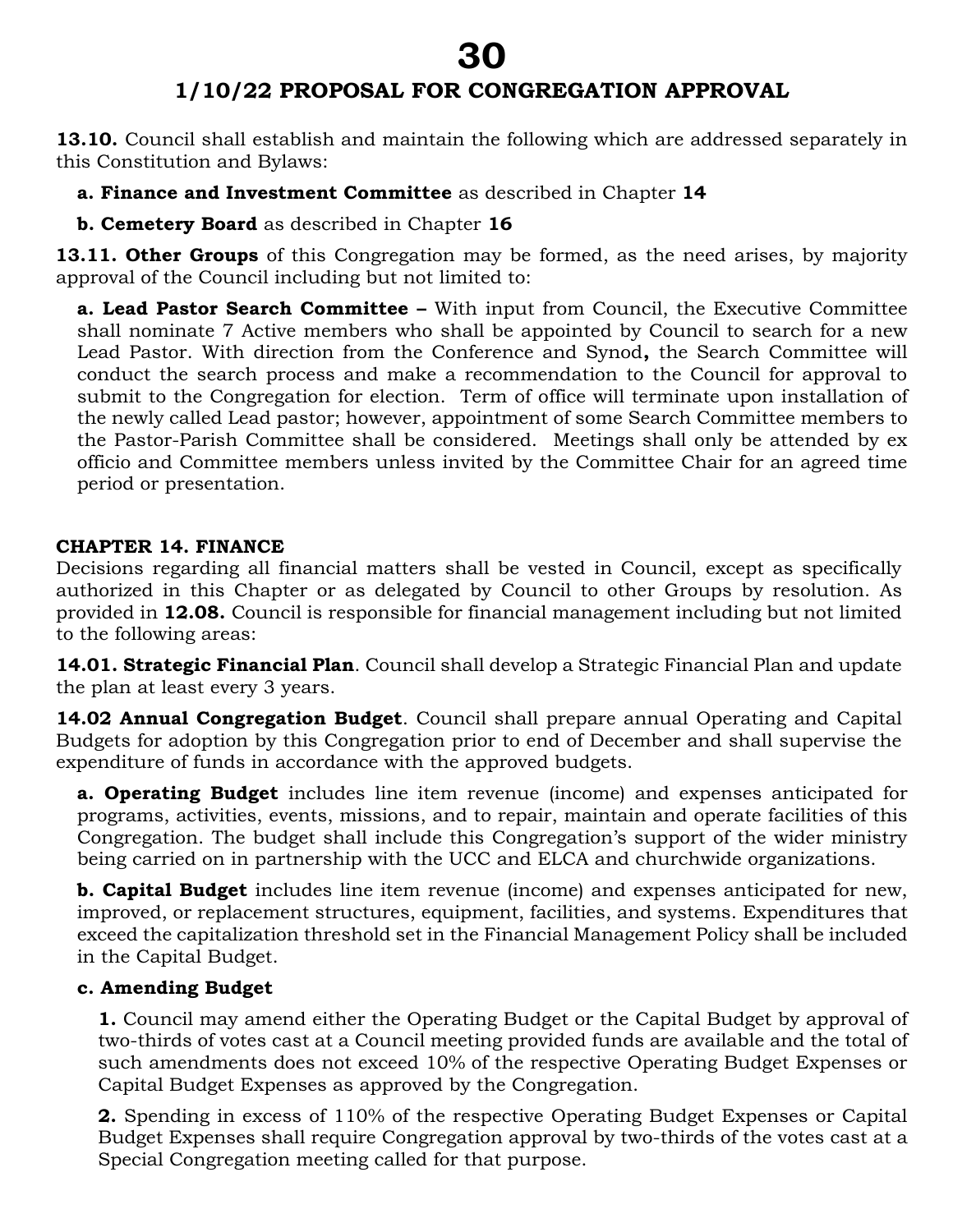# **1/10/22 PROPOSAL FOR CONGREGATION APPROVAL**

**d. Property Expenditures** Within 110% of the approved Annual Budget Operating Expenses or Capital Expenses as applicable, if funds are available, Council may authorize expenditures as follows to:

**1.** maintain, repair, remove, replace, or purchase additional contents and equipment;

**2.** maintain, repair, restore existing buildings and grounds;

**3.** make additions, deletions, or material modifications to existing building and grounds if required to improve safety, or to improve and update existing building systems such as plumbing, energy, heating, air conditioning, elevator, and communications;

**4.** add, delete, or materially modify existing building and grounds other than those authorized in **1.** and **2.** above, provided the project cost does not exceed \$10,000 and is approved by two thirds of votes cast at a Council Meeting.

Any project exceeding \$10,000 that adds, deletes, or materially modifies existing building and grounds requires Congregation approval of the project and expenditure by at least two-thirds of the votes cast at a Special Congregation Meeting called for that purpose.

**e. Group Budgets.** Groups collecting revenues and/or incurring expenses shall provide to the Congregation Budget Committee a calendar year budget including any transfers to or from the Congregation Operating and/or Capital Budgets so these expenses and transfers may be incorporated in the Congregation Budget.

## **14.03 Financial Management Policy**

**a. General:** As provided in **12.08.a.1** Council shall adopt and maintain a Financial Management Policy to structure and guide the management, oversight, execution and reporting of all financial activity of this Congregation and Groups.

Except as provided specifically in this Constitution and Bylaws, this Congregation, Council, Groups, Congregation Treasurer and Group Treasurers and all individuals conducting financial activities and matters including, but not limited to, collecting revenues, incurring expenses, maintaining records, administering financial accounts and investing funds shall comply with the Financial Management Policy.

**b. Financial Management Policy Provisions**. In addition to such other provisions as Council includes in the Policy the following matters shall be addressed:

**1. Fund Raising** – Council authorization shall be obtained for any fund raising by this Congregation and any Groups.

## **2. Congregation and Group Treasurer responsibilities.**

**3. Account Management and Internal Controls** to mitigate the risk of errors, misappropriation of assets, and fraudulent financial reporting including but not limited to:

**a)** Approval by Council of all Congregation and Group demand deposit or investment accounts prior to opening and Council shall designate signer(s) either by office title or name.

**b)** All financial accounts shall be in the name of Huff's Union Church Inc and use the federal tax identification number and office mailing address of Huffs Union Church Inc

**4**. **Insurance or surety requirement.** Congregation Treasurer and Group Treasurers shall submit such information as may be needed to procure insurance and surety coverages, or to conduct financial and investment planning for this Congregation.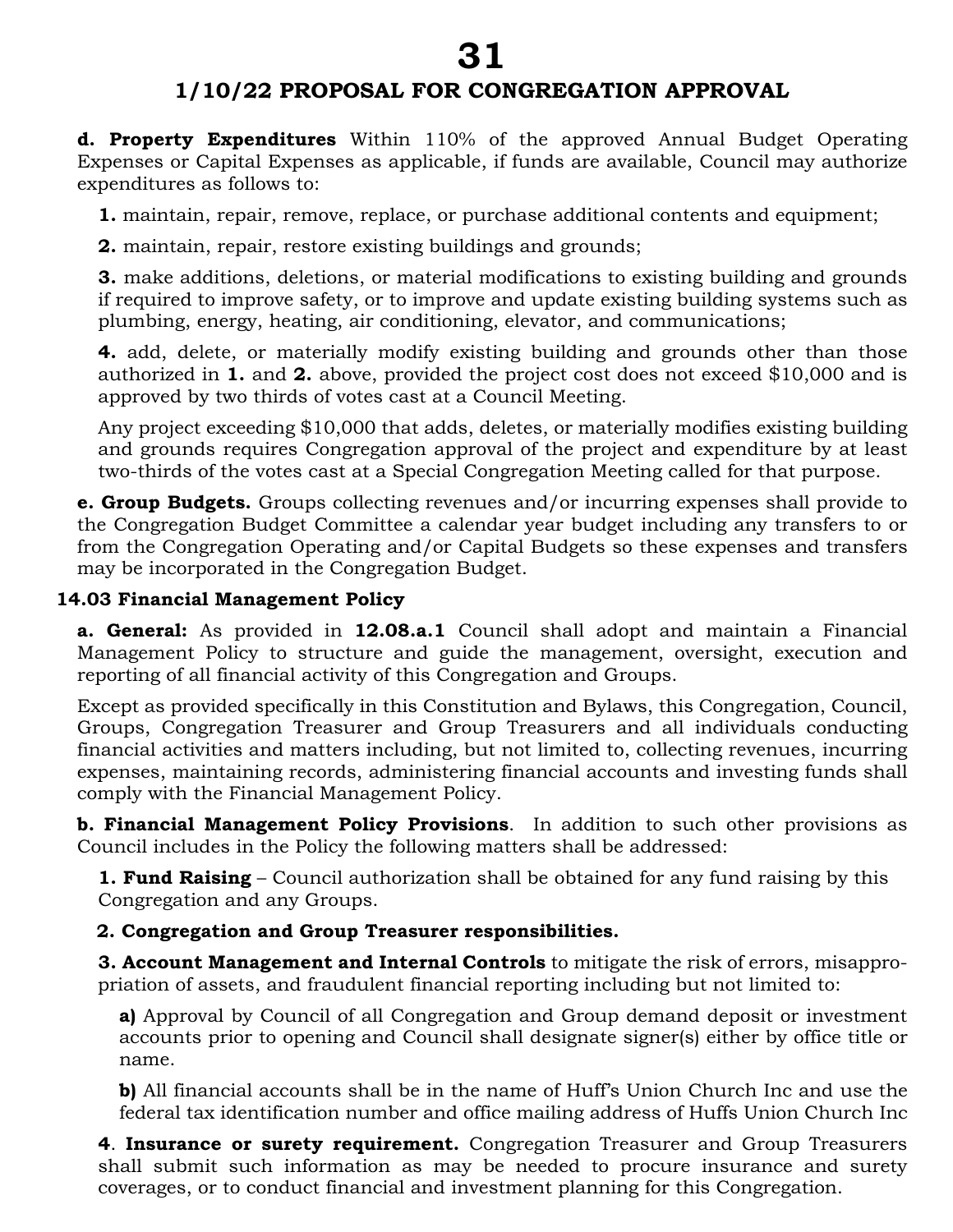**5. Procurement** procedures including expense approvals

**6. Guidelines for Audits** of the Congregation Treasury and all Group Treasuries including investments

**7. Gifts** whether bequests or endowments shall be subject to approval by Council

**c. Financial Management Policy shall be adopted and amended** by approval of twothirds of votes cast at a Council Meeting. Council shall solicit input from Groups when considering Policy revisions affecting Groups.

## **14.04. Financial and Investment Oversight**

**a. General.** Council shall establish the Huffs Church Investment Fund and the Finance and Investment Committee (Committee).

**b. The Investment Fund.** All invested funds of this Congregation shall be included in the Investment Fund excluding investments held by a Group with Council approval.Within the Investment Fund, the Finance and Investment Committee may establish separate accounts to reflect different asset mixes, time horizons or other unique features. In addition, the Committee shall see that an accurate record of the amounts deposited and withdrawn be maintained and shall allocate income, gains and losses in proportion to the various sources or groupings of similar gifts in of the invested funds, with the exception that gifts for specific purposes shall not accrue income, gains or losses.

Groups holding invested funds may include such funds, for investment purposes only, in the Investment Fund. In such event the Committee shall maintain the identity of the Group's invested funds and an accurate record of the amounts deposited and withdrawn for the Group(s) and shall allocate income, gains, and losses in proportion to the Group's share of the invested funds.

**c. The Finance and Investment Committee** shall comply with all requirements and financial procedures for Groups as outlined in this Constitution and Bylaws unless addressed in this Section.

**1. Organization.** The Finance and Investment Committee shall consist of 5 Active members who shall be appointed by Council based upon nominations submitted by the Executive Committee and the sitting members of the Committee.

The Congregation Treasurer, President, and Lead Pastor or their designees shall be ex officio members of this Committee with voice but no vote.

**a) Qualifications.** All members shall be Active members of this Congregation for a minimum of 6 months, at least 18 years of age, and cannot be from the same household or have a parent (in-law)/child relationship with another member of the Committee.

**b) Terms**. Members shall serve staggered 3-year terms. Each member may serve two consecutive 3-year terms and after a lapse of one year may be reappointed. In the event of a committee member vacancy, the Executive Committee with the advice of sitting members of the Committee shall nominate a replacement to be appointed by Council to complete the term vacated.

At the fulfillment of that term the individual may be appointed to serve a maximum of two 3 year terms and after a lapse of one year may be reappointed.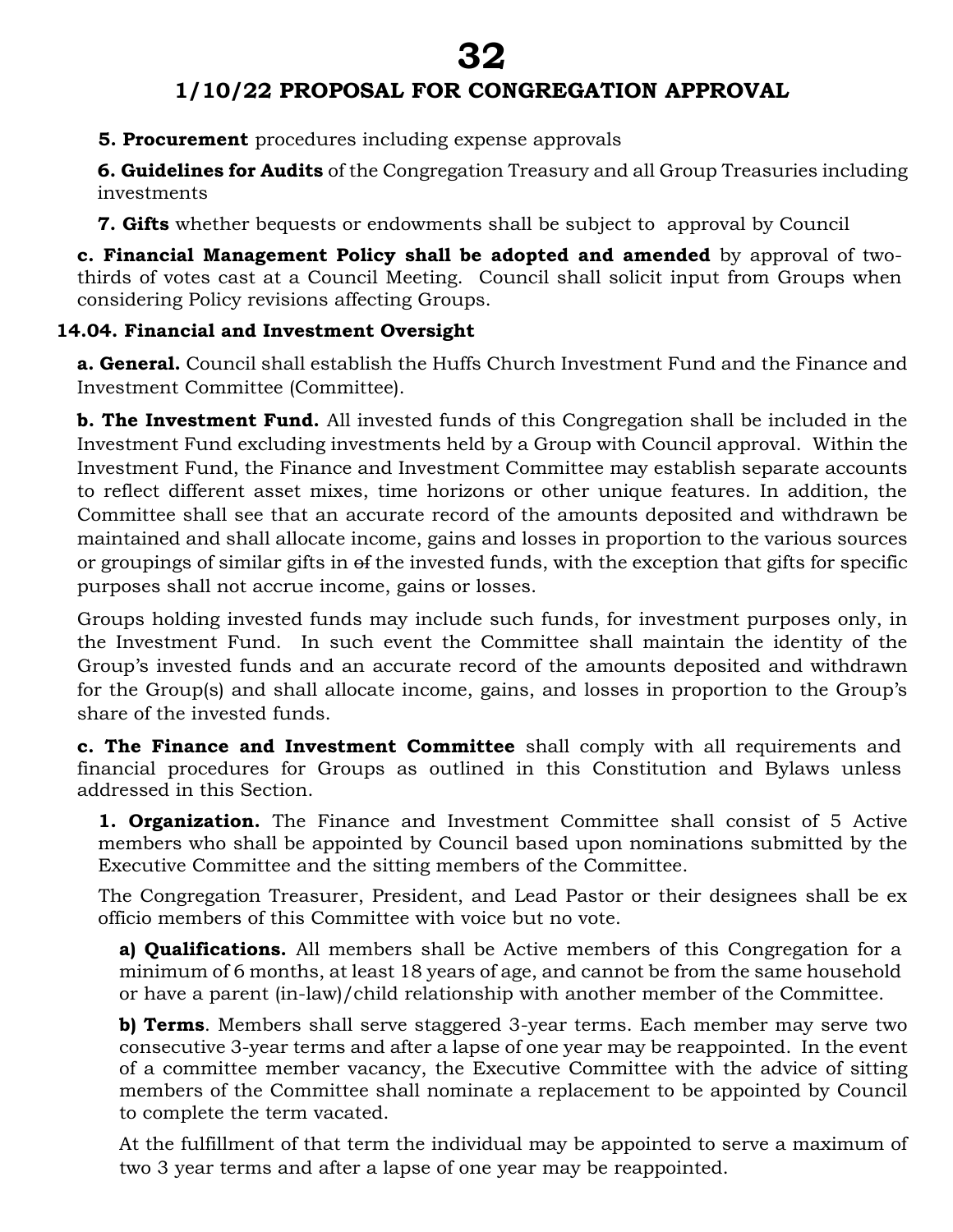## **2. Officers:**

**a)** The Committee shall elect a Chair, Vice Chair and Secretary. Officers shall be Active members of this Congregation for a minimum of 1 year.

**b**) The term of an Officer is one year to coincide with the calendar year. An Officer may serve up to 6 consecutive terms subject to the member's term limit on the Committee and after a lapse of one year is eligible for reelection.

**c)** In the event of an officer vacancy, the Committee shall elect a replacement to complete the remainder of the term. At the fulfillment of that term the individual may be reelected to serve a maximum of 6 consecutive terms and after a lapse of one year is eligible for reelection.

**3. Meetings and Quorum**. Meetings shall be closed meetings attended only by ex officio and Committee members unless invited by the Chair for an agreed time period or presentation.

- **a) Quorum** shall consist of 4 voting members.
- **b) Approval of any matter** shall be a majority of votes cast.

## **4. Responsibilities of Finance and Investment Committee:**

#### **a) General**

**1)** Develop and assess the effectiveness of the Financial Management Policy, consider changes needed, and present recommendations for Council approval.

**2)** Evaluate alternatives to improve financial performance, protection of this Congregation's assets, and financial reporting and make related recommendations to Council.

**3)** Provide for training, guidance, and assistance to the Congregation Treasurer and Group Treasurers regarding responsibilities, budgeting, internal controls, receipt of revenue, expense approvals and payments and financial reporting and other accounting practices.

**4)** Oversee the financial practices of Groups which hold and/or manage funds related to their work on behalf of this Congregation and invite such groups to participate in any discussions related to finances for their purpose.

**5)** With Council approval, engage accounting, finance and investment professionals to provide advice and/or delegate responsibilities of the Committee provided that the Committee shall retain responsibility for the oversight of such responsibilities.

## **b) Investments**

 **1)** Formulate and propose an investment policy to the Council for incorporation into the Financial Management Policy and oversee, monitor and evaluate investment performance;

 **2)** Recommend for Council approval, the selection or dismissal of one or more investment managers and evaluate their ongoing performance and compliance with provisions of the investment contracts;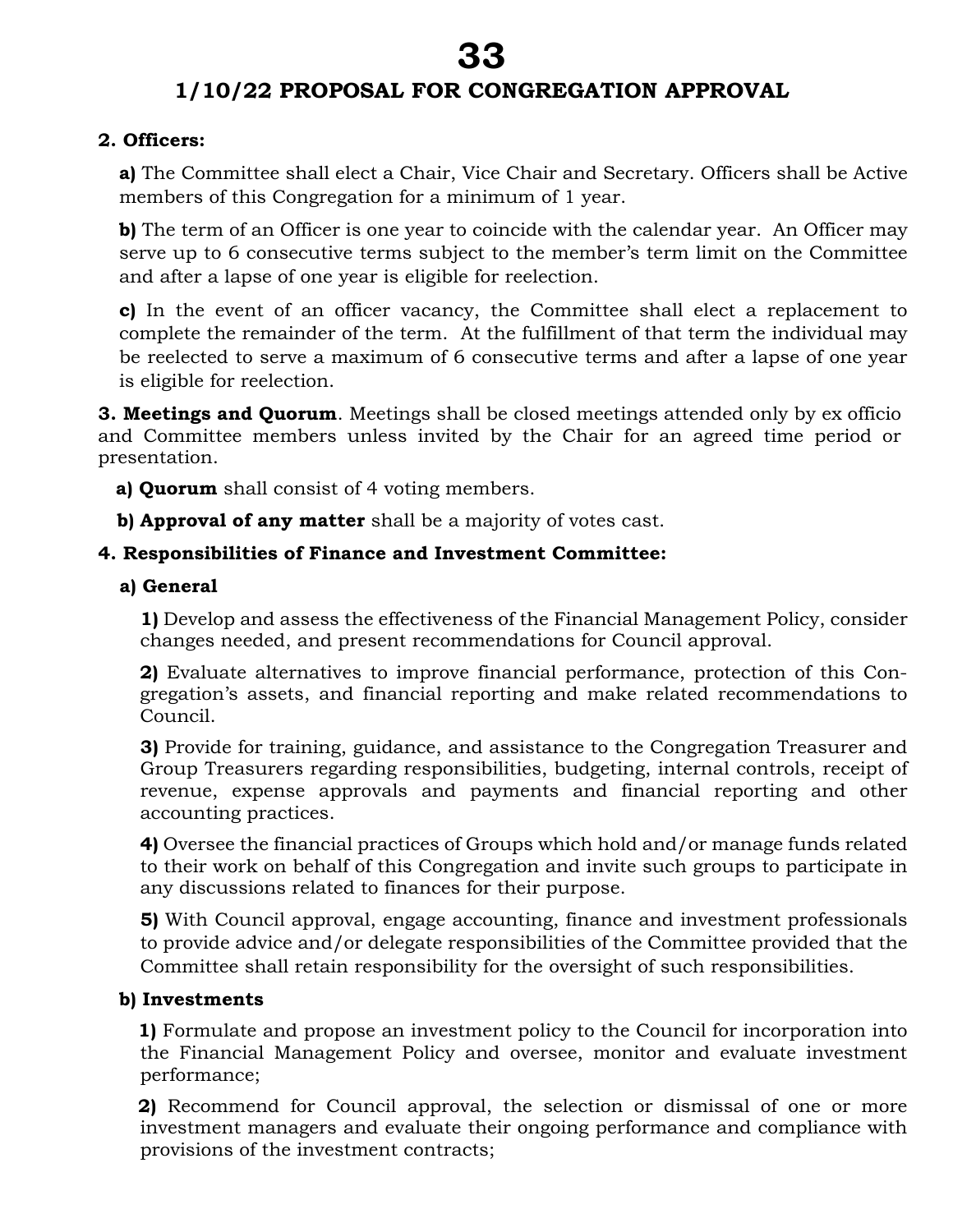**3)** Make at least semiannual reports to Council on investment performance and an annual report to the Congregation.

#### **c) Gifts**

**1)** Make recommendations to Council on the advisability of accepting each gift or bequest, taking into account any restrictions placed upon it and any potential liability to this Congregation.

**2)** Document the receipt of gifts including the proper retention of wills, trust instruments and other documents concerning the intent, restrictions and recommendations made by the donor.

**d) Insurance.** Make recommendations to Council related to maintaining and updating insurances and bonding for protection of this Congregation's assets and liability protection.

**e) Audit guidelines and procedures.** Provide assistance and guidance to the Audit Committee regarding Audit guidelines and procedures.

#### **CHAPTER 15. STAFF**

**15.01. General.** As provided in **12.07.d** and **12.07.e** Council shall oversee and provide for the administration of this Congregation to enable it to fulfill its functions and perform its mission; and determine appropriate staffing of Associate Pastor(s) and non-clergy staff, establish new staff positions, and provide for employment and supervision of the staff. The following sections provide a foundation for Council to build on to accomplish these duties. Nothing in this Chapter shall be deemed to affect this Congregation's responsibility for the call, or termination of call of any Lead or Associate Pastors.

**15.02. Role of Lead Pastor** All Associate Pastors and non-clergy staff are accountable to the Lead Pastor and the day-to-day coordination and supervision over all staff is the responsibility of the Lead Pastor; however, with agreement of the Lead Pastor, Council may assign coordination and supervision of non-clergy staff to other staff, Council member(s), or Group.

**15.03. Role of Executive Committee.** Refer to **13.09.b** for composition of Executive **Committee** 

**a.** In consultation with the Personnel Committee and Council assigned supervisor or Group, Executive Committee shall at least annually consider staffing needs and individual compensation of Associate Pastor(s) and non-clergy staff and make recommendations for budget preparation

**b.** Obtain Council approval of job description and budget for new Associate Pastor or Non-Clergy Staff position that may be developed with input from Personnel Committee and other Group members who will be working with the position.

**c.** Manage the process of calling Associate Pastors and employment of Non-Clergy Staff as generally outlined in **15.05** and **15:06** below.

**15.04. Role of Personnel Committee** Refer to **13.09.g** for composition of Personnel Committee

**a.** Develop and recommend personnel policies to the Council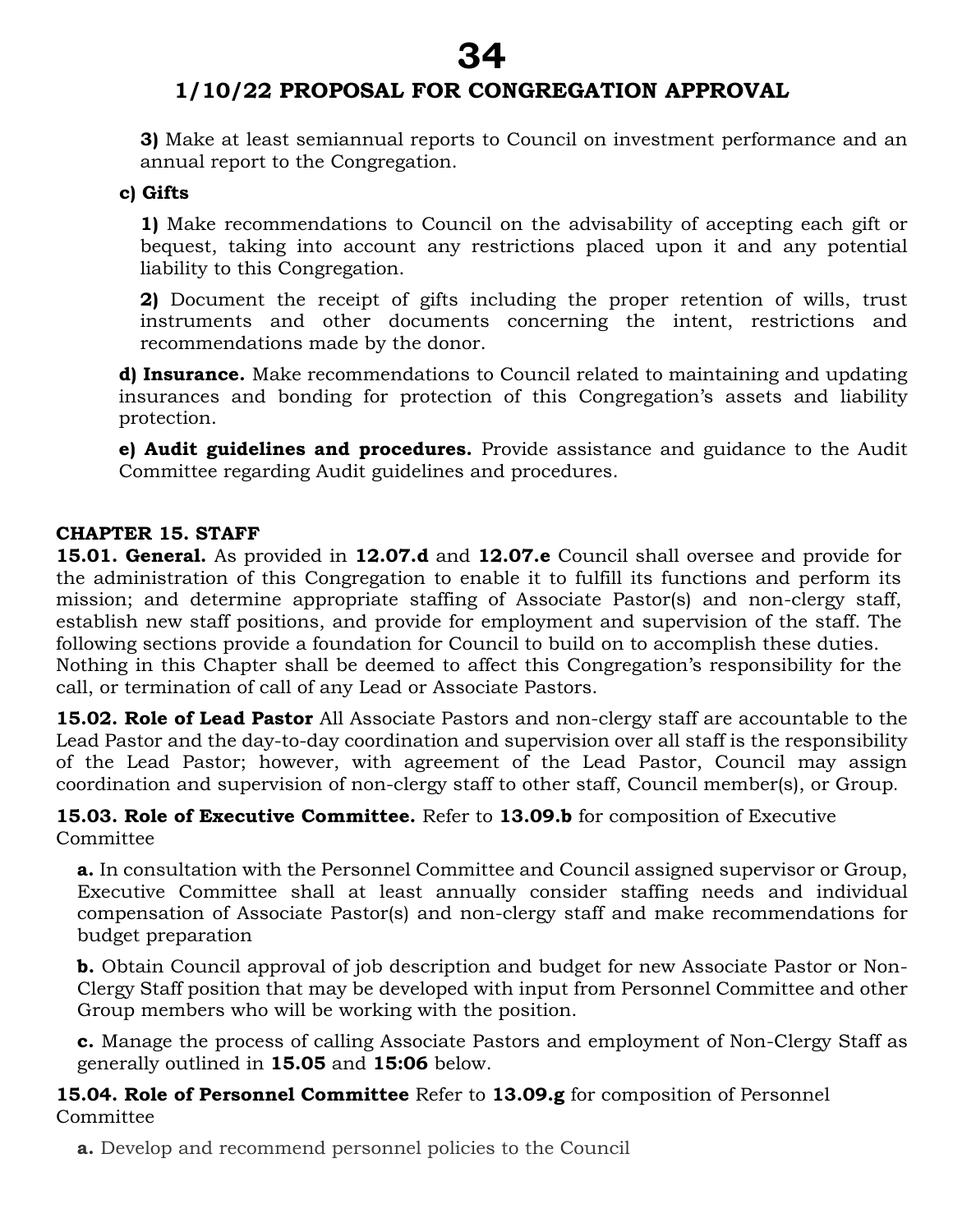**b.** Recommend for budgeting the compensation and benefits for Lead Pastor within the guidelines of the denomination in which the pastor holds ministerial standing.

**c.** Prepare new employment documents,

**d.** Develop performance feedback procedures and forms

**e**. Receive reports of potential employment policy violation.

**f.** At the request of Executive Committee, Lead Pastor, or Council-assigned staff supervisor, the Personnel Committee may assist in other matters including but not limited to compose and clarify job descriptions, gather salary information from outside organizations, assist with advertising of positions, advise on difficult personnel matters, and sit in on disciplinary conversations with employees.

## **15.05. Call of Full or Part-time Associate Pastors, Review, and Termination**

**a.** After obtaining Council approval of job description and budget for a new position, the Lead Pastor and Executive Committee shall consult with the Conference and Synod for guidance and procedure to search for a candidate for presentation to Council.

**b.** Upon recommendation of the Lead Pastor and Council, an Associate Pastor may be called with approval of at least two-thirds of the votes cast at a Special Congregation Meeting called for that purpose.

**c.** Call of pastors and termination is outlined in **Chapter 9.**

**d.** All Associate Pastors shall have at least an annual evaluation of the performance of their assigned duties by the Lead Pastor

## **15.06. Employment of Non-Clergy Staff, Review, and Termination**

**a.** After the Executive Committee obtains Council approval of a job description and budget for a new position, the Executive Committee is authorized to advertise, organize interviews, negotiate conditions of employment and benefits, and employ persons for non-clergy positions consulting with Personnel Committee and other Group members who will be regularly working with the staff position.

**b.** All Non-Clergy staff shall have at least an annual evaluation of the performance of their assigned duties by the Lead Pastor or Council assigned supervisor.

**c.** Termination of employment is determined by the Executive Committee in consultation with supervisor and Personnel Committee.

**d.** Executive Committee shall inform Council when a non-clergy staff person has been hired. Executive Committee shall advise Council of resignation or termination of non-clergy staff.

**15.07.** The Pastor Parish Committee will annually examine the mutual ministry and mission of this Congregation and Lead Pastor as well as Lead Pastor's relationship with Associate Pastor(s) and Non-Clergy staff.

15.08. An Associate Pastor, or Interim Pastor eligible by previous agreement with Conference and Synod, who applies for the Lead Pastor position will be considered in conjunction with external candidates.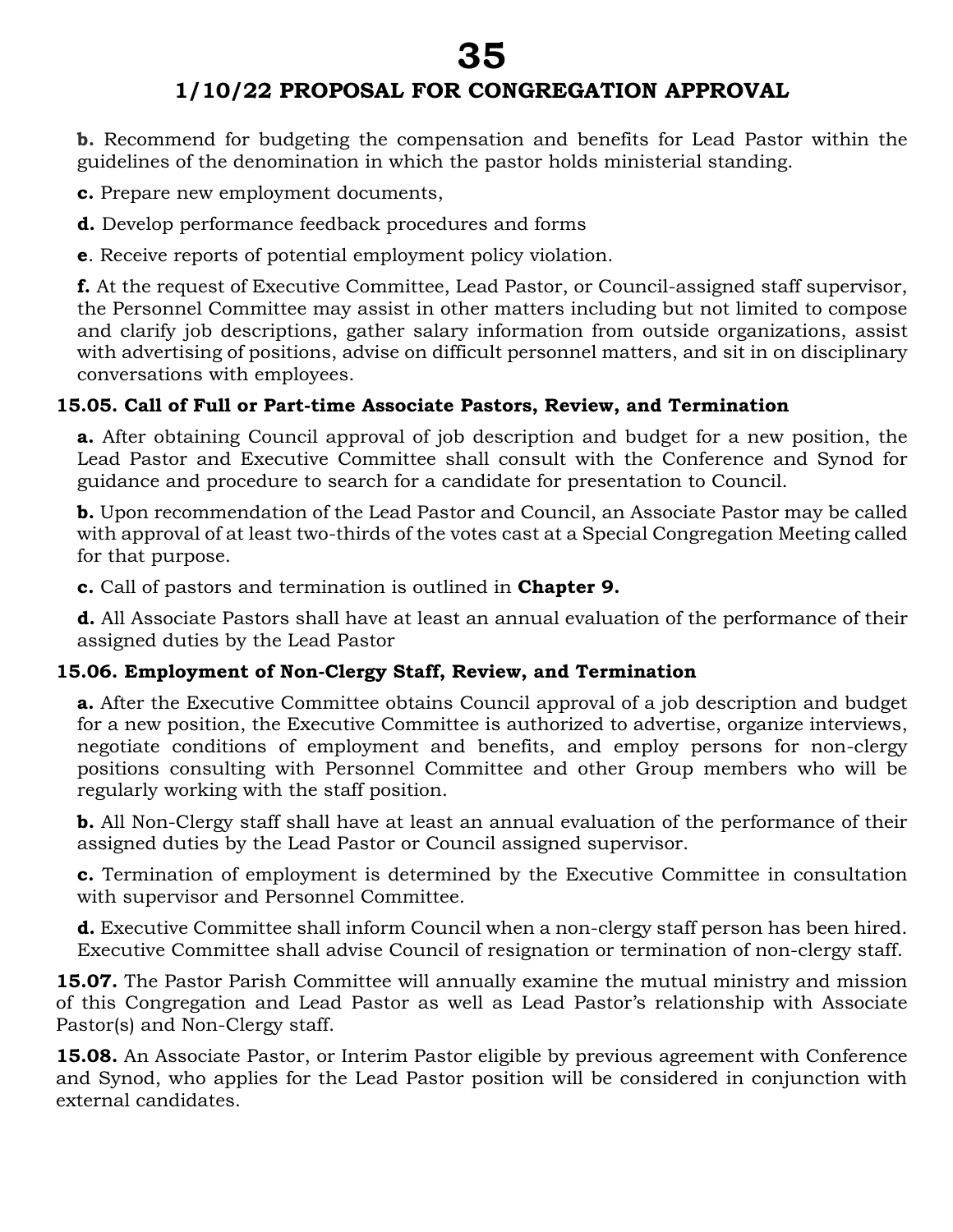#### **CHAPTER 16. HUFFS UNION CHURCH CEMETERIES**

**16.01.** Cemeteries are entirely owned and operated by Huff's Union Church Incorporated and are under the care and control of the Huff's Union Church Cemetery Board subject to Pennsylvania and other governmental laws and regulations relating to cemeteries. The Huff's Union Church Cemetery Board serves as the designated representatives of Council and shall comply with all requirements and financial procedures for Groups as outlined in this Constitution and Bylaws unless addressed in this Chapter.

#### **16**.**02. Organization of Cemetery Board**

 **a. Board Membership** shall consist of a minimum of 7 Active members who shall be appointed by Council annually for unlimited terms based upon nominations submitted by the Executive Committee and the sitting members of the Cemetery Board. All members shall be Active members of this Congregation for a minimum of 6 months and at least 18 years of age and are not subject to household and family relationship restrictions except as apply to Officers in **16.02.b.**

**b. Officers.** The Cemetery Board shall elect a Chair, Vice Chair, Secretary, and Treasurer. Officers shall be Active members of this Congregation for at least one year and cannot be from the same household or have a parent (in-law)/child relationship with another Officer.

**1.** The term of an Officer is one year to coincide with the calendar year. An Officer may serve up to 6 consecutive terms subject to the member's reappointment to the Board and after a lapse of one year is eligible for reelection.

 **2.** In the event of an Officer vacancy, the Board shall elect a replacement to complete the remainder of the term. At the fulfillment of that term the individual may be reelected to serve a maximum of 6 consecutive terms and after a lapse of one year is eligible for reelection.

**16.03 Cemetery names.** Council and the Cemetery Board shall perpetuate the Benfield and the Rauch-Hertzog names as a fitting memorial to the original owners and developers of the respective cemeteries. Documents relating specifically to the Churchyard, the Benfield Cemetery, or the Rauch-Hertzog Cemetery shall have inscribed thereon the respective name.

## **16.04**. **Cemetery Lots, Grave Spaces, and Perpetual Care**

**a.** The Cemetery Board shall lay-out spaces on all three cemeteries. In areas on all three cemeteries where single grave spaces are available, grave spaces must be purchased in order and records shall be kept by the Cemetery Board of all spaces sold.

**b.** The Cemetery Board, in consultation with Council, shall determine the cost of all lots, grave spaces, and perpetual care, on all three cemeteries, to Members and non-members, the cost of opening and closing graves, tombstone foundations, and any such other tasks as may be determined from time to time. On the advice of Council, the Cemetery Board shall have the right to waive any or all such charges for indigent Members of this Congregation.

**c.** Burial lots and /or grave space holders shall, upon full payment of the purchase price and of the perpetual care fee, receive a Certificate to Bury, signed and attested by the Chair and Secretary of the Cemetery Board. The granting of such Certificate to Bury shall only convey to the holder or holders and their heirs the full and absolute right of interring human remains; and exclusive use, occupation and possession for the said purpose for themselves, their families or any other person whomever the said holder or holders shall designate,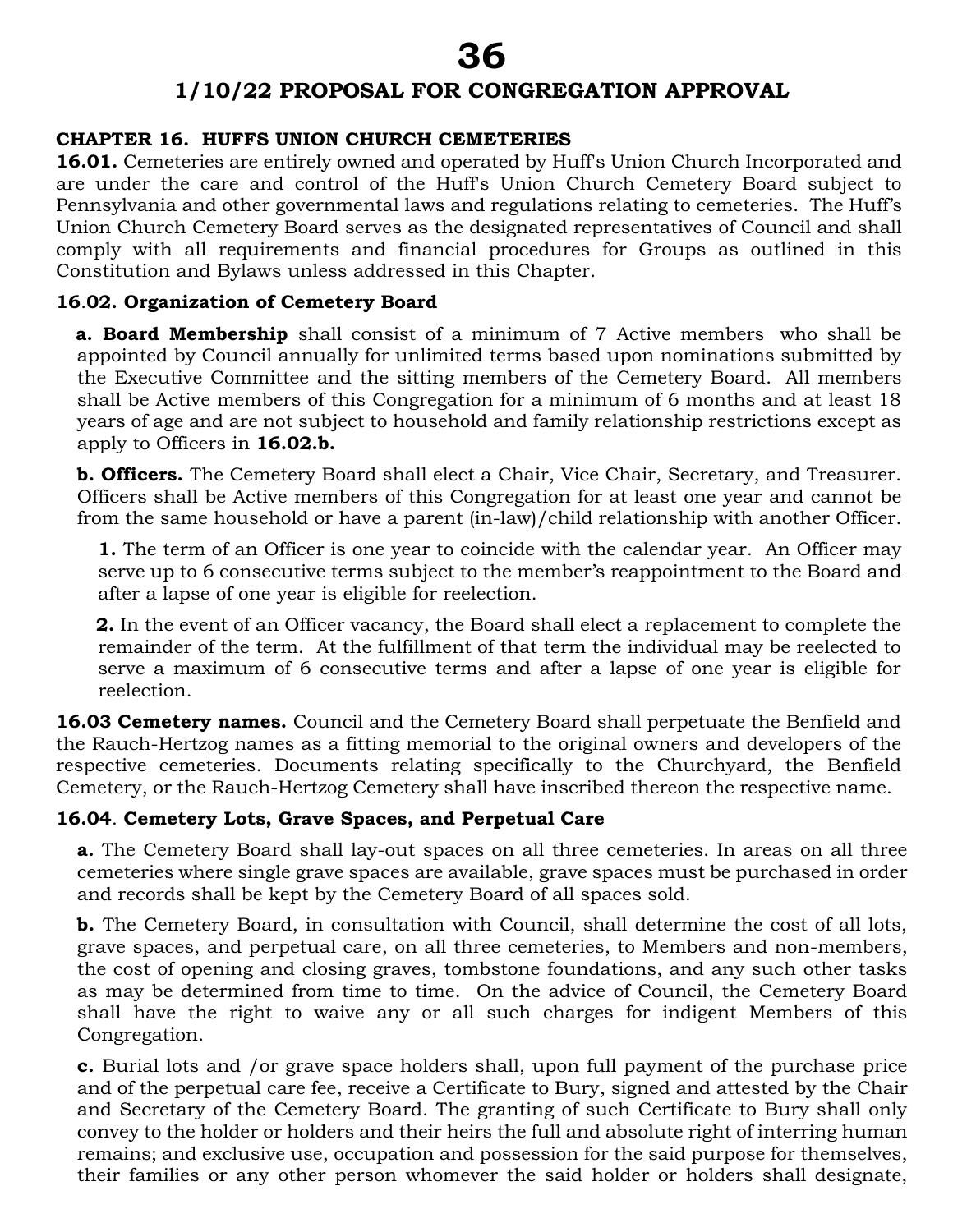without molestation on the part of the Corporation, or any person, subject always to the rules, regulations, and Constitution and Bylaws of this Corporation as they are now or as they may hereafter be made, and of the laws of any governmental authority.

**d.** Permits or permission for burial must be presented to the Cemetery Board. The Cemetery Board shall keep a written record of the permits which shall be kept as permanent record of Huff's Union Church Inc.

**e.** No burial lot and/or grave space holder or holders may sell plots, spaces, or any portion thereof. Huff's Union Church Inc shall have the right to accept transfer of said plot or grave space.

**f.** No burial lot or grave space holder shall alter or change the dimension of any lot or grave space, plant any items, nor deface, throw rubbish, dirt or brush on their lot or other plots. The Cemetery Board, or its authorized representatives shall have the right to enter upon any plot for the purpose of removing and clearing items.

**g.** Nothing whatsoever is to be allowed on the surface of lots or grave spaces of any cemetery except monuments, bouquets and flags, without the approval of the Cemetery Board. The erection of monuments and the placement of bouquets and flags on all cemeteries shall be under the supervision of the Cemetery Board.

#### **16.05. The Cemetery Board, in cooperation with Council, shall establish and maintain a Permanent Fund, an Operating Fund and a Rauch-Hertzog Fund.**

**a.** The Permanent Fund shall contain the corpus of all Huff's Union Church cemeteries. Said corpus shall include 75% of Perpetual Care funds derived from the sale of burial lots and grave spaces on all cemeteries and from any device, bequest, gift, or grant received which is specifically designated for the use of any or all of the cemeteries. Earnings from the corpus shall be transferred to the Operating Fund only as needed for operation of the cemeteries.

**b**. All remaining funds (25%) received from the sale of burial lots, grave spaces, and any other funds which are not specified for the Permanent Fund, shall be placed into the Operating Fund together with the earned income transferred in from the Permanent and the Rauch-Hertzog funds. Such Operating Funds shall be used to pay for the maintenance and operation of the cemeteries and other Congregation property.

**c.** The Rauch-Hertzog Fund shall contain the corpus of the Webster C. Herzog bequest and shall be utilized in accordance with the Court Order issued by the Court of Common Pleas of Chester County, PA, Orphans' Court Division, on July 27, 1994. (File Number 1592- 1085).

**d**. The Cemetery Board shall invest all funds not required for current expenses.

#### **16.06. Cemetery Accounts**

**a.** Council shall approve all demand deposit and investments accounts prior to opening and Council shall designate signer(s) either by office title or name.

**b**. All financial accounts shall be in the name of Huff's Union Church Inc designated "Cemetery" and utilize the federal tax identification number and office mailing address of Huff's Union Church Inc.

**c.** The Cemetery Board shall recommend for Council approval, the selection or dismissal of one or more investment managers.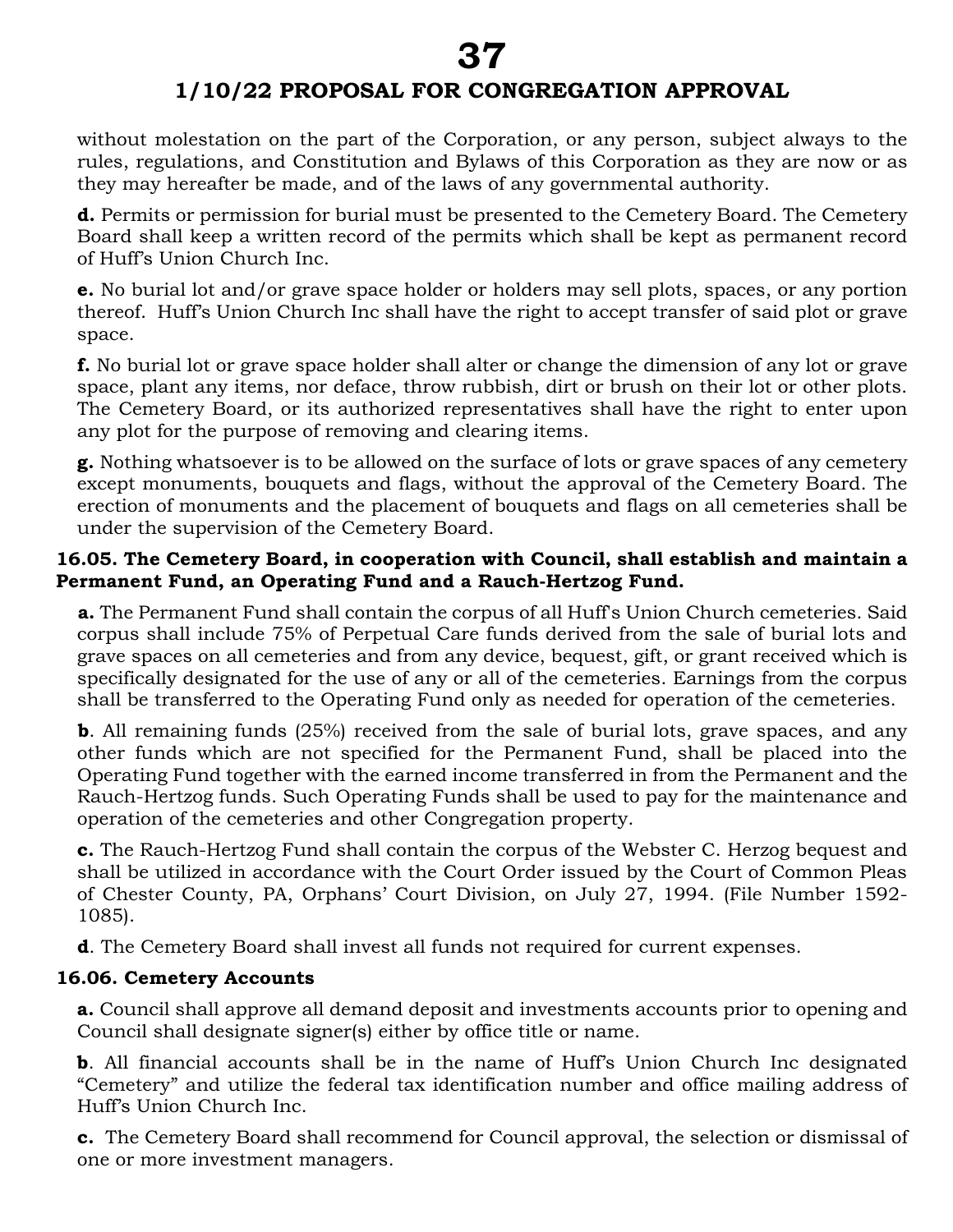**d.** The Cemetery Board with Council approval may request the Finance and Investment Committee provide management of investments, however, investments for the Cemetery shall be held in separate accounts in order to keep clear record of Cemetery assets.

**e.** Recommendations to hold, sell, exchange, rent, lease, transfer, convert, invest, reinvest, and in all other respects to manage and control the assets of the Fund, including stocks, bonds, debentures, mortgages, notes, or other securities, as in their judgment and discretion they deem wise and prudent, are to be made by the Cemetery Board, with subsequent execution by the delegated member of the Cemetery Board.

**16.07. If this Congregation ceases to exist**, **arrangements shall be made for the ownership of property and assets, and ongoing management, operation, and financing of the Cemeteries,** subject to Congregational approval and in accordance with Pennsylvania and other governmental laws and regulations relating to cemeteries.

#### **CHAPTER 17. ENDOWMENT FUNDS**

**17.01.** Council may establish and revise in consultation with legal and accounting advisors various Endowment Funds consistent with the purposes of this Congregation by approval of two thirds of votes cast at a Council Meeting. The specific purpose shall be included in the name of the Endowment Fund. Each Endowment Fund shall have a Plan of Operation and Distribution Policy which shall be maintained permanently in the records of this Congregation.

**17.02.** Council has the right to decline any gift due to its inappropriateness, restrictions placed upon it or potential financial or legal liability to the congregation.

#### **CHAPTER 18. DISCIPLINE OF MEMBERS AND ADJUDICATION**

**18.01.** Persistent and public denial of the Christian faith, willful or criminal conduct grossly unbecoming a member of the Church of Christ, continual and intentional interference with the ministry of this Congregation, or willful and repeated harassment or defamation of member(s) of this Congregation is sufficient cause for discipline of a member.

**18.02. Prior to disciplinary action, reconciliation and repentance will be attempted following Matthew 18:15-17,** proceeding through these successive steps, as necessary:

**a**. private counsel by the Lead Pastor with one Active member present,

**b**. private counsel by the Lead Pastor in the presence of the President and the Pastor Parish Committee Chair or designees.

**c.** the Lead pastor or designee shall present the concerns regarding the member to Council with Pastor Parish Committee in attendance. Assistance shall be requested from the Conference and Synod for spiritual advisors and resources in accordance with procedures agreed upon by the denominational bodies to seek a resolution by means of investigation, consultation, mediation, or whatever other means may seem appropriate.

**d.** If, for any reason, the Lead Pastor is unable to participate in any of the above, these steps may be performed by other persons or pastors designated by the Executive Committee.

**18.03**. If these steps do not result in repentance and amendment of life, a hearing shall be conducted in accordance with procedures agreed upon by the denominational bodies so that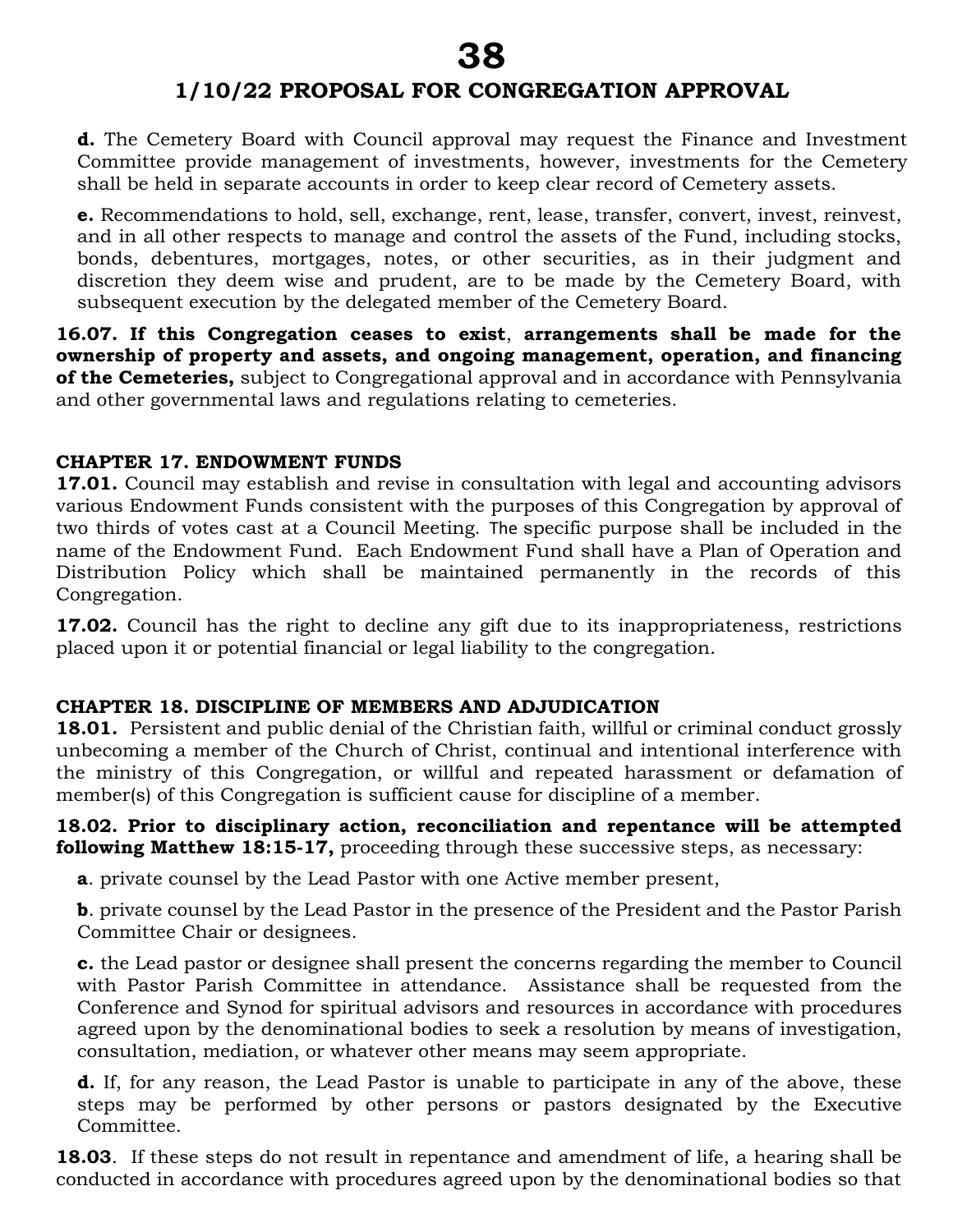# **1/10/22 PROPOSAL FOR CONGREGATION APPROVAL**

the allegations and member's response are fairly heard, carefully considered, and a determination made.

**18.04**. Should the allegations be sustained in accordance with procedures agreed upon by the denominational bodies, disciplinary sanctions can be imposed and shall be delivered to the member in writing among which may include:

**a.**suspension from the privileges of membership in this Congregation for a designated period of time;

**b.**suspension from the privileges of membership in this Congregation until the Lead pastor and Council receive evidence, satisfactory to them, of repentance and amendment of life;

**c.**termination of membership in this Congregation; or

**d.**termination of membership in this Congregation and exclusion from this Congregation's property and from all activities of this Congregation.

**18.05. Adjudication.** When there is disagreement among factions within this Congregation on a substantive issue that cannot be resolved by the parties, members of this Congregation shall contact the Synod and Conference to assist in consultation and resolution of the matter.

## **CHAPTER 19. CONSTITUTION AND BYLAWS AMENDMENTS**

**19.01.** Amendments to this Constitution and Bylaws may be proposed:

**a**. By Council, or

**b.** In writing to Council signed by at least 7 Active Members who are not from the same household or have a parent (in-law)/child relationship with each other. The written proposal must be presented to Council at least 90 days before formal consideration by this Congregation at a Special Congregation Meeting. No approval from Council is required.

**19.02.** Council shall submit all proposals for amendments to this Constitution and Bylaws for review by the Conference and Synod prior to presenting to the Congregation.

**19.03.** Council shall include the complete proposed amendment and Council's recommendation with the Notice of a Special Congregation Meeting in compliance with **Chapter 10**.

**19.04.** An amendment to this Constitution and Bylaws shall be adopted upon approval by two-thirds of votes cast at a Special Congregation Meeting called for that purpose. The effective date shall be noted in this Constitution and Bylaws.

## **CHAPTER 20. CONTINUING RESOLUTIONS AND COUNCIL POLICIES**

**20.01.** Continuing Resolutions are intended to provide descriptions of operational matters, patterns and practices; the ongoing responsibilities of Groups; or the organizational structure of this Congregation. Although Continuing Resolutions are not included within the Constitution and Bylaws, such continuing resolutions may not conflict with the Constitution or Bylaws.

**20.02.** Continuing Resolutions may be enacted or amended by approval of two-thirds of votes cast at a legally called and conducted meeting of Council.